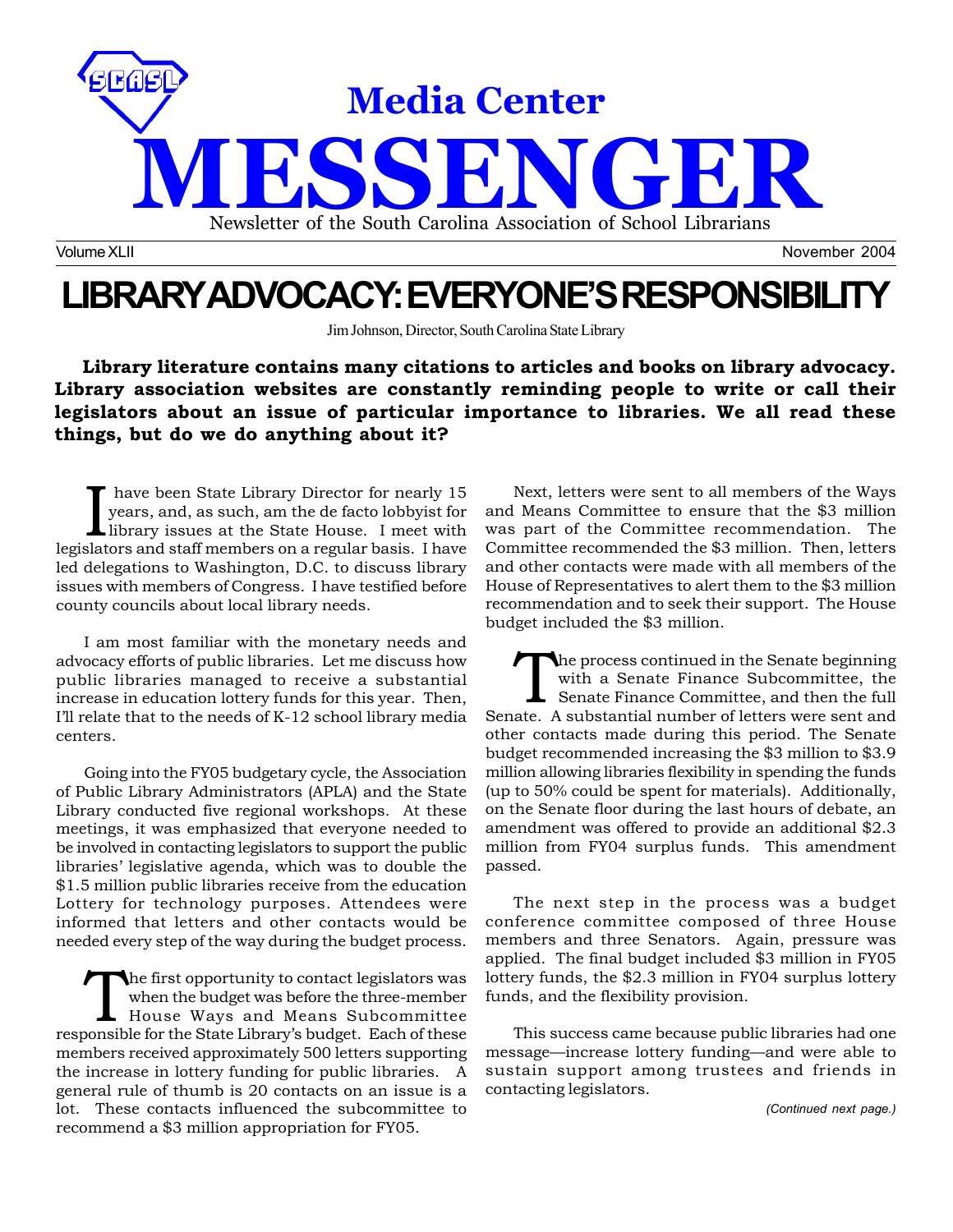# **From the President**



## Martha Taylor, *martha\_taylor@charter.net*

It was with great sadness and concern that our executive board received the recent resignation of Robbie Van Pelt as president of SCASL. Robbie has been confronted with family issues that make her service impossible at this time. We all deeply regret that she had to resign from the presidency. I applaud her wisdom and courage in affirming that her first priority must be for her family and herself.

I know that I speak for everyone when I say that SCASL is deeply grateful to Robbie for her excellent leadership and service to our group! It has been my very

great pleasure and privilege to work with her for the past several years. I know that over the next few months I will miss her leadership, her wit, her caring, her fellowship, and her dynamic advocacy for our profession and association. Please keep Robbie and her family in your thoughts and prayers.

CASL is an incredible organization with a proud history. As we celebrate the 30<sup>th</sup> anniversary of the<br>South Carolina Association of School Librarians, we continue to maintain our rich heritage as we ex<br>ence new growth and South Carolina Association of School Librarians, we continue to maintain our rich heritage as we experi ence new growth and development. We have a solid membership of over 1,200 and a sound financial base. This is the result of a cohesive and dedicated membership that strives for excellence and continual improvement for the profession and our professional organization.

As school library media specialists, we are committed to making each school library media program in South Carolina a place of literacy and learning. SCASL is developing advocacy strategies to promote library media programs as essential components of the teaching and learning process in our schools. SCASL is also working to provide you with excellent professional development to help you be the best you can be with new skills – new insights – new opportunities. I challenge each of us to embrace the great challenges and opportunities by getting actively involved in our professional organization today. The more you are involved, the more you benefit!

ark your calendars for our annual conference in Florence on March 2-4, 2005, and be ready to regis ter when the Call to Conference arrives. Lawren Hammond and her committee have a fantastic lineup of speakers and events planned. Be sure to read the conference article in this issue for more details and information.

In addition to the annual conference, a summer 2005 AASL Leadership Institute focusing on "Leadership and Collaboration" is being planned. Our goal is for this national workshop to become an accessible and affordable reality for media specialists across our state through SCASL sponsorship.

### **See you in Florence!**

### *(Continued from page 1.)*

This methodology can be used by SCASL as well. What is needed is a legislative program that includes one message that all media specialists can support. The request must be able to be defended. The question "Why do you need these funds?" must be able to be answered the same way throughout the state. It has to be something that will not create an undue administrative burden on the State Department of Education or local school districts. And it has to have the active support of media specialists to involve teachers,

administrators, and parents to make legislative contacts. Like APLA, SCASL will need to be able to inform membership all along the way to initiate these contacts.

Advocacy is hard work, but, as last year's APLA experience shows, it can be successful. And it needs to be constant. APLA is already working on next year's campaign. So, there is no rest for the weary. Advocacy is something that must be sustained year after year.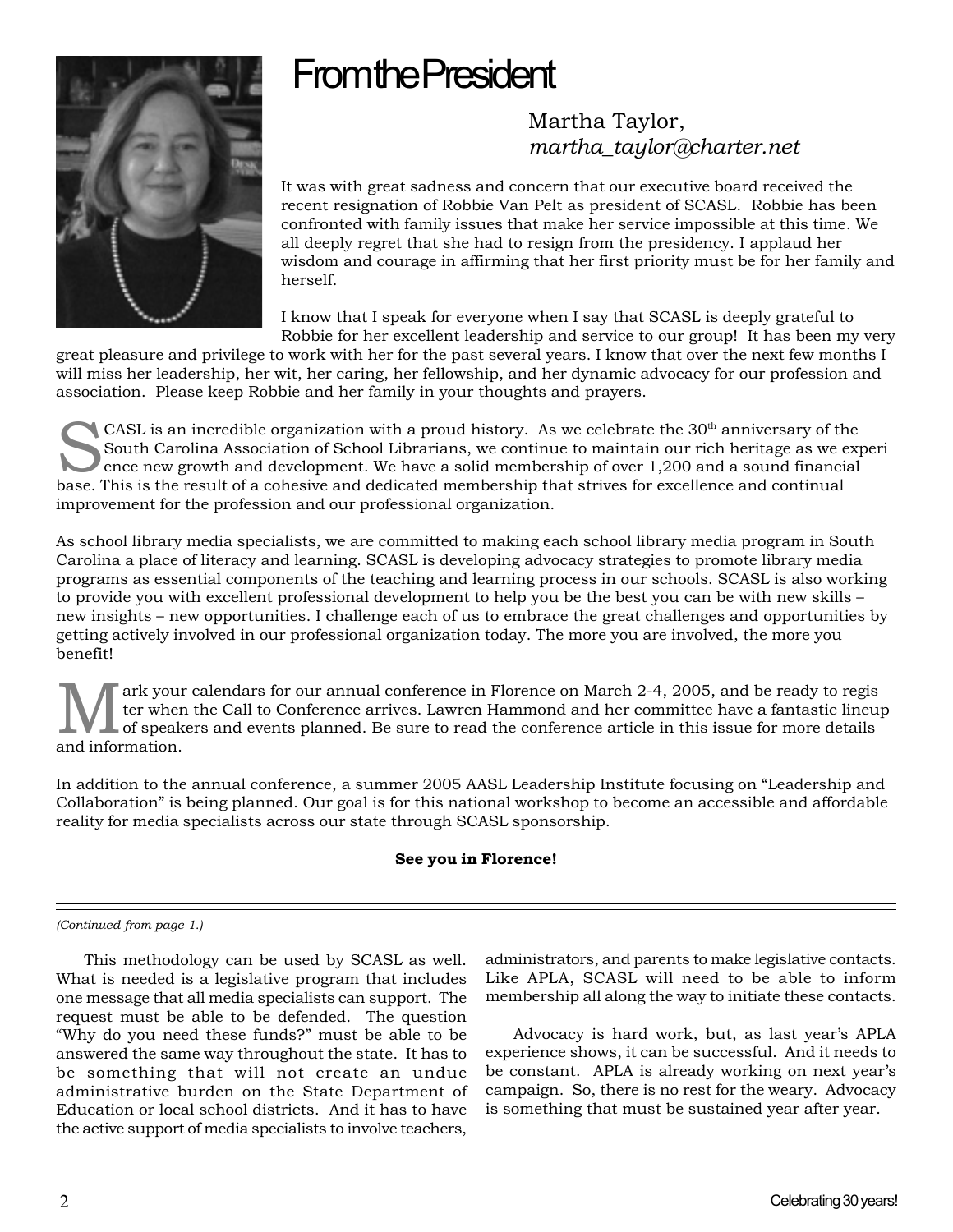# **Keep in Touch**

### **SCASL:**

Email: ksutusky@sc.rr.com Write: Kathy Sutusky, Executive Secretary, SCASL, P.O. Box 2442, Columbia, SC 29202 Phone: 803-782-3956 Web Page: SCASL.net

### **SCASL listserv:**

To subscribe: Address: listserv@listserv.sc.edu Subject: Leave blank Message: Subscribe SCASL-LS yourfirstname yourlastname To send a message: Address: SCASL-LS@listserv.sc.edu Type: your subject Type your message and send.

### **The** *Media Center Messenger***:**

Send all suggestions, corrections, articles, and ideas to *jmoggles@direcway.com*

### *Other important addresses:*

**SC Dept. of Education:** www.state.sc.us/sde/ **SCLA:** www.scla.org **SC State Library:** www.state.sc.us/scsl **ALA:** www.ala.org **AASL:** www.ala.org/aasl

### SCASL Listserv is where it's at!

Questions and answers, advice, procedures, how-to's, do-I's?, names of authors, references, general discussion of issues, and sometimes just plain fun! If you haven't subscribed yet, why not?

The South Carolina Association of School Librarians advocates professional excellence, facilitates collaboration, and develops leadership to ensure that school library media programs are integral to teaching and learning in every South Carolina school.

## **Mark Your Calendar**

November 15-21, 2004: Children's Book Week Jan 7-10, 2005: ALA Mid-Winter March 2-4, 2005: SCASL Conference, Florence, SC April 2005: School Library Month April 10-16, 2005: National Library Week June 23-29, 2005: ALA Annual Conference, Chicago, IL

### Contents

| School Library Media Services  4             |
|----------------------------------------------|
| Eisegesis of ASEPT Performance Dimensions  4 |
|                                              |
| Margaret Ehrhardt Student Scholarship 8      |
|                                              |
|                                              |
|                                              |
|                                              |
|                                              |
|                                              |
|                                              |
|                                              |
|                                              |
| Reports that "Talk" to Your Principal 16     |
|                                              |
|                                              |
|                                              |
| Do You Have a Mission Statement?  19         |
|                                              |
| Books, Butterflies, Birds, and Blooms 20     |
| Promote Library Programs Through             |
|                                              |
| SCASL 2003-2004                              |
|                                              |
|                                              |
| Young Students Ask SUPER Questions!  26      |
| Computers, the Internet, and                 |
|                                              |
|                                              |
| Reflections from a First-Year                |
|                                              |
| Golden Rules for a Successful                |
|                                              |
| Things to Come: Anticipating future needs    |
|                                              |
|                                              |

*For your convenience you can now view the Media Center Messenger online at the SCASL Web site.*

# **Celebrating 30 years! SCASL Trivia**

Did you know?

 The first Media Specialist of the Year Award was presented to Edna Bedenbaugh in 1986! The first president of SCASL was Jackie Derrick, 1975-1976.

The first Children's Book Award went to How to Eat Fried Worms by Thomas Rockwell in 1976.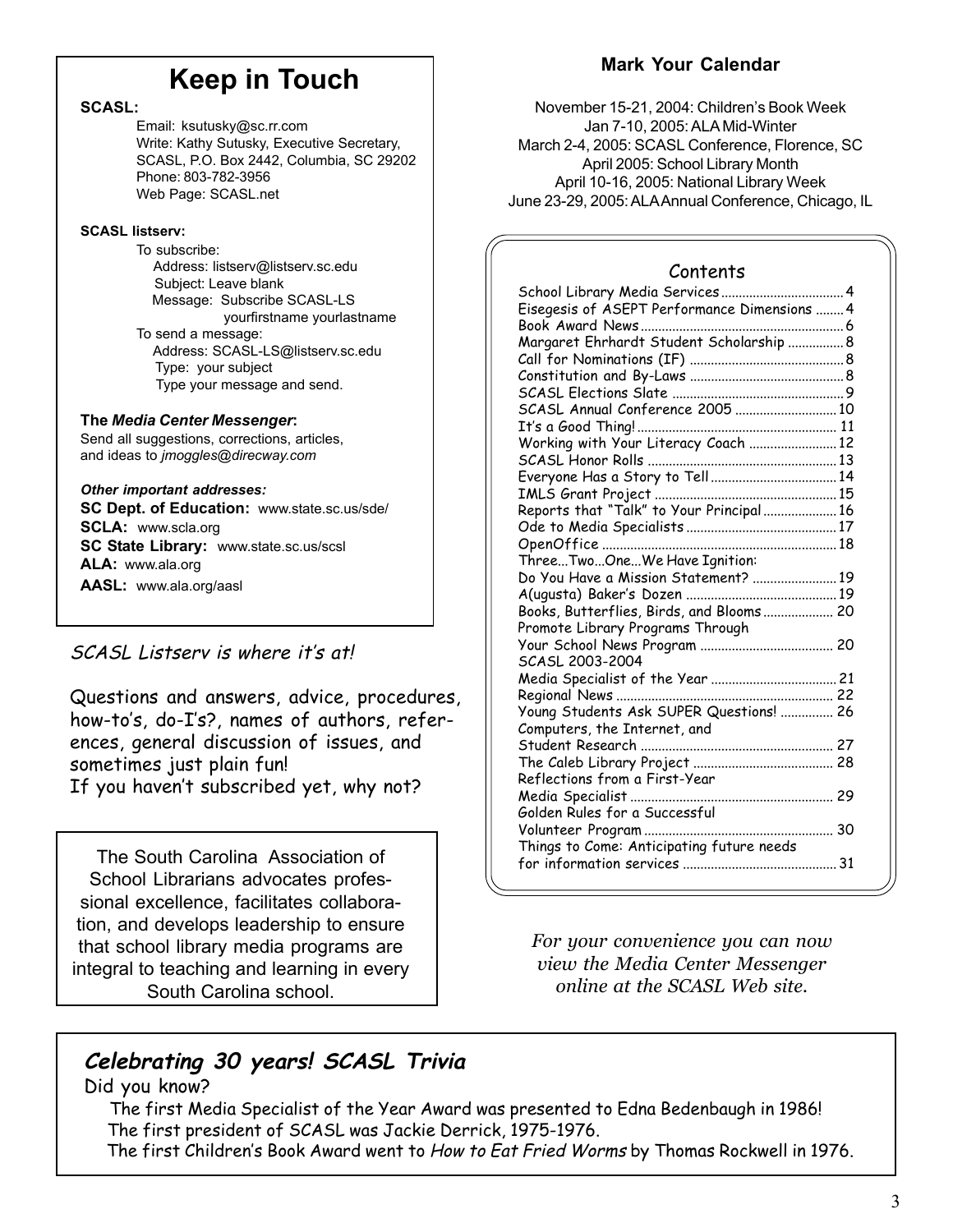

From the State Department of Education **School Library Media Services**

Martha Alewine, Consultant, School Library Media Services *E-mail: malewine@sde.state.sc.us Mobile: 803-331-0483*

When *Information Power: Building Partnership for Learning* was published in 1998, I had the good fortune to attend<br>the AASL national training institute. Part of our weeklong training was a workshop on advocacy. I have<br>sha the AASL national training institute. Part of our weeklong training was a workshop on advocacy. I have shared this with you before, but thought this would be a good time to revisit some of that information.

We all know that research has clearly demonstrated the positive impact that school libraries have on student achievement. However, our key decision-makers may not be aware of that research, or perhaps choose to ignore that research, or perhaps discount that research. For whatever reason, school libraries have a very low priority. It's up to each of us to make sure that we are doing all that is possible to garner support, both public and governmental, for school libraries. Simply saying we do good things and students like visiting their school library is not enough.

Before mounting a full advocacy campaign, we must evaluate what our public relations and marketing strategies have been and continue to be. **Public relations** refers to those "…activities by which organizations establish and maintain open communication between themselves and their various publics." What have you been doing to share your "library stories" with your stakeholders? Public Relations means telling your constituents this is who we (school library media specialists) are, this is what we do, for whom, and when. You have to start here so that everyone you look to for support will have a true understanding of just what it is you are about.

Once you have established who you are, what you do, and for whom you provide resources and services, then it's time to consider how you can refine your program to meet the needs of your "customers." **Marketing** is "…directed at satisfying wants and needs through an exchange process." Find out what your customers (patrons) want and need and then tell them how you can respond to those needs. In other words, through your marketing strategies you find out who your customers are, what their needs are, and then describe how you can best meet those needs.

"**Advocacy** [emphasis added] is a planned, deliberate, and sustained effort to raise awareness of an issue or issues. Advocacy is thus an ongoing process whereby support and understanding are built incrementally." If we are honest, then we must admit that, unfortunately, we have not done a very good job of public relations and marketing, which means our key stakeholders don't really know who we are, why we're important, and what we can do for them. We must establish this foundation of understanding before we can expect a full appreciation of what school libraries offer to South Carolina.

The *ADEPT Performance Dimensions for School Library Media Specialists* examines the library media center<br>public relations policy and its implementation. Your public relations policy should be included in your Policy and<br>P public relations policy and its implementation. Your public relations policy should be included in your Policy and and South Carolina school libraries in general. Now is the time to honestly evaluate what you are doing in your school, district, and community to advance school libraries and garner the much-needed widespread support for school libraries in this state.

Reference: American Association of School Librarians. *Advocacy Workbook.* Chicago, IL: American Association of School Librarians, 1998.

# **Eisegesis of ADEPT Performance Dimensions**

Martha Alewine, Consultant, School Library Media Services, *malewine@sde.state.sc.us*

The ADEPT Performance Dimensions for Library Media Specialists describes the job responsibilities quite well. We all should be proud of, and commend, the work the committee did in writing these Performance Dimensions. Our all should be proud of, and commend, the work the committee did in writing these Performance Dimensions. Our state professional standards (the ADEPT Performance Dimensions) were written before the national standards were published for National Board Certification for library media specialists; however, upon inspection, you should see a very close resemblance between these two sets of standards. Both emphasize that collaborative planning and teaching relationship between the classroom and the library media center. However, some schools and districts are interpreting these **ADEPT Performance Dimensions for School Library Media Specialists** as a mandate for a **fixed schedule** in the library media center, when, in fact, just the opposite is true.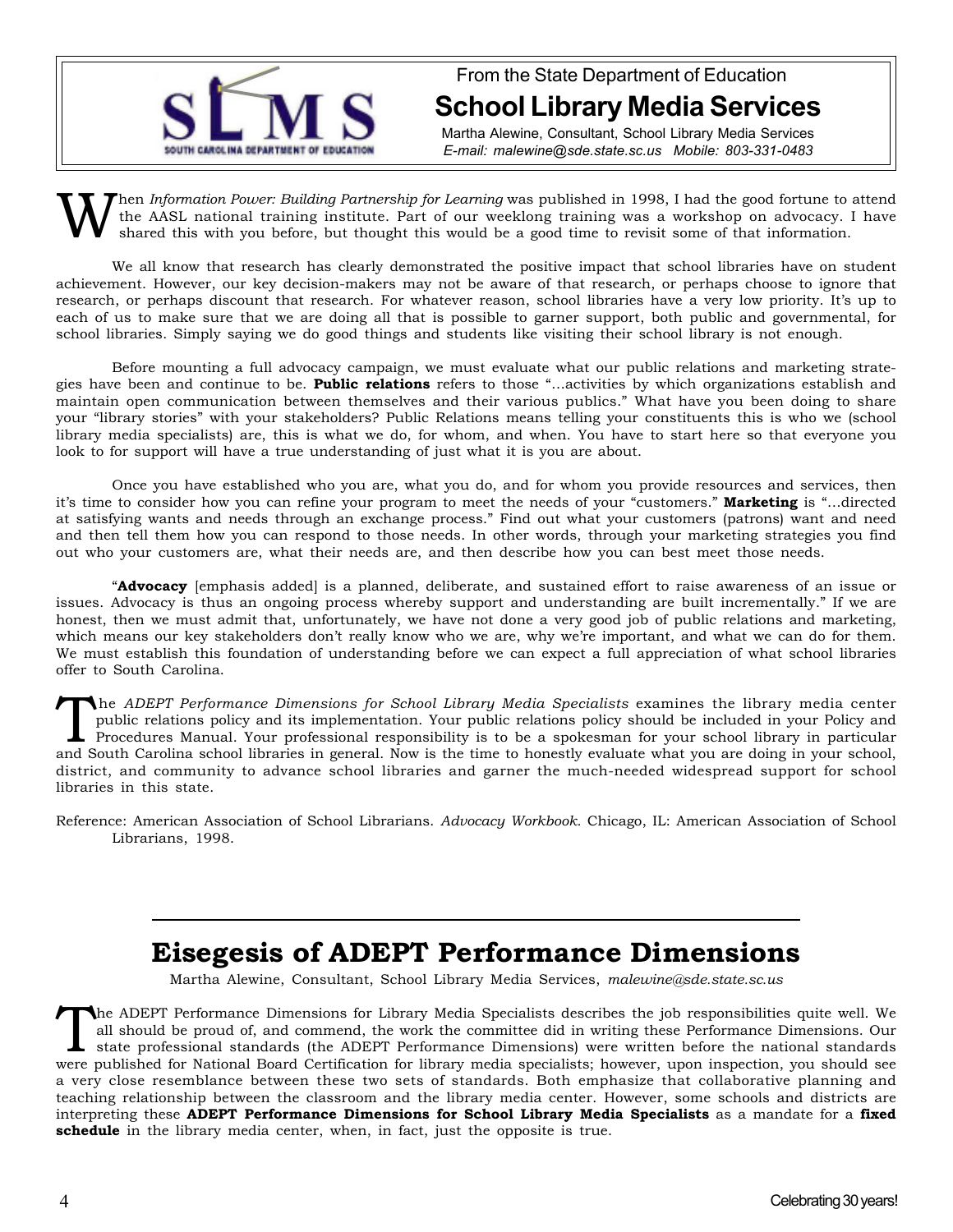Granted, one of the components of the ADEPT Performance Dimensions for Library Media Specialists is the teaching role of the library professional and it is a very important component. However, we are not talking about teaching in **isolation** but in **collaboration** with the classroom teacher. Collaborative planning and teaching works best in a supportive school environment, which means the library media center operates on a flexible schedule with administrative and teacher support for an integrated library media program. Only a flexible schedule will truly facilitate that joint/common planning between the classroom teacher and library media specialist to develop units, lessons, and/or activities that integrate content, information literacy, and technology skills.

*PD 3: Collaboration for Instruction and Services* is the performance dimension that examines a library media specialist's collaborative work with classroom teachers and how the instruction in the library supports, and is aligned with, the classroom curriculum That support and alignment is not possible unless the library media specialist knows what is happening in the classrooms and the way he or she gains that information is through collaborative planning.

**Everyone should read, or re-read, The** *ADEPT Perfor-*<br>
mance Dimensions Competent Performance Descriptions,<br>
available on the School Library Media Services web *mance Dimensions Competent Performance Descriptions,* available on the School Library Media Services web page (*http://www.myscschools.com/offices/tech/ms/lms*). After review, you should see that a competent, successful library media specialist is one who regularly collaborates with classroom teachers to plan, deliver, and evaluate instruction. Please feel free to share this document with your principal, ADEPT coordinator, your fellow library media specialists who may not receive this issue of the *Media Center Messenger.*

We are recommending, and have been for several years, that library media centers operate on a flexible schedule to facilitate that important collaborative partnership between the classroom teachers and the library media specialist. In addition to Performance Dimension 3, *PD 6: Maintaining an Environment Conducive to Inquiry* also points to flexible scheduling. As you read through the Competent Performance Descriptions, you will see the term "open access scheduling" which means using a flexible schedule.

As a resource for collaborating educators, we have developed a *Collaborative Planning Guide* to use when planning instruction. This Guide is also available on the School Library Media Services web page in the "Curriculum Connections" section. You can find it in "Resources for Library Media Specialists" and "Resources for Classroom Teachers." Once again, you are encouraged to share this document.

The Department of Education's recommendations for school libraries, *Catalyst: Setting the Standards for Student Learning Through School Libraries,* emphasizes the collaboration between the classroom teacher and the library media specialist. *Catalyst* outlines responsibilities of the administrator, classroom teacher, and library media specialist in creating a quality, integrated library media program. As you read *Catalyst* (also available on the School Library Media Services web page) you should see the emphasis on collaboration and the recommendation for open access scheduling (flexible scheduling).

ADEPT evaluates the person in the library media center. We also have rubrics for evaluating the library media center and program, *Achieving Exemplary School Libraries*. These rubrics are also available on the School Library Media Services web page in the "Library Media Center Management" section. As you read through these rubrics, you should see here again the heavy emphasis on collaboration between the classroom teacher and the library media specialist and on a flexible schedule in the library media center. The External Review Instrument (used by the Office of School Quality to evaluate and provide technical assistance to unsatisfactory schools) and these media center evaluation rubrics are in direct alignment.

The emphasis in all these documents is on classroom teachers and library media specialists working together to plan, deliver, and evaluate instruction. These collaborative lessons should link content with information literacy and technology skills to facilitate our students' transfer of learning from one activity to another and from subject to subject.

**M** any of you are doing creative activities and find-<br>
ule and you are to be commended. However, just<br>
think of the boundless possibilities if your schedule were ing a way around the constraints of a fixed schedthink of the boundless possibilities if your schedule were changed tomorrow and you had the flexibility to meet with teachers during their planning times rather than "babysitting" their students. Our goal should be a truly integrated curriculum (content, information literacy, and technology) and that cannot and will not happen until library media specialists and classroom teachers establish professional teaching partnerships.

As you develop local advocacy plans for your library media center, consider scheduling time to discuss the aforementioned documents with your principal, teachers, library media center advisory committee, and other stakeholders. By sharing and discussing these resources, you can ensure that those people who have a direct impact on your program understand exactly how your library media program should be a vital, integral part of your school's instructional program. You can also help them understand their responsibility for that program and the importance of implementing a flexible schedule to facilitate the collaboration and integration we know are so important to student achievement.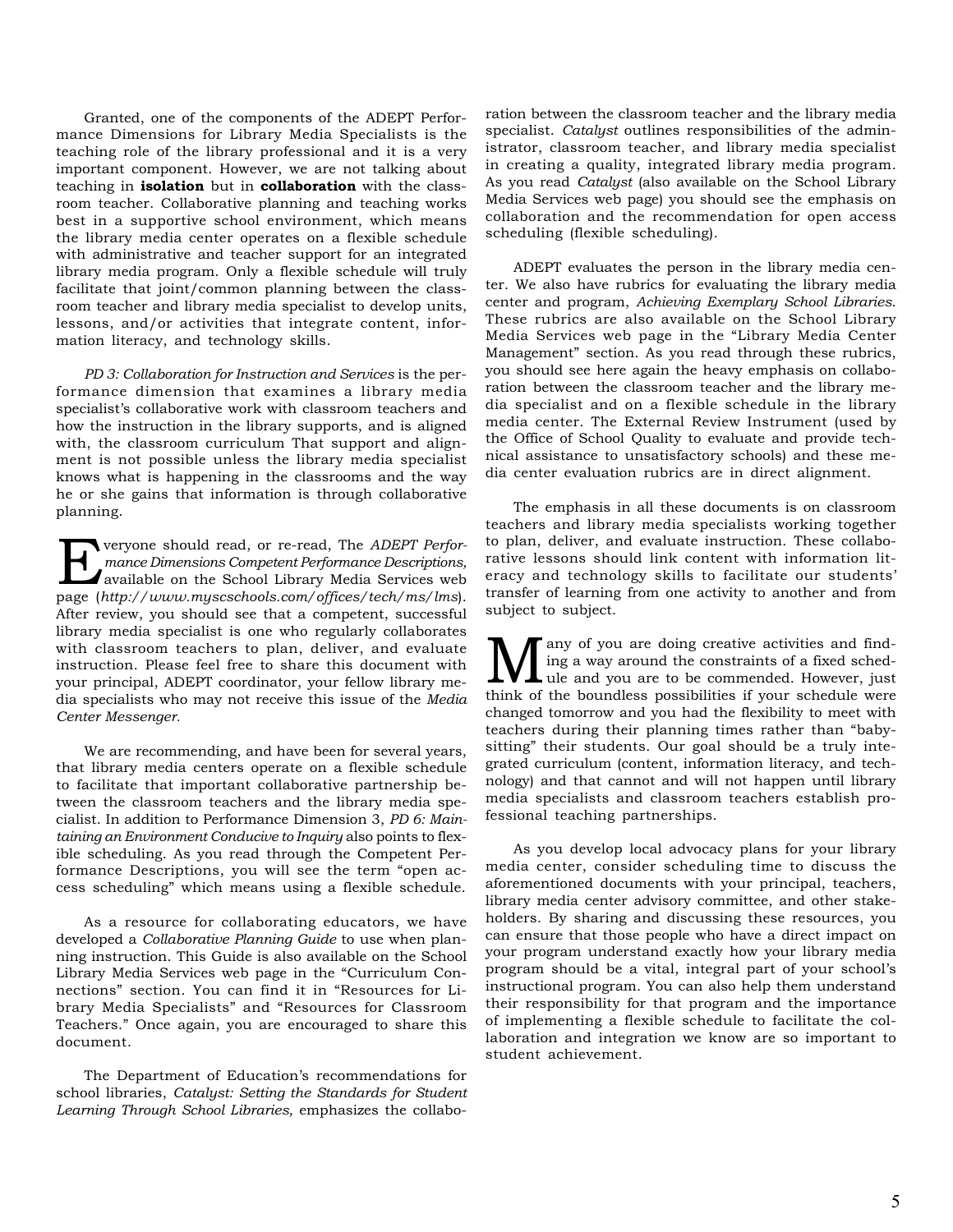

# **Book Award News**

Joyce Moore, Book Award Chair, *jmoorescba@yahoo.com*



Hopefully you and your students are busy reading and enjoying the SC Book Award nominees for 2004-2005. Since the annual conference of SCASL is the first week in March 2005, votes and banners are due by February 14th. Listed below are some reminders.

### **Book Awards**

- 1. Students must read or listen to a minimum of three books.
- 2. Students vote only for their favorite book. Every vote counts.
- 3. Media Specialist or teachers tally **all** the student votes and report the number of votes each book receives not just the winning book.
- 4. A student ballot and a voting report form are on the SCASL Website under the Book Awards Section. Their use is optional.
- 5. If you choose not to use these forms, please be sure to send the total number of votes for each book **in the same alphabetical order** as on the voting report form.
- 6. Votes must be e-mailed or postmarked by February 14, 2005. Please send votes to the appropriate vice-chair as listed below.

### **Children's**

Celeste R. Stone, 534 Center Street, Walterboro, SC 29488, cstone@mail.colleton.k12.sc.us **Junior**

Leigh Jordan, 1609 Camp Creek Road, Lancaster, SC 29720, ljordan@mail.lcsd.k12.sc.us **Young Adult**

Evelyn Newman, 1756 McSwain Drive, W. Columbia, SC 29169, enewman@lex5.k12.sc.us

## **Let's Read, South Carolina!**



# **South Carolina Book Awards Banners**



### **Banners**

- 1. Banners must be original student work and depict a nominated book for the 2004-2005 school year.
- 2. Guidelines and participation information are included on the SCASL website under the Book Awards section and on the opposite page.
- 3. Banners must be mailed or delivered to the conference local arrangements co-chair,
- **Debra Heimbrook, Carver Elementary, 515 N. Cashua Drive, Florence, SC 29501.**
- 4. If mailed, they must be postmarked by **February 14, 2005.** If you choose to hand deliver your banner, it must be delivered by 3:00 p.m. on February 14, 2005. Late banners will not be accepted.

*Important Note:* Banners must be picked up at the end of conference, following the Book Award Luncheon; they will not be mailed. Please be sure that a representative from your school is assigned this task.

- Each banner is to represent a Book Award Nominee for the current year. It must measure 2'6" x 6', to be hung vertically. It must be made from cloth and have a 2" pocket on the top for the insertion of a rod and three (3) "buttonholes" through this pocket for alternative hanging measures.
- All banners must have the author and title on the front. To identify the banner, place a 3" x 5" card on the back with the name of the designer (individual or group), the class, school, and name of the sponsoring media specialist(s).
- Each banner will be judged on the authenticity of the art as it relates to the book as well as the artistic quality of the banner. All artwork must be the original work of the child or children involved. Banners must be the work of the students and not an adult.
- Certificates of participation will be awarded to every participating school. First, second and third place ribbons will be awarded in each category and, in addition, a prize of \$25.00 will be given to the first place winner in each of the three categories - Children's, Junior and Young Adult.

### **Thank you for participating in this program.**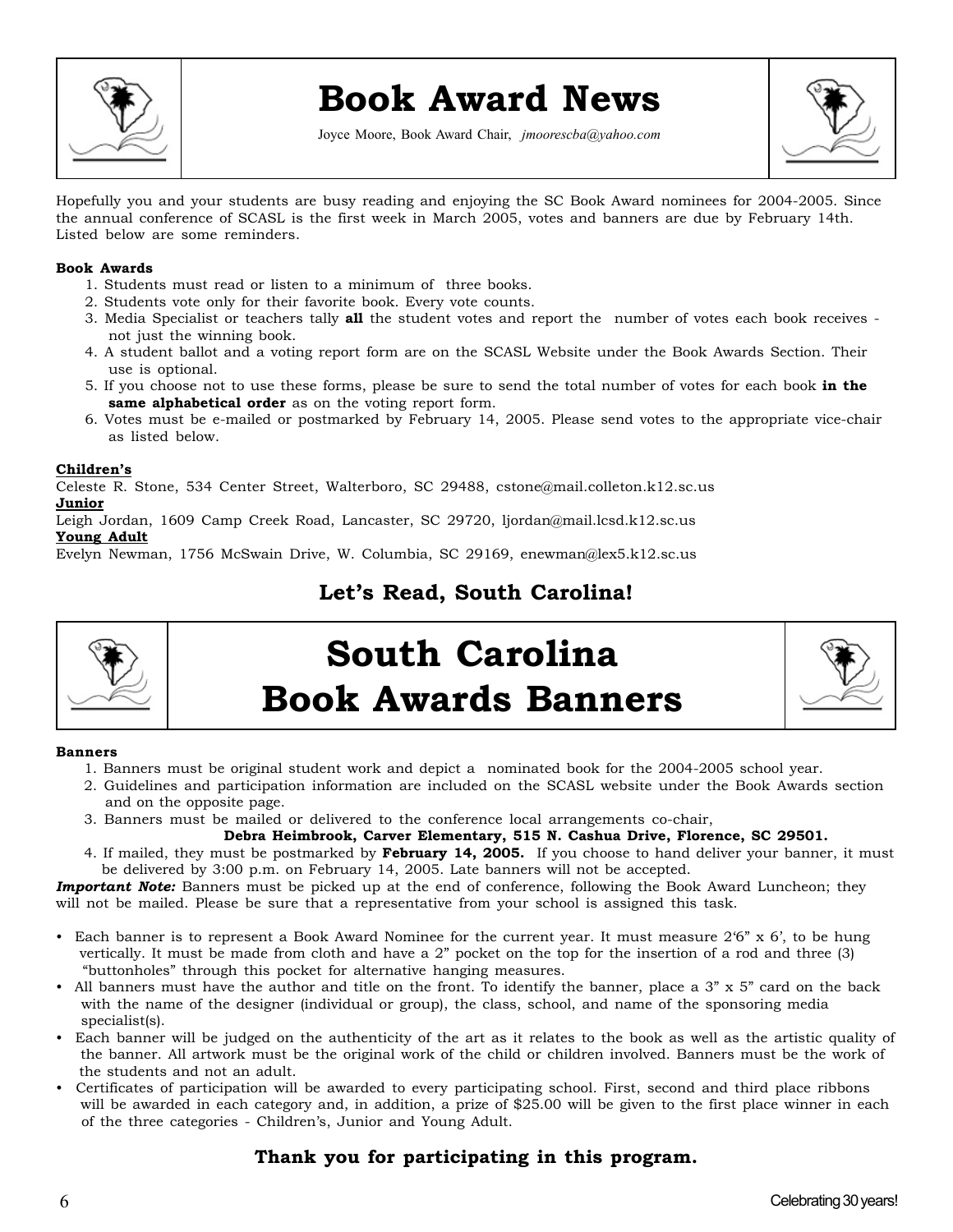

# **Book Awards Voting Report Form**



| <b>Children's Nominees</b><br>2004-2005<br>The 5,000-Year-Old Puzzle<br>Because of Anya<br>A Boy at War: A Novel of<br>Pearl Harbor<br>Dillon Dillon<br>The Gold-Threaded Dress<br>Halfway to the Sky<br>Handel, Who Knew What<br>He Liked<br>The House in the Mail<br>I Smell Like Ham<br>King's Mountain<br>Lumber Camp Library<br>Mr. Lincoln's Way<br>A Real American<br>Ruby Holler<br>Surviving Hitler: A Boy in<br>the Nazi Death Camps<br>Taking Care of Trouble<br>To Fly: The Story of the<br>Wright Brothers<br>Uncle Daddy<br>A Week in the Woods<br>When Marian Sang:<br>The True Recital of Marian<br>Anderson, the Voice of a Century | <b>Junior Nominees</b><br>2004-2005<br>_Goddess of Yesterday<br>_Heir Apparent<br>-Hippolyta and the Curse of the<br>Amazons<br>_The Hunting of the Last Dragon<br>_ Just Jane<br>_Kindling: The Fire-Us<br>_Once Upon a Marigold<br>_ Pictures of Hollis Woods<br>_Red Midnight<br>_The Rope Trick<br>_ Rowan of Rin<br>_ Ruby Holler<br>_ Stand Tall<br>$\_$ Storm Warriors<br>$S$ tormbreaker<br>_ Surviving the Applewhites<br>_ Swimming Upstream<br>_The Thief Lord<br>_Things Not Seen<br>_ Wild Man Island | <b>Young Adult Nominees</b><br>2004-2005<br>_ All-American Girl<br>_Ashes of Roses<br>_ Before We Were Free<br>_Book of Fred<br>_ Breaking Through<br>_Bronx Masquerade<br>Dunk<br>_ The Gospel According to Larry<br>_Home of the Braves<br>_The Lovely Bones<br>_The Night I Disappeared<br>_ Out of the Fire<br>$\overline{\phantom{a}}$ The Pact<br>_ Shattering Glass<br>_ Soldier Boys<br>_ Son of the Mob<br>_ Stoner and Spaz<br>Things Not Seen<br>$\equiv$ This Lullaby<br>_ What Happened to Lanie Garver |
|------------------------------------------------------------------------------------------------------------------------------------------------------------------------------------------------------------------------------------------------------------------------------------------------------------------------------------------------------------------------------------------------------------------------------------------------------------------------------------------------------------------------------------------------------------------------------------------------------------------------------------------------------|--------------------------------------------------------------------------------------------------------------------------------------------------------------------------------------------------------------------------------------------------------------------------------------------------------------------------------------------------------------------------------------------------------------------------------------------------------------------------------------------------------------------|----------------------------------------------------------------------------------------------------------------------------------------------------------------------------------------------------------------------------------------------------------------------------------------------------------------------------------------------------------------------------------------------------------------------------------------------------------------------------------------------------------------------|
| Send votes to:                                                                                                                                                                                                                                                                                                                                                                                                                                                                                                                                                                                                                                       | Send votes to:                                                                                                                                                                                                                                                                                                                                                                                                                                                                                                     | Send votes to:                                                                                                                                                                                                                                                                                                                                                                                                                                                                                                       |
| Celeste R. Stone, 534 Center                                                                                                                                                                                                                                                                                                                                                                                                                                                                                                                                                                                                                         | Leigh Jordan, 1609 Camp Creek                                                                                                                                                                                                                                                                                                                                                                                                                                                                                      | Evelyn Newman, 1756 McSwain                                                                                                                                                                                                                                                                                                                                                                                                                                                                                          |
| Street, Walterboro, SC 29488                                                                                                                                                                                                                                                                                                                                                                                                                                                                                                                                                                                                                         | Road, Lancaster, SC 29720                                                                                                                                                                                                                                                                                                                                                                                                                                                                                          | Drive, W. Columbia, SC 29169                                                                                                                                                                                                                                                                                                                                                                                                                                                                                         |
| cstone@mail.colleton.k12.sc.us                                                                                                                                                                                                                                                                                                                                                                                                                                                                                                                                                                                                                       | ljordan@mail.lcsd.k12.sc.us                                                                                                                                                                                                                                                                                                                                                                                                                                                                                        | enewman@lex5.k12.sc.us                                                                                                                                                                                                                                                                                                                                                                                                                                                                                               |

**Reminder:** Every vote counts. Please send the total number of votes for each book and report results in the same order as listed above. Thanks for your participation.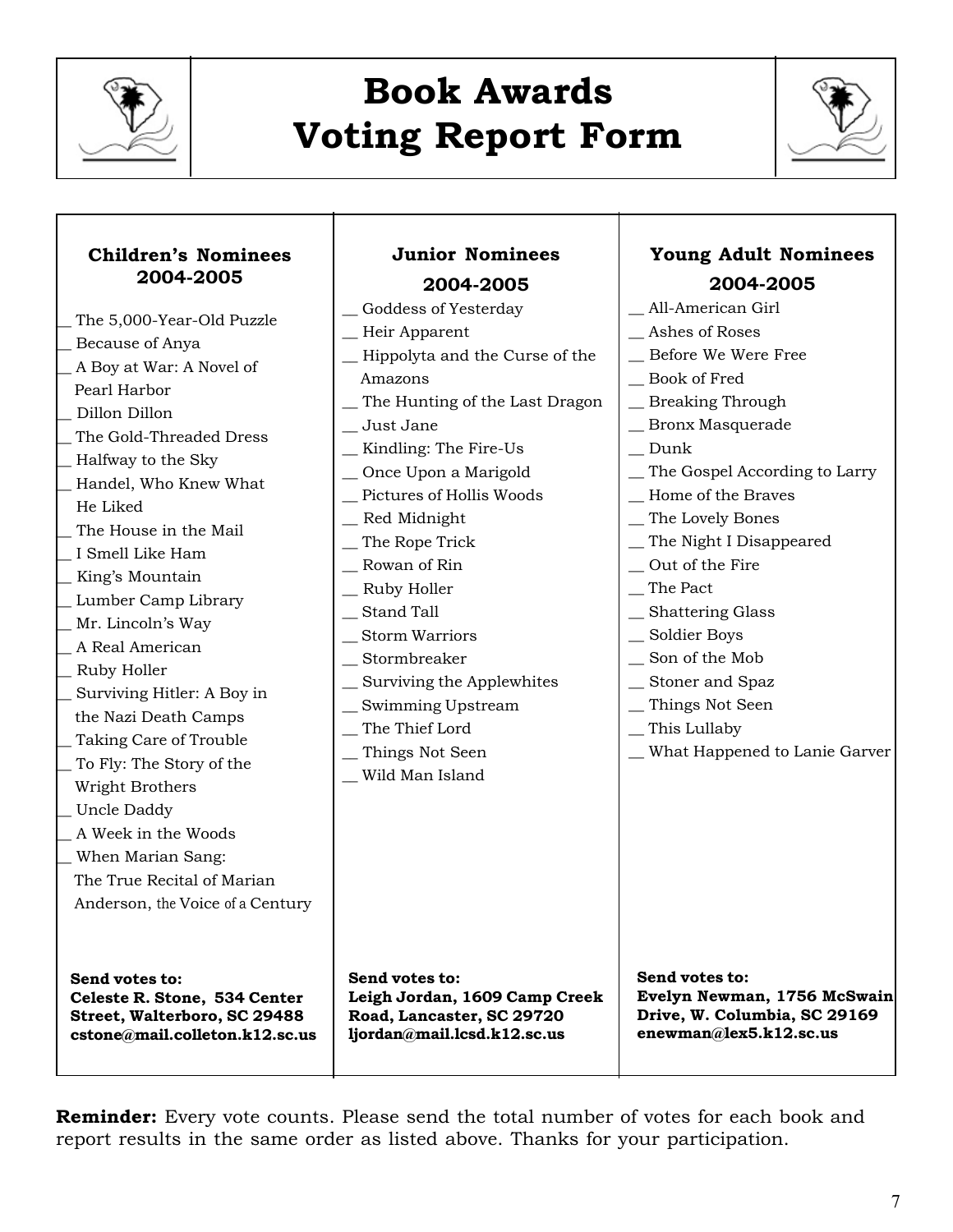## **Margaret Ehrhardt Student Scholarship**

### Applications now being accepted.

Do you have a graduating library media center volunteer whom you would like to honor? The Margaret Ehrhardt Student Scholarship honors a high school senior media center student volunteer who has made an outstanding contribution to South Carolina school librarianship, school library media services, and/or SCASL.

Nominations are made by the student's library media specialist. Please note that nominating library media specialist *must* be a current member of SCASL.

In order to nominate a student, the library media specialist must send a letter of recommendation and a letter from the student completed according to the directions provided below. Label all sections. Do not exceed space limitations indicated. Font size must be no less than 12. Do not send folders or binders. Applications may be sent either by mail or email attachment. Applications will not be returned. Faxes will not be accepted. The scholarship funds will be sent to the winning student's institution of choice.

### **Letter of Recommendation**

The nominating LMS will write a letter of recommendation that describes the duties routinely performed by the student nominee, his/her length of service, and what the student has accomplished to make him or her outstanding. (Not to exceed two pages.)

The following information should be included:

- 1. Name of Nominating Library Media Specialist
- 2. School District
- 3. School Name
- 4. School Address
- 5. Telephone Number
- 6. Library Media Specialist's Email Address

### **Student Letter**

The student nominee will write about how he or she feels that libraries have enriched his/her life and how being a volunteer in the school library media center has impacted his/her education and personal growth. (Not to exceed two pages.)

The following information should be included: Name of Nominee

- 1. School Name
- 2. Home Address of Nominee
- 3. University or College Student Plans to Attend

Completed applications should be sent to:

Suzanne Washick, Public Awareness Chair, Stone Academy, 115 Randall Street, Greenville, SC 29609 Email: *swashick@greenville.k12.sc.us*

### *Applications are due no later than January 10, 2005.*

## **CALL FOR NOMINATIONS**

The Intellectual Freedom Award, alternately given each year by SCASL and SCLA and sponsored by SIRS, will be awarded this year at the 2005 SCASL Conference in Florence, SC. The award is granted to an individual or group who has made an outstanding effort to support and promote the ideals of intellectual freedom.

The winner is awarded a \$500 cash prize and a plaque. In addition, the recipient receives a gift certificate for a one-year subscription to a SIRS product for the library/media program of their choice.

Previous winners include librarians, school board members, and bookstore owners, and nominations are open to all. Nominations should be submitted in writing with appropriate documentation and specific evidence of why the nominee is deserving of the award.

Forward nominations and contact information for the nominee to Andi Fansher, 404 Shannon Drive, Greenville, SC 29615 *andilfansher@yahoo.com*.

### *The deadline for submission is January 1, 2005.*

For further information on the award, please refer to the following Web page: *http://www.proquestk12.com/about/freedom/scarolin.shtml*

# **CONSTITUTION AND BY-LAWS**

When was the last time you read the association's Constitution and By-Laws? Take a moment and peruse the document at *http://www.scasl.net/ constitution.htm*. This is an excellent way to obtain a quick snapshot of the association's structure. If you have comments or constitutional issues you would like the organization to address, please send your comments to any member of the Constitution and By-Laws Committee:

Vicki Moody, Bluffton Elementary, *vvm2983@beaufort.k12.sc.us*

Sally Hursey, Boiling Springs High School, *sally.hursey@spartanburg2.k12.sc.us*

Kathleen McTeer, Whale Branch Elementary, *km8335@beaufort.k12.sc.us*

Carolyn Pearson Jenkins, Chair, Shell Point Elementary, *cpj3407@beaufort.k12.sc.us*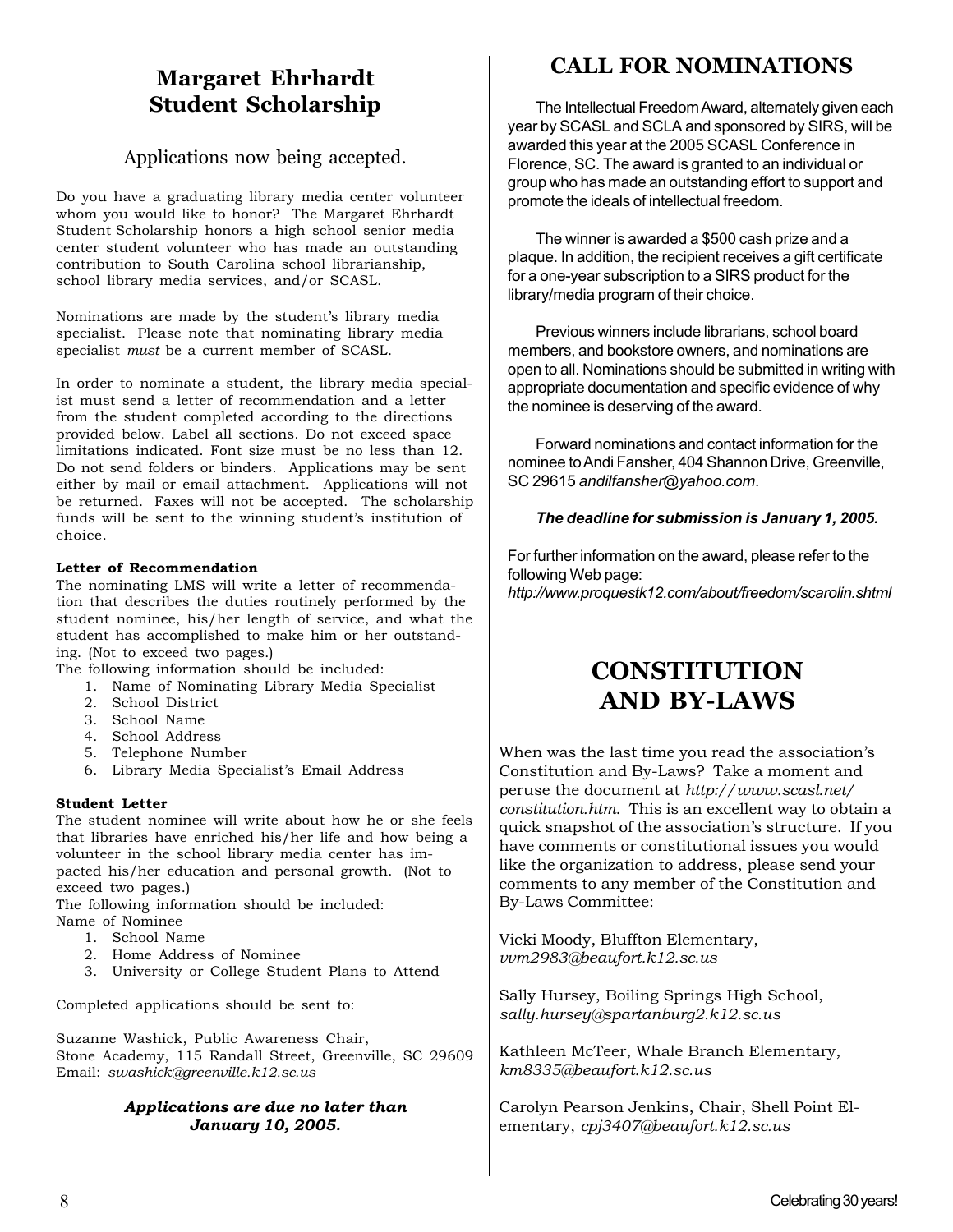# **SCASL Elections Slate**



### **Vice President / President Elect:**

### **Carolyn Jenkins**

Carolyn Pearson Jenkins is the media specialist at Shell Point Elementary School in Beaufort County where her present media program focus is reading

and information literacy. Her experiences in school media have been in elementary, middle, and high schools, and have taken her to districts across South Carolina, including Williamsburg County, Sumter 17, Spartanburg, and Richland One.

Carolyn has been directly involved with implementing technology integration, promoting reader services, writing grant proposals, engaging in collaborative projects with teachers and students, and providing professional development in technology to both local and district teachers.

Professional affiliations include SCASL, National Education Association, S.C. Education Association, AERA, and American Library Association. She has served on SCASL committees and on the SCASL Executive Board where she is presently Constitution and By-Laws chairman.

Honors include multiple Teacher of the Month and Teacher of the Quarter awards, induction into the Claflin University Hall of Fame, and 2000 finalist for the SCASL Media Specialist of the Year Award. Carolyn's education includes a BA degree in English and the MLIS with 30 hours beyond the master's level. She is a doctoral candidate at the University of South Carolina, completing the Doctor of Education in Curriculum and Instruction.

Carolyn Jenkins believes that this is an exciting time for school library professionals, and she enjoys embracing the opportunities to serve SCASL, to serve students, and to serve the school community.



### **Secretary:**

### **Val Byrd**

Valerie Byrd is enjoying her third year as the Library Media Specialist at Dutch Fork Elementary School in Irmo, South Carolina. At DFES, she concentrates on collaborating with classroom teachers and

encouraging students and staff members to read for fun. Prior to receiving her Master's Degree in Library & Information Science, she worked in a variety of book-related jobs, including Barnes & Noble, Waldenbooks, and the Richland County Public Library. She was also an active volunteer for Rolling Readers, USC's Meet in the Middle, and Rachel's Readers.

An active member of SCASL, Val has served as a member of the Information Technology Committee, as a writer for the *Media Center Messenger*, and is currently chairman of the Standards and Guidelines Committee. She is a member of the School of Library and Information Science National Advisory Council, Beta Phi Mu, the Columbia Area Reading Council, the International Reading Association, and the American Association of School Librarians.

Valerie earned a BA from the University of South Carolina in 1999 with a focus on English Literature and Film Studies. While in library school at USC, she was awarded the William M. Trafton III Outstanding Student Award for Leadership.

The Elections Committee is proud to present the above slate of candidates for the 2005- 2006 offices of President-Elect and Secretary. Elections will be held at the business meeting at the annual conference in Florence in March.

Elections Committee members include Martha Taylor, Chairman, Patty Bynum, Penny Hayne, Frankie O'Neal, and Harriet Pauling.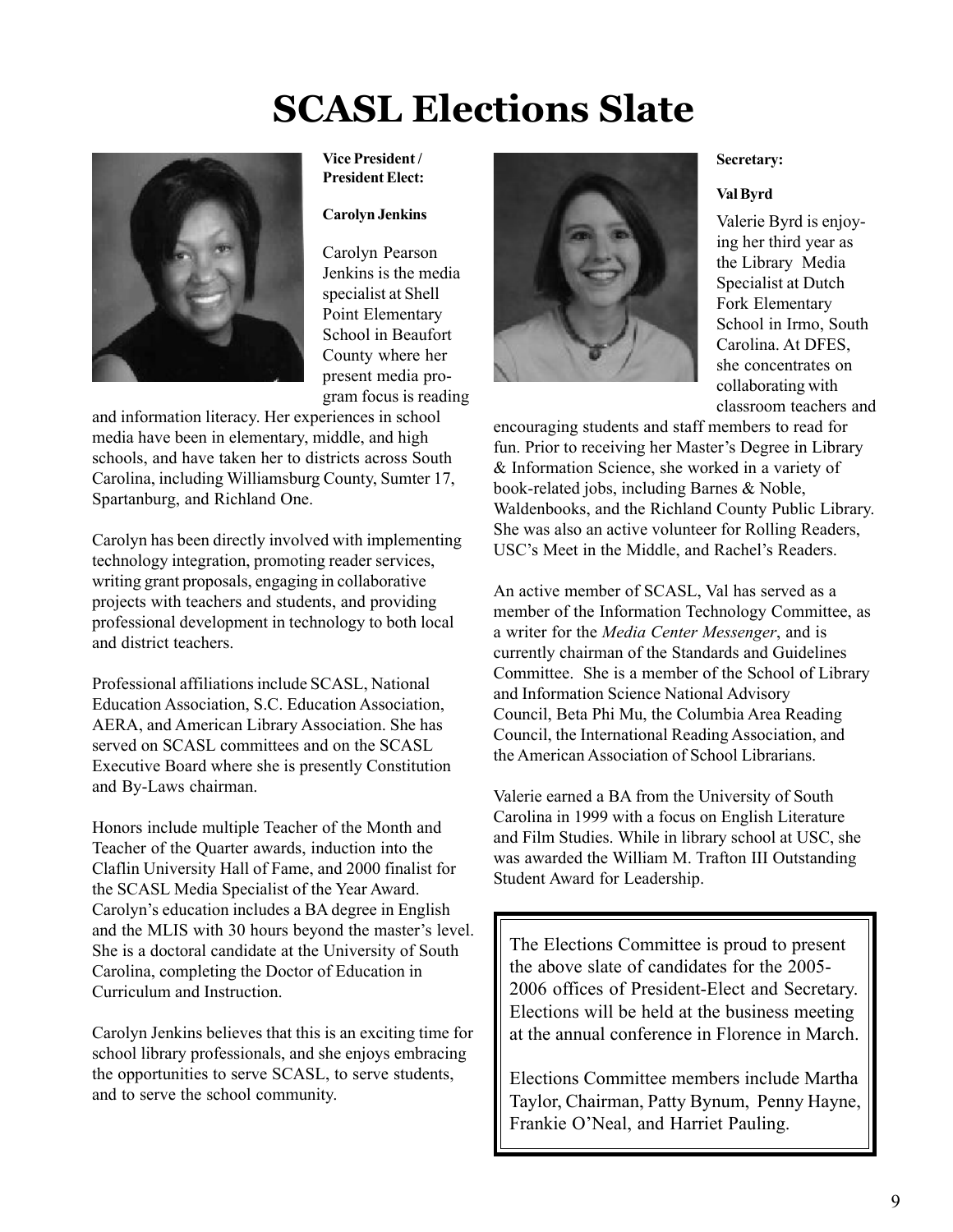# **SCASL Annual Conference 2005 Teaching - Learning - Connecting**



*Come and get it!*

Get What?

*Your very own TLC!*

When?

# *March 2-4, 2005*

Where?

# *The Florence Civic Center, Florence, SC*

Things are shaping up nicely for this to be one heck of a conference! Not only do we have David Loertscher, Toni Buzzeo and Steven Layne, but now we know that Doug Johnson and Nancy Pollette, as well as authors and illustrators Betsy Byars (and her daughters!), Fran Hawk, David Nance, Lynn Floyd Wright, and many more will also be presenting for us! Don't forget our very own South Carolina media specialists – the best in the land – will be sharing their expertise, too. So much to see in such a short time – don't miss a minute!

Our conference hotels include: Courtyard by Marriott, Florence; Springhill Suites by Marriott; and the Hampton Inn & Suites. If you contact them early, be sure to ask for the SCASL conference rate. Other hotels nearby include: Holiday Inn Express, Fairfield Inn, and the Red Roof Inn.

The official *Call to Conference* will be mailed in early January. Watch the SCASL web site and the SCASL listserv for updates and information about registration. And remember: be sure to get your registration in before the deadline for a chance at another prize drawing.

> Lawren Hammond, Vice President/President-Elect *lhammond@aiken.k12.sc.us*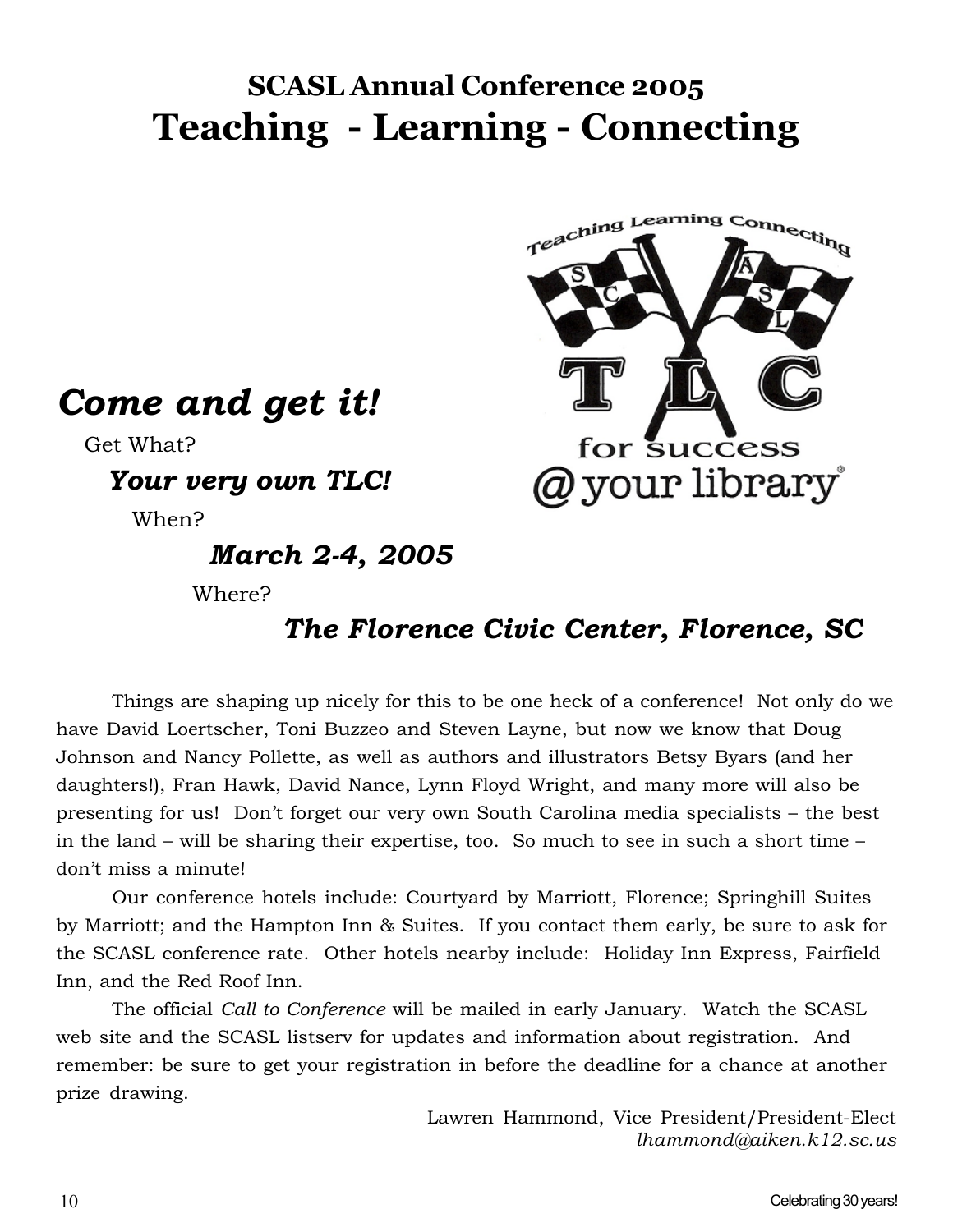# Some good ideas:

# **IT'S A GOOD THING!**

Sandy Stearns, Colleton County High, sstearns@mail.colleton,k12.sc.us

## **Keeping Up With THE BUDGET**

 Dealing with THE BUDGET is one of my least favorite tasks. Getting an email or phone call from our bookkeeper (a lovely person) always strikes fear in my heart. She usually has a question about a PO, packing slip or invoice which I don't have in front of me. Some people sort PO's by vendors in file folders. You certainly can do a spreadsheet in Excel. Both of these options have drawbacks. I use an ordinary notebook with dividers. Each divider represents a section of THE BUDGET such as books, periodicals, equipment, repairs, fines, pending PO's, etc. The first page after the divider is blank except for the beginning balance for that section in the top right corner. (Notebook paper works fine.) As I submit PO's, I write them on this sheet and subtract the amount from the balance. This way I always know how much I have left in each section and what I've ordered. It works just like a checkbook. This could also be done in Excel. But you can't take it with you to the bookkeeper's office or look at it while on the phone. My phone and computer are not side by side.

 When an order arrives, I put a copy of the packing slip with the PO and file them in the appropriate section of the notebook. I make sure that everything in the order is checked off and the date the order was received is written on the packing slip or invoice with my signature. On my balance sheet in the front of the section, I indicate that the order was received. This way if I have to make a trip to the bookkeeper's office, I take my notebook and I have everything I need to answer her questions. I use my notebook when preparing my budget requests for the following year along with my "WANT" file.

 When writing PO's, always include the vendor's toll free number and FAX number. Bookkeepers love having this info handy. Also, do not staple things together. Use tape instead. Tape takes up less space and so things lay flatter. When you have to shred things later, there are no staples to remove. (Professional secretary's tip.)

### **VHS Tapes/DVD's**

 Some nice person sends you a VHS tape/DVD in the mail with lesson plans or you print the lessons plans off the Internet. How do you connect the two? Use a notebook. Buy a pencil organizer for a notebook to hold the VHS tape/DVD. You can get the pencil holders at Wal-Mart, Staples, or any drug store for about \$1.00. The fabric ones hold up better than the plastic ones.

### **Catalogs**

 They're everywhere! They're everywhere! They're everywhere! I have nightmares of being crushed by catalogs. So much for a paperless society! A good rule of thumb is to do something with the catalog the first time you pick it up. (This works for mail too.) Either file it, throw it, or forward it. I've designated the bottom drawer of a file cabinet for my favorite and most used catalogs. I bought box bottom folders with sides to hold the catalogs. I tab them in alphabetical order. This way when the new Demco, Gaylord, Highsmith, Bound-to-Stay-Bound, or Dover catalog arrives, it's out with the old and in with the new. I like to use sticky tabs to mark pages for things I want or have ordered. This makes it easy to double check an order when it comes in.

 Catalogs that I don't file are usually forwarded into a teacher's box. If I can, I mark something in the catalog of interest to that teacher. At the very least, I put a sticky note on the cover to say, "Hi", and let them know I was thinking of them. If the catalog comes back and the teacher doesn't want it, it goes in the teachers' lounge/workroom for reading or gets tossed. Keep life simple!

### **Toys**

 Yes, I keep a toy on my desk and also one next to the phone. They are for those fidgety folks who need something to do with their hands while talking. This has saved the dignity of a stapler and a tape dispenser, allowing them to remain tools rather than becoming mere playthings. Besides it's a great conversation piece and a good thing.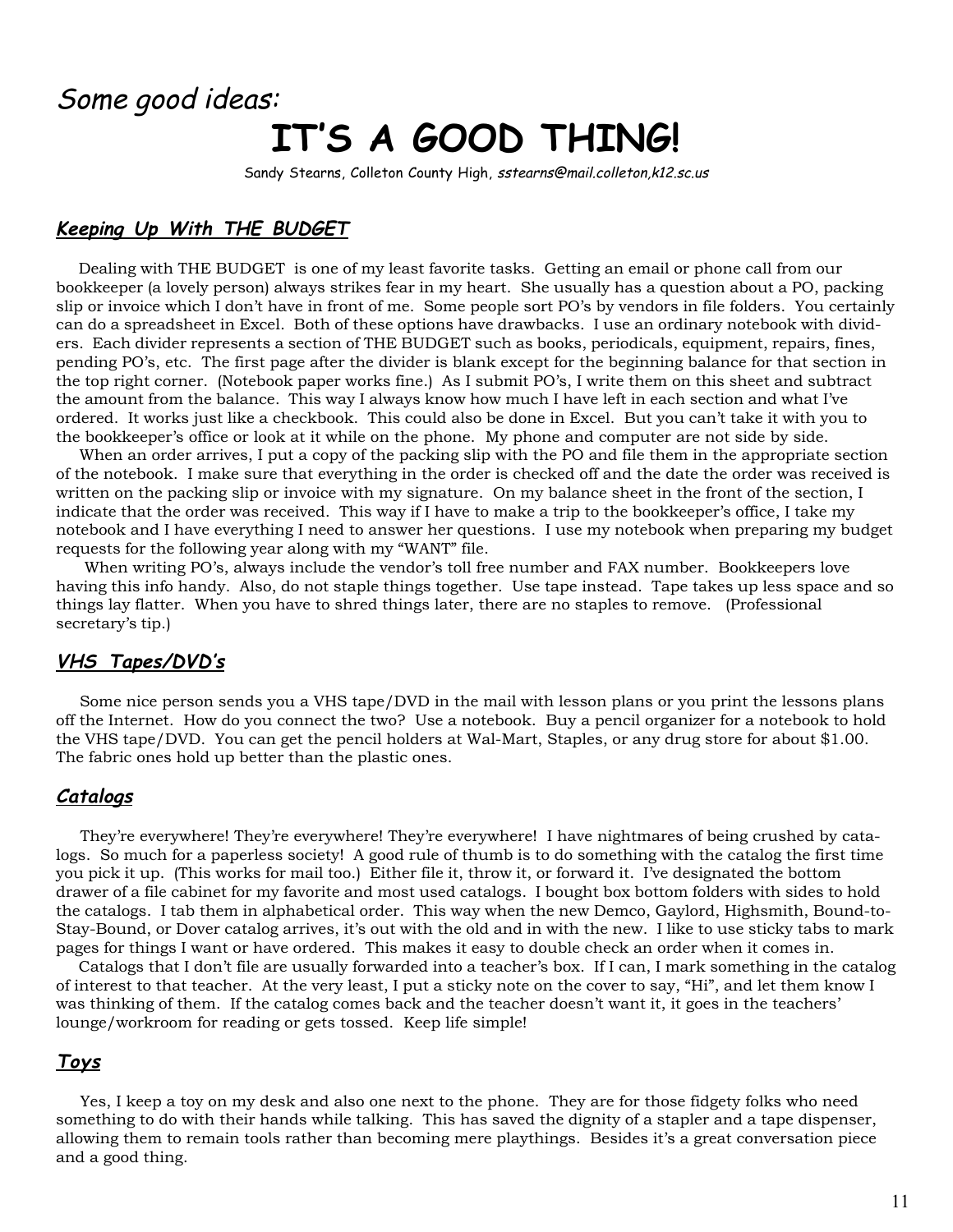# **Working with Your Literacy Coach**

Valerie Byrd, Dutch Fork Elementary, *vbyrd@lex5.k12.sc.us*

At the end of my first year at Dutch Fork Elementary School (2002-2003), I found out that my district was in search of one district literacy coach for six of our elementary schools. My first feeling was excitement. Friends of mine in nearby school districts that already had literacy coaches were sharing successes that I wanted in my school (decline of Accelerated Reader use, flexible scheduling, etc.). I had spent my first year at DFES explaining to my principal and teachers that we needed to be doing these things, so I thought a literacy coach was just what we needed. However, when the 2003-2004 school year rolled around, our school's literacy coach was spread among so many schools that she did not have a lot of time to work with me. She was doing good things, though.

So, at the end of that school year, I found out that my district was in search of a full-time literacy coach for EACH elementary school in my district as well as one district level literacy coach. I had mixed feelings. While still excited, I was also a little confused and worried. Why? As I read the job duties of a literacy coach, I noticed a lot of similarities:

A literacy coach is:

- ♦ a lifelong learner
- ♦ a literacy leader in the school community and beyond
- ♦ a collaborative problem-solver
- ♦ an organizer of literacy materials and resources
- ♦ a leader of professional study

(This is from a list of duties given at the SCRI School Leadership Team meeting on September 20, 2004.)

I thought, "WAIT! Those are some of MY job duties as a library media specialist!" In addition, I was hearing about literacy coaches hosting author visits and having other reading celebrations. In general, doing a lot of the same things we do, but not in collaboration WITH the library media specialist. I knew that with all of these common activities, duties, and goals I needed to be more proactive to avoid feeling frustrated or "left out."

We now have a full-time literacy coach and I am very lucky in my situation. Our literacy coach is our school's Teacher of the Year. She has always been open-minded and understanding of how important the school library media program is to student achievement. I also have a supportive administration at the school level. Even though I have a GREAT coach and all of this support behind me, I still feel the need to MAKE SURE they KEEP supporting my program.

I think it is important to first understand what the literacy coach is there for. I have learned that she is someone who can model "best practice literacy" lessons for teachers and help them with guided and shared reading and writing. She also hosts professional study sessions and book clubs (for teachers). Basically, the literacy coach is there for the TEACHERS. Their bottom line: teacher achievement (in that, classroom teachers will be able to have a literacy centered classroom community that will result in student achievement). Library Media Specialists work directly with STUDENTS to achieve their bottom line: student achievement. Since the literacy coach works directly with the teachers, she can be your BEST advocate for the library program. Especially if your administration is not as supportive as you would like. She is someone that can help you reach them.

Here's how:

### **1. TALK TO YOUR LITERACY COACH!**

Don't wait for your literacy coach to talk to you. If you feel that a literacy coach is doing something you should be doing, TELL HER! Our district literacy coach always says, "You don't know what you don't know." The best thing my literacy coach and I do for one another is COMMUNICATE.

### **2. Do not make yourself feel like you aren't "one of them."**

Read "their" literature and apply it for use in the library media center. A lot of the professional literature literacy coaches are using and encouraging classroom teachers to read seems to apply to classroom teachers only. Not so! Flip through one of the titles and some of the chapters will SCREAM "library media center" to you. You can help teachers with a lot of the stuff in those books too. Just take a look through them! A couple of suggestions from my literacy coach: *Strategies That Work* by Stephanie Harvey and *Reading with Meaning* by Debbie Miller. Also try *Reaching Readers: Flexible and Innovative Strategies for Guided Reading* by Michael Opitz and Michael Ford.

### **3. Study Groups (book clubs).**

If you are not involved in the literacy coach's study group, but know one is going on in your school, GET involved. Do not sit back and wait for someone to ASK you to be on the study group. Ask to BE in the study group.

### **4. Collaborate!**

My literacy coach and I have decided to meet together every other week for one hour to talk about what's going on in the classrooms. This is also a time that we can talk about issues that are important to us and that we may be able to help each other with. For example, if you are fighting for other reading incentives than AR, your literacy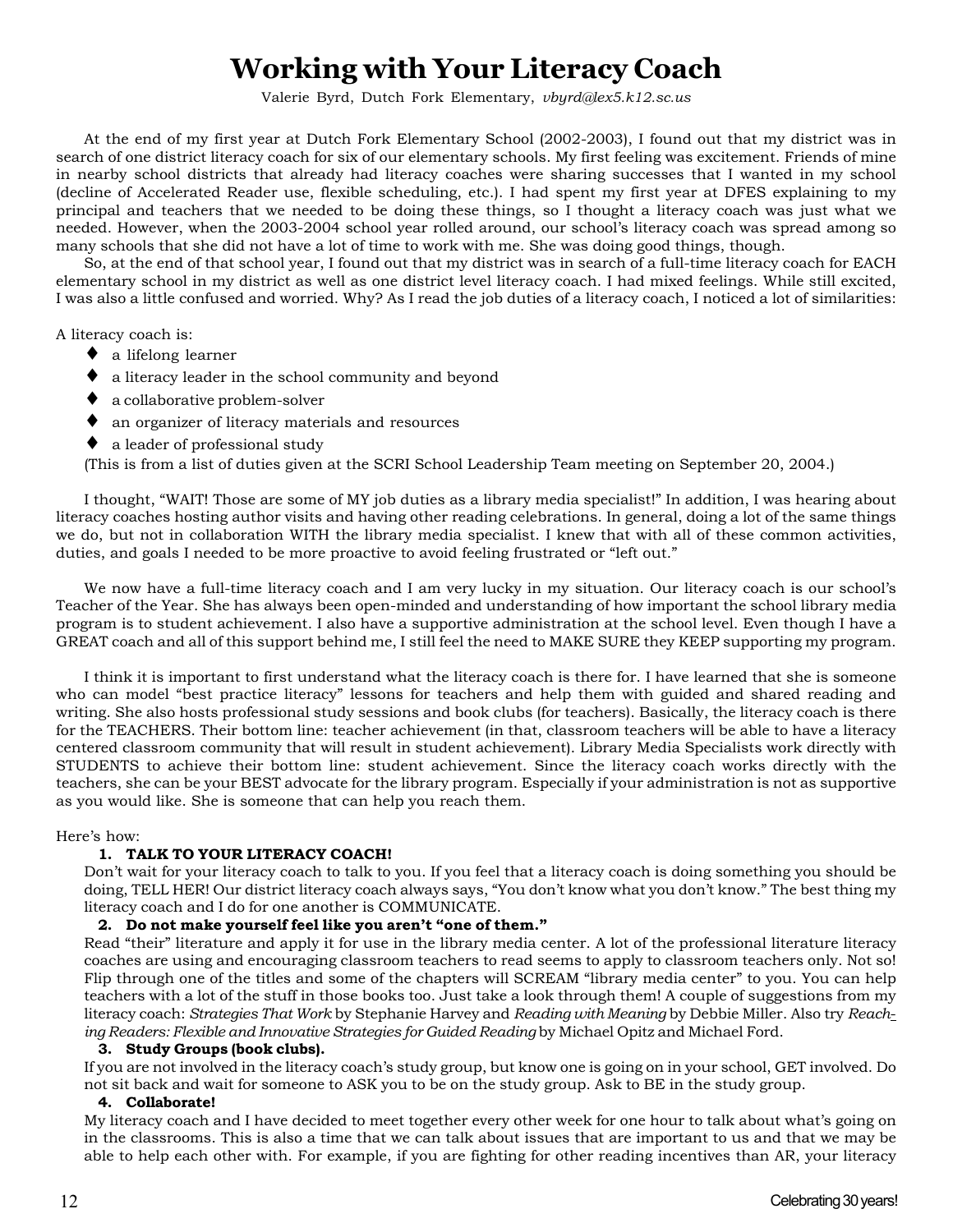coach can help you. Finally, someone who thinks as we do when it comes to AR! My literacy coach and I are also planning to host Family Reading Nights together as well as professional study sessions. We will soon host an "Understanding Reading Levels" session for teachers. We plan to follow it up with one for parents.

### **5. Help compile booklists.**

Our literacy coach is always giving out book lists; you can be a great resource in putting these together.

### **6. Space**

Offer your library media center for professional study groups and workshops that the literacy coach hosts. Make the library visible and stick around! Your faculty, staff, and literacy coach will see you as a supportive member of the literacy community.

### **7. Help with the book room!**

That bookroom is being built to STAY. When the literacy coach is not there anymore, the book room should be. Who is better with organization in the school than the library media specialist?

Finally, look at your literacy coach as a fellow advocate. Literacy and libraries go hand and hand. This is someone who can HELP you get a flexible schedule, build library resources, and support the library media program. You have a FRIEND in your literacy coach; all you have to do is ask!



Public relations and advocacy are important parts of every school library media program. Showing our appreciation for those who help us is one simple way that we can promote our programs. A word or note of thanks is often all it takes to win an advocate. Our administrators and paraprofessionals are some of the people who are often missed when it comes to showing our appreciation. Here is the perfect opportunity to distinguish these special people by nominating them to their appropriate Honor Rolls. They will be recognized in the *Media Center Messenger* and the conference program, they will receive a certificate of merit, and a letter of commendation will be sent to their supervisor, superintendent or school board. This program is ongoing throughout the school year and nominations may be sent in at any time. However, the December 3, 2004 deadline makes sure names can be published in the conference program.

### *Honor Roll of Administrators*

To submit a nomination to the Honor Roll of Administrators, please include the following in your application:

- Your name, position, and address
- Name of nominee and position
- Name and address of school
- Names and addresses of superintendent and chairperson of the school board

On a separate sheet please include the following:

- Description of the activity for which nomination is being made
- One or two sentences for publication purposes summarizing the reason for nomination
- Verification: e.g., agendas, programs, photos, clippings, letters of commendation, etc.

### *Send the completed nomination no later than December 3, 2004 to Suzanne Washick, Stone Academy, 115 Randall Street, Greenville, SC 29609.*

### *Honor Roll of Paraprofessionals*

To submit a nomination to the Honor Roll of Paraprofessionals, please include the following in your application:

- Your name, position, and address
- Name of nominee and position including number of years at current position
- Name and address of school
- Name of supervisor or media specialist and principal
- On a separate sheet, please include the following:

• A short description or tabular list summarizing the reasons for the nomination (consider responsibilities, work habits, strengths, and interaction with media patrons)

• At least one letter of recommendation from someone other than the person making the nomination (example: a teacher/principal/ media patron/etc.)

### *Send the completed nomination no later than December 3, 2004 to Suzanne Washick, Stone Academy, 115 Randall Street, Greenville, SC 29609.*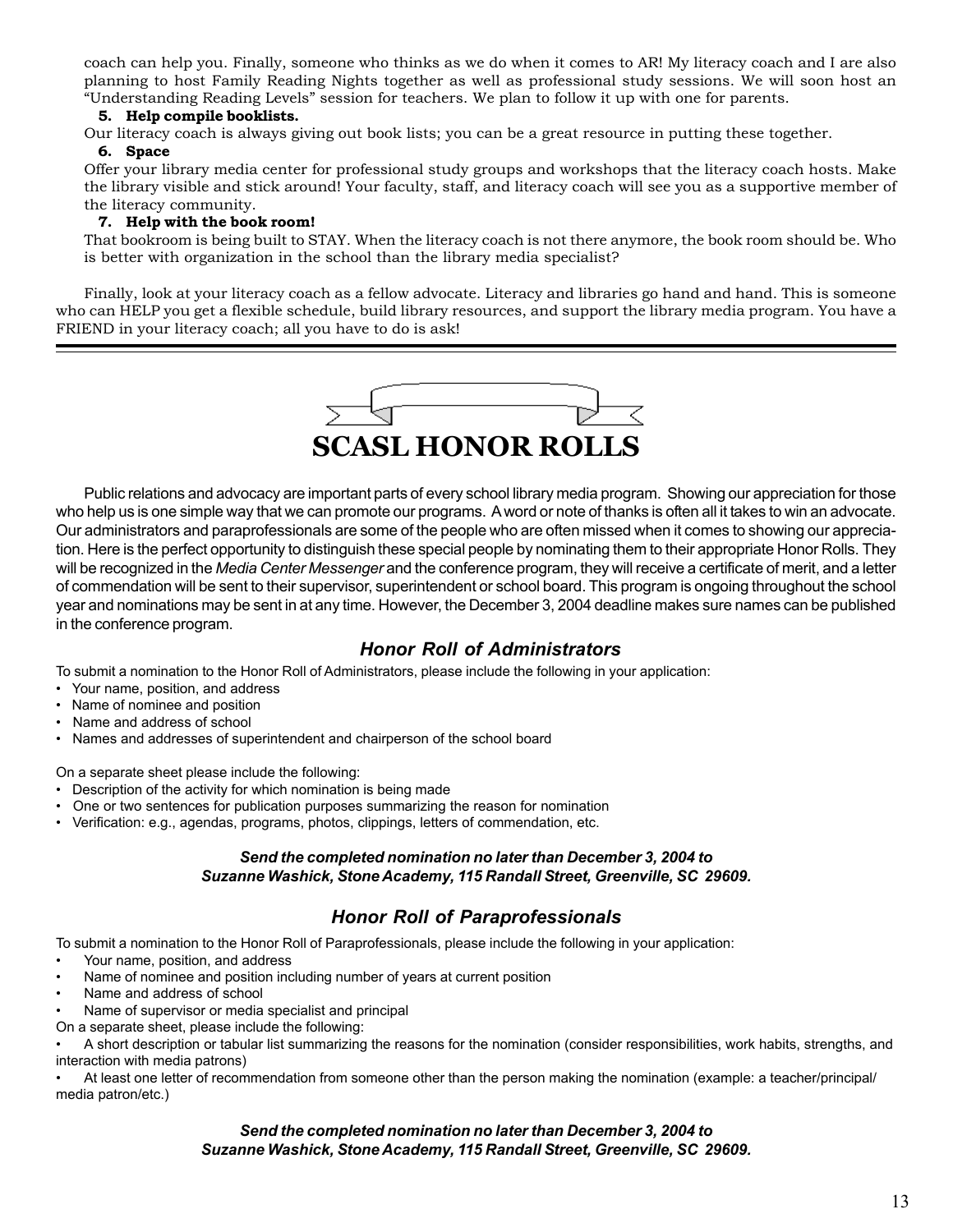# Everyone Has a Story to Tell

Peggy Harrison, Brewer Middle School, Greenwood, *harrisonp@mail.gwd50.k12.sc.us*

### *De te fabula. (The story's about you.)—Horace*

What teaching technique is literacy-based, integrated, relevant, and just plain fun across whatever curriculum?

If your answer was **storytelling,** give yourself an **A** for active learning. From my experience, there is no more effective way to involve students in learning than to tell them stories and encourage them to tell their own—their families' or communities'—stories.

We all know the quote about the percentage of learning based on whether the learner is listening, reading, or doing. That useful adage reminds us of the need for learners to fully participate in their learning, and that need points straight to storytelling as effective, albeit covert, instruction.

But, you say, we have to teach the standards. And those preclude the use of storytelling in instruction why? Read the SC ELA standards. As a middle school library media specialist, I am most familiar with the Grades 6-8 ELA standards, but I have also perused the elementary ELA standards and those for English 1-4 in the high school. Many of the strands welcome storytelling aboard as a method of conveying instruction.

The student audience, of course, transports the listening strand, while the student storyteller drives the speaking strand. And storytelling segues seamlessly into researching the cultures from which the story sprouted, at which point the ELA research strand lugs some social studies standards in its baggage. As the research speeds along, be sure to pick up the primary sources; students can interview family and community about real stories and traditional lore.

At the end of the learning journey, whether the student has been involved primarily as audience, storyteller, or researcher, the ticket to disembarking is writing: recording and creating stories; writing about themes, characters, etc. from stories; and discussing the stories in the context of the cultures to which they pertain.

Using storytelling as instruction presents an almost limitless opportunity for school library media specialists to collaborate with teachers and to integrate the library media program into the curriculum. An ELA teacher, a science teacher, and I collaborated on a unit that had students researching Greek myths side-byside with the scientific phenomena they attempted to explain. (One of the myths researched was that of Persephone, which accounted for summer and winter.) The science teacher used the information that students found (the scientific explanation about the seasons, in regard to that particular myth) to heighten interest in, and awareness of, the scientific method.

When an eighth-grade self-contained class of special needs students studied South Carolina in the colonial period, I told the students about the notorious Blackbeard, whose true story was as dramatic as the legend. I guaranteed audience participation by having the tallest student stand up and indicating that Blackbeard was taller still, while the height of the average man at that time was only slightly more than mine (definitely vertically challenged). The teacher stopped by several days later to tell me enthusiastically how her students had exceeded her expectations on their assessment for that unit. She exclaimed, "Several of them retold the story in their own words; all of them remembered the locales involved. What a great history and geography lesson!"

Well, **his**tory, or **her** story, is a narrative, but what about math? How can storytelling dramatize those numerical concepts? One of the math standards for kindergarten students concerns identifying ways that numbers are used in the environment. I stole an idea from *The Day the Numbers Disappeared*, a title published in 1963 whose pictures and examples were outdated but whose premise was still applicable. Students giggled at the scenarios I spun about everyday occurrences hampered by a lack of numbers, and gleefully suggested their own.

For those students who are not in kindergarten anymore, what are word problems, but unfinished stories, just waiting to be dramatized and analyzed? A far more talented, and mathematically knowledgeable, colleague even used narratives to model order of operations and solving simple equations.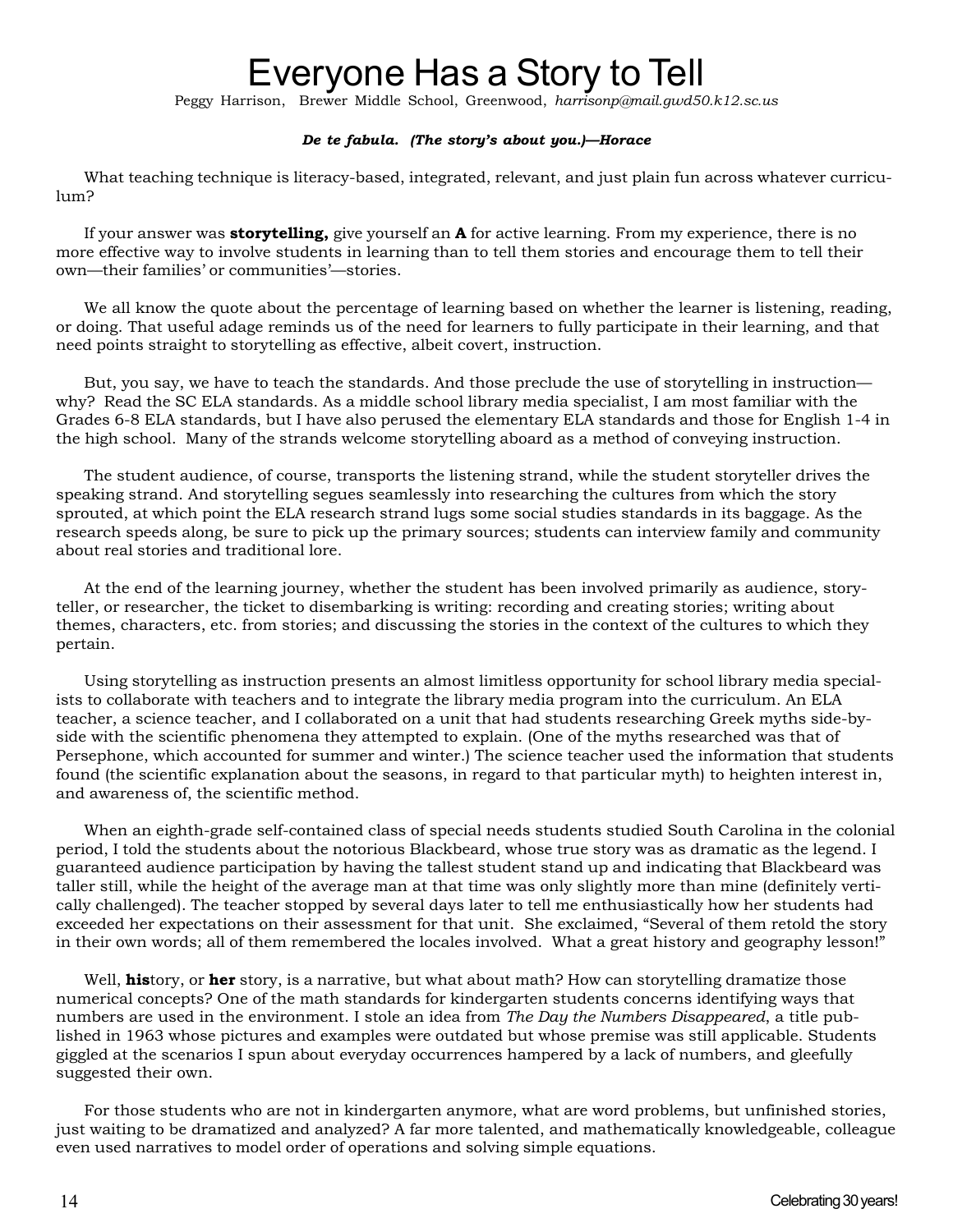Most importantly, whatever the course of study, storytelling just seems to catch the attention of students who often resist or disrupt other methods of instruction. One of the most dangerous students that I ever taught ensured me the best audience I ever had. He was one of a self-contained class of five male students who were emotionally handicapped, as it was termed then. He liked storytelling, and he informed the others that they had better not "mess up the story." They listened, but none of them as avidly as he. There's no miracle in this story; he is in prison now for shooting another student when he was in high school, but I still marvel at his interest.

Some years ago, I encountered a young woman who had been a student at my school when it was an intermediate (fifth and sixth grade) school. She was working at the local hamburger joint, and she waited on me. I recognized her, although I did not remember her name. She remembered mine. After her cheerful greeting, this teenage mother informed me, "I used to really love the stories you told us! I pretty much remember them, and I'm telling them to my baby boy." This surprised me because she had not been a stellar, or even an attentive, student. She had failed to finish high school, but she assured me that she was "fixing to" work on her GED. Two years later, when her baby boy was about five years old, she died in a motorcycle accident. As I read her obituary, I hoped that her son remembered the stories his mother told him.

Wherever there is learning to impart, there is a story to be told. What better way to sneak up on students apathetic or hostile to academics than to disguise instruction beneath storytelling camouflage! What better way to challenge those eager to learn more and to make the connections between their learning and their culture than having them gather, write, and tell stories! What better way to explain and model than to construct or elicit narratives!

And, finally, who better to lead that covert operation using storytelling as stealth instruction at your school than you—the library media specialist!



We are also collecting data from the SC Department of Education and the South Carolina Center for Educator Recruitment, Retention, and Advancement.

Thanks to SLIS faculty who are assisting with this project: Dan Barron, Pat Feehan, Elizabeth Miller, Bob Williams, and Nancy Zimmerman. Chris Nostrant, SLIS Student Services Administrative Assistant has also been a big help!

And thank you to our outside evaluation panel for their participation in the project: Martha Alewine, Sarah Dipner, Elizabeth Harrell, Martha Taylor, Ida Thompson, Robbie Van Pelt, and Mary Walker.

Donna Shannon, *dshannon@sc.edu*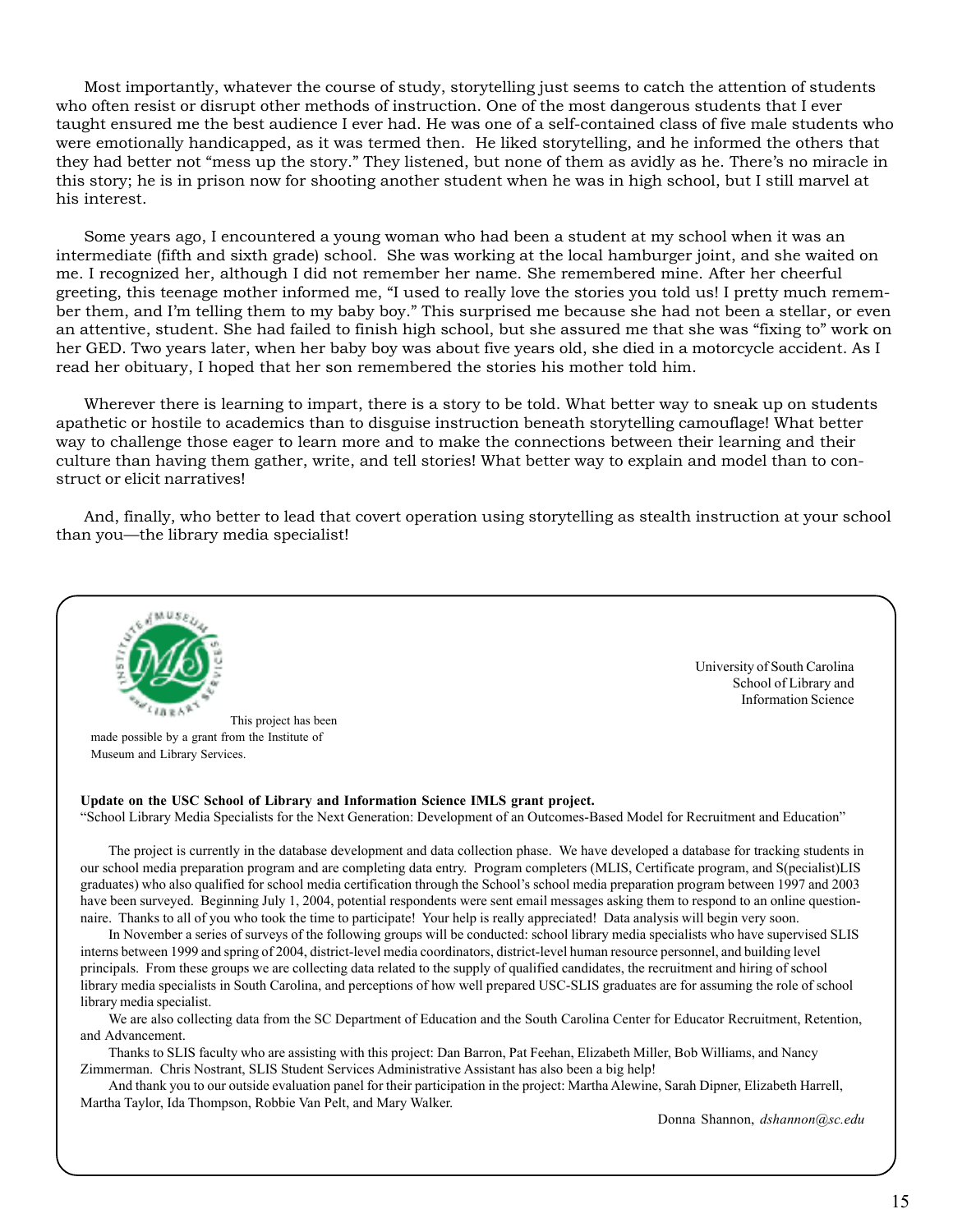# **Reports that "Talk" to Your Principal**

**Sharmen M. Oswald, Gilbert Middle School,** *soswald@lexington1.net*

### *Why a report?*

When I first contemplated the idea of a usage report for my principals, I immediately convinced myself that I do not have the time. It was after reading *Leadership for Today's School Library* by Patricia Potter Wilson and Josette Anne Lyders that I reconsidered and told myself that I can not afford *not* to offer something to my principals that would give them insight into the library media program and my philosophy of library media services. I viewed a report as a voice and a way to capture their undivided attention. I must admit that the budget cuts looming on the horizon in the early 2000's provided me the impetus to move forward with this endeavor. I was especially impressed with Chapter 1 "Building a Rapport with the School Principal" and Chapter 3 "Keeping Lines of Communication Open with the Principal" in *Leadership for Today's School Library*. Impending budget cuts and staff decrease told me I must be proactive in my approach with my administrative team and especially with my building level principal who held the keys to my budget. In *Enhancing Teaching and Learning* by Jean Donham, she says "Perhaps the greatest impact the principal can have is on integrating the library media program into the school program." (44) There is no other person who is more paramount to decisions that affect our programs. This translates into what Jean Donham refers to as shared decision making. After all, there are more similarities than differences between principals and library media specialists. For instance, much of our graduate work involves a study of budgets, management, leadership and curriculum. We both have the 'big picture' idea of the total school climate and learning environment unlike anyone else. It goes without saying, the importance of the library media program in the overall approach to curriculum in a school is invaluable. That is just one reason I make my reports available to all members of the administrative team. The Assistant Principal for Instruction is one person I especially like to stay in touch with for this reason.

## *What do I include in the report?*

Once I convinced myself that I really needed to do this, my next dilemma was to consider what to include in the report. The report should be useful but not too weighty. After all, principals are very busy folks and need to quickly grasp the meat of what you need them to know so that they are armed and equipped to make decisions that ultimately affect the whole school through the media program. I liked the idea of letting the data talk to my principal, which in turn gave him the ammunition to make informed decisions concerning the media program. Hence, *data-driven decision-making*. Since I had already been meeting monthly with teams throughout my school, I somewhat modeled my first

reports after those meetings. My report would need an agenda so that as my principal and I sat down face-toface, and because our time is precious, we would stay on task. In fact, I have found that in the four years I have been doing this, my principals would refer to the agenda *after* the face-to-face meeting had occurred. I like the idea of providing a framework for reflection in addition to being able to say "it is in writing". As my administrative meetings evolved over the years, I felt it was important to make them attractive and came up with the catchy title "Administrators and Media Specialists Staying in touch makes for a good team for everybody!" I also needed to decide how often we would meet. Quarterly seemed to work best, but we did not stick to a strict schedule. Our summer meetings are by far the most effective because both of us are reasonably relaxed and can have meaningful discussion without interruptions. I do want to emphasize to try your best to have a sit-down, face-to-face meeting with your building level administrator, even if you can not do this every time. The impression you leave with your principal is lasting and can not be replaced with a report. You are the key to your media program, and you give life to any report! The following is only a suggestion of what to include in such a report but it is what works for me and my administrative team.

### • **Agenda**

• **Activity Usage Report**: In table format, shows a breakdown of the various monthly activities that have occurred either directly in the Media Center or have been spearheaded by the Media Center and have occurred outside of the four walls of the Media Center. Activities in this report include:

- Check-Out (by class)
- Research (by class)
- Walk-ins/Help with individual selection of reading choices and use of resources
- Media Specialist out of Media Center/Instructional and meetings
- Total Average # students seen (average class size of 25; special education class = 15)
- Internet Lab
- Other (author visits, public library summer reading program promotional, guest speakers, etc.)

**• Circulation Statistics Report**: generated by Follett and shows the hand-to-hand circulation for the month or even for the year, depending on how the report is set up. This is actually called a "Collection Statistics Re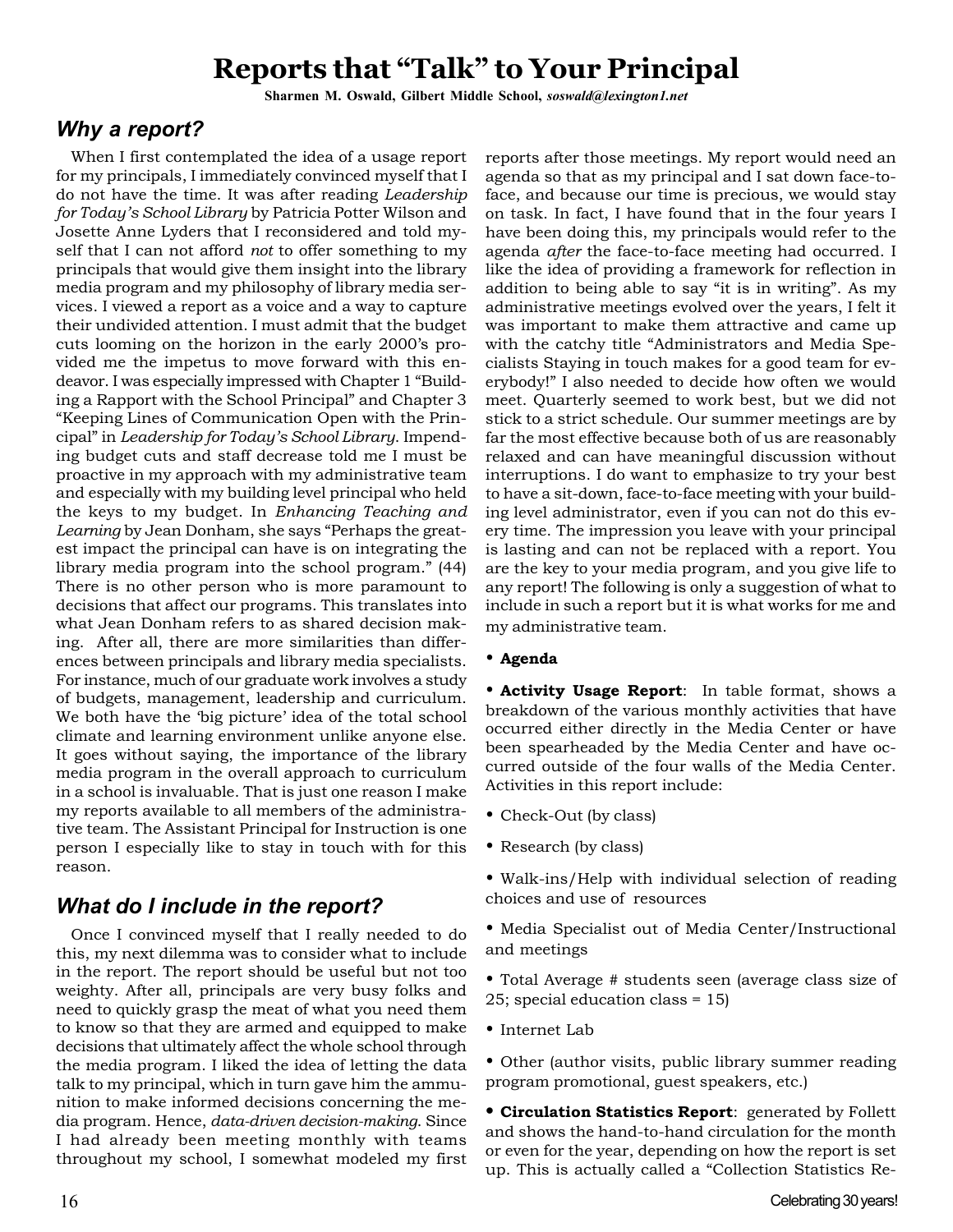port" in Follett. Most automation software can generate such reports.

• **A professional article**: In the June 2004 meeting, I included "Libraries Called Key" from *Reading Today*, Feb./March 2004. In the past, I have also bulleted main points from several articles or a long article. Remember, they do not have a lot of time to read a lengthy article much less several articles. Our goal should be to inform, to give them something to chew on. In the January 2003 meeting I included "Taking up the Challenge Safeguarding the Shelves of School Libraries" from *Education Update*, volume 44 number 8, December 2002. This particular article was very timely since the next month we had a book challenge at my school. An example of a bulleted list of main points was the July 2003 meeting at which I pulled information from the Colorado study and others into a document I titled "The Connection: Media Centers and Student Achievement". This is one way to let the research talk for you.

• **Budget information**: I have my budget in Excel, which makes for a visually presentable document. Through this I am able to show my principal what I've spent thus far, and the pie chart clearly shows the percentage spent in each category.

## *What has come out of these reports?*

I must say that I have reaped the most benefits from these comprehensive reports. They provide me a summary in a visual format, which in turn guides me as I reflect on the media program. In addition to the quarterly reports, I complete an end-of-the-year report that captures the whole school year. It was with this report one year that I noticed that our research was down while

our circulation had stayed about the same. The information gleaned from that year's report was used as I planned my team meetings the next year. That year I introduced the Big6 Research Model to the faculty through individual team meetings, using the data to show that we needed to beef up our research.

When I asked my administrative team what they think about these reports, each stated that they utilize them in different ways. The Assistant Principal of Instruction stated that she liked being able use the report as proof that our school does indeed address our standards and that the media program supports this initiative through its research. She also commented that it was a way to *see* the collaboration between the media center program and such school-wide initiatives as South Carolina Reading Initiative and Exemplary Writing Awards. Our principal mentioned he liked having at his fingertips a report to share with various teams who come through his office such as Palmetto's Finest, Blue Ribbon, and SACS Review Team. He also stated he liked having numbers to back up his decisions for expenditures. An example of that is one year he monetarily committed to upgrade the Internet Room adjacent to the media center, starting with the replacement of half of the computers. In the quarterly report I was able to show that our usage of the Internet Room had doubled. Because of this data, he then committed to upgrade the rest of the computers because he could see that his original decision was one that benefited all students and was a wise expenditure of money. I could have presented the same idea, but instead I had the numbers *talk* for me, giving credence to my thoughts and ideas. Yes, these reports are time consuming. Yes, they are another item on my 'to do list', but their benefit far outweighs the effort that goes into them.

## ✶✶✶✶✶✶✶✶✶ Ode to Media Specialists

Holidays are not that far away and we print this poem courtesy of Lynne Curtice , Chester Park Elementary, in Chester. Does it sound familiar?



'Twas the week before Christmas break, and all through the school Everyone was anxious and the weather'd turned cool. The media center was decorated in festive attire With seasonal favorites . . .the ones kids admire. VCR's were buzzing, overhead bulbs a-popping, Teachers begging for movies, and the wish lists never stopping. The books had been dusted and scanned all anew, A long list was compiled of those overdue, When back at the desk there arose such a clatter, The COMPUTER went down. What could be the matter? Things they seemed hectic, so hurried, so rushed. The laminator was "wrinkling" Christmas drawings and such. When what to our wondering eyes did appear But the MEDIA SPECIALIST who made all quite clear. "Now, don't you all worry, these trials are small; Remember we're trained to fix and repair all. Our budget may be straining, our lines may be long, Our bulbs may be popping and our schedules all wrong. But no matter the season, no matter the fears, We're here to assist you year after year." MERRY CHRISTMAS TO YOU ALL!!!!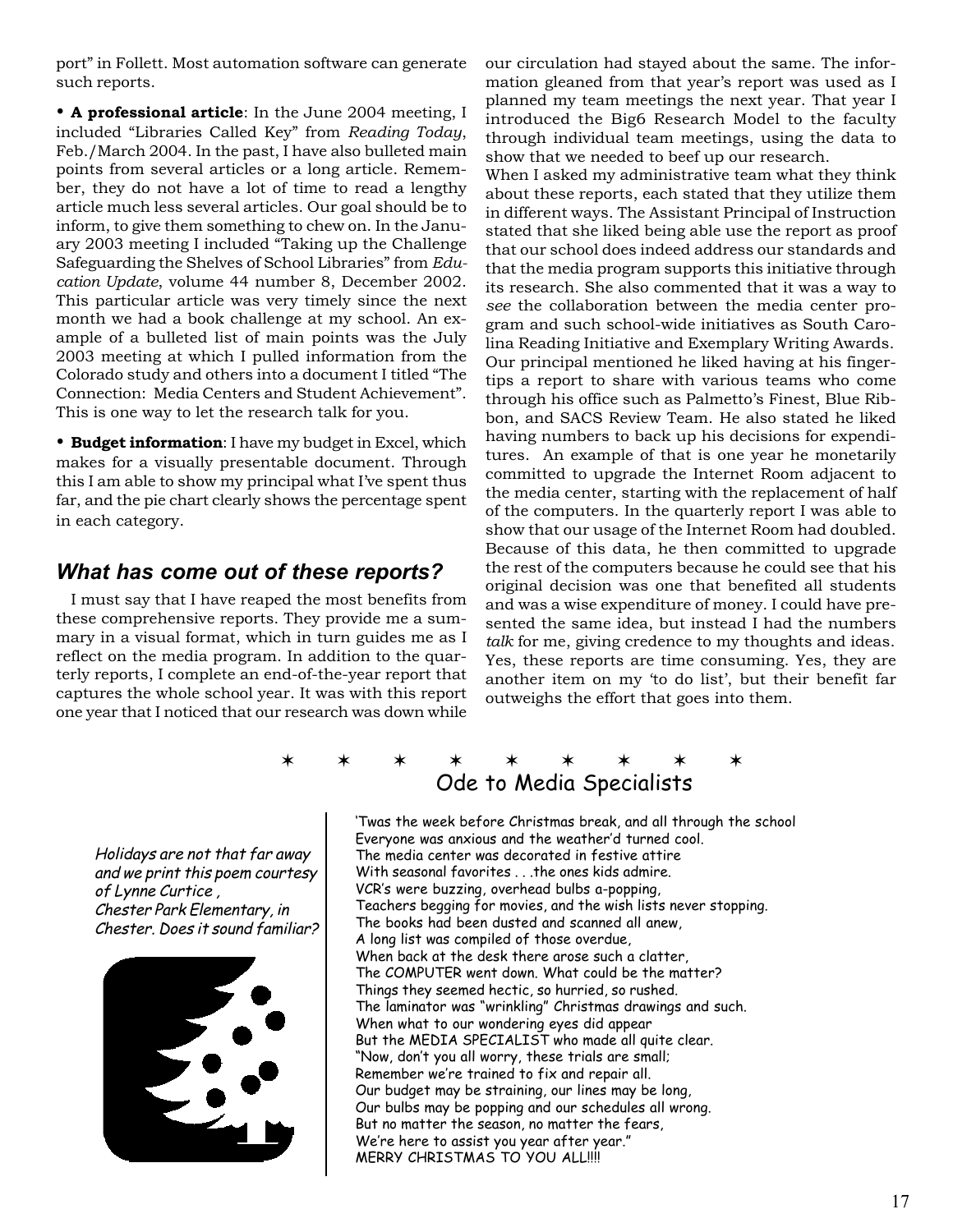# **OpenOffice**

Andrea Baker, Airport High School, *abaker@lex2.org*

Edia specialists are familiar with propri-<br>etary software suites. Proprietary<br>means the vendor is in business to etary software suites. Proprietary means the vendor is in business to make a profit. The code for proprietary products is (with few exceptions) top secret. Proprietary software costs districts, schools, and media centers money in terms of the software itself and licensing fees.

Most media specialists have had students working on multimedia projects ask us how they can work on a project at home if they do not have the proprietary multimedia software installed on their computers. Equal access for students coming from a variety of socio-economic backgrounds becomes an issue when students have limited access to computers at school, yet have deadlines to meet in order to avoid late grades.

Voila! The answer to these budgetary and access dilemmas is OpenOffice. OpenOffice is an example of OpenSource software. OpenSource is diametrically opposite of proprietary. OpenSource means the code is available for all to see and "tweak" in order to make the software better. Software that is OpenSource is free or comes with a nominal fee.

penOffice is available for free at *www.openoffice.org*. Users are asked to select a language, operating system, and location prior to downloading the product. OpenOffice has the full range of software we are accustomed to with proprietary alternatives that cost school districts and students money. The word processor is called Writer, the spreadsheet program is referred to as Calc, the multimedia software is named Impress, and the drawing program is known as Draw.

One of the niftiest features of OpenOffice is the ability of the user to save the file as the proprietary counterpart we are all familiar with. Simply click on file>>>save as, and select the file extension for the proprietary product. The beauty of this feature is that students can seamlessly migrate from a proprietary

software environment to an OpenOffice software environment (or vice versa) without missing a beat. Does it take a little getting used to? Sure. But students adapt quickly.

At Airport High School, we have copies of OpenOffice burned on CDs available for students to checkout. Not all students have Internet access at home so they are unable to go to the OpenOffice URL. We also have OpenOffice installed on all the computers in the Linux Lab.

I f you choose to download OpenOffice on your own after reading this article, please be mindful the software is zipped so you'll need a zip utility installed on your computer to complete the OpenOffice installation. The software itself is quite intuitive, but if you need further assistance, simply Google "OpenOffice tutorial" and you will find a plethora of helpful sites. My colleague, Amy Daniels, has written tutorials for Writer and Impress. They are linked off our school site; the URL is *http:// www.lex2.k12.sc.us/ahs/OpenOffice%20Tutorial-AHS%20Linux%20Lab.htm*.

Many of our students and teachers have downloaded, installed, and used OpenOffice. Students are appreciative of the fact that there is a product available for free that helps them complete assignments. Come by and see us the next time you are in the Columbia area! We will show you OpenOffice in action, and send you home with free software.

For additional information, contact Andrea at abaker@lex2.org

*Because of their efforts in creating the Linux Lab in the media center as described in the September Media Center Messenger, Andrea and her colleague Amy Daniels have been named semi-finalists in Technology & Learning's 2004 EdTech Leader of the Year nationwide search. They will be recognized in the December 2004 Awards Issue.*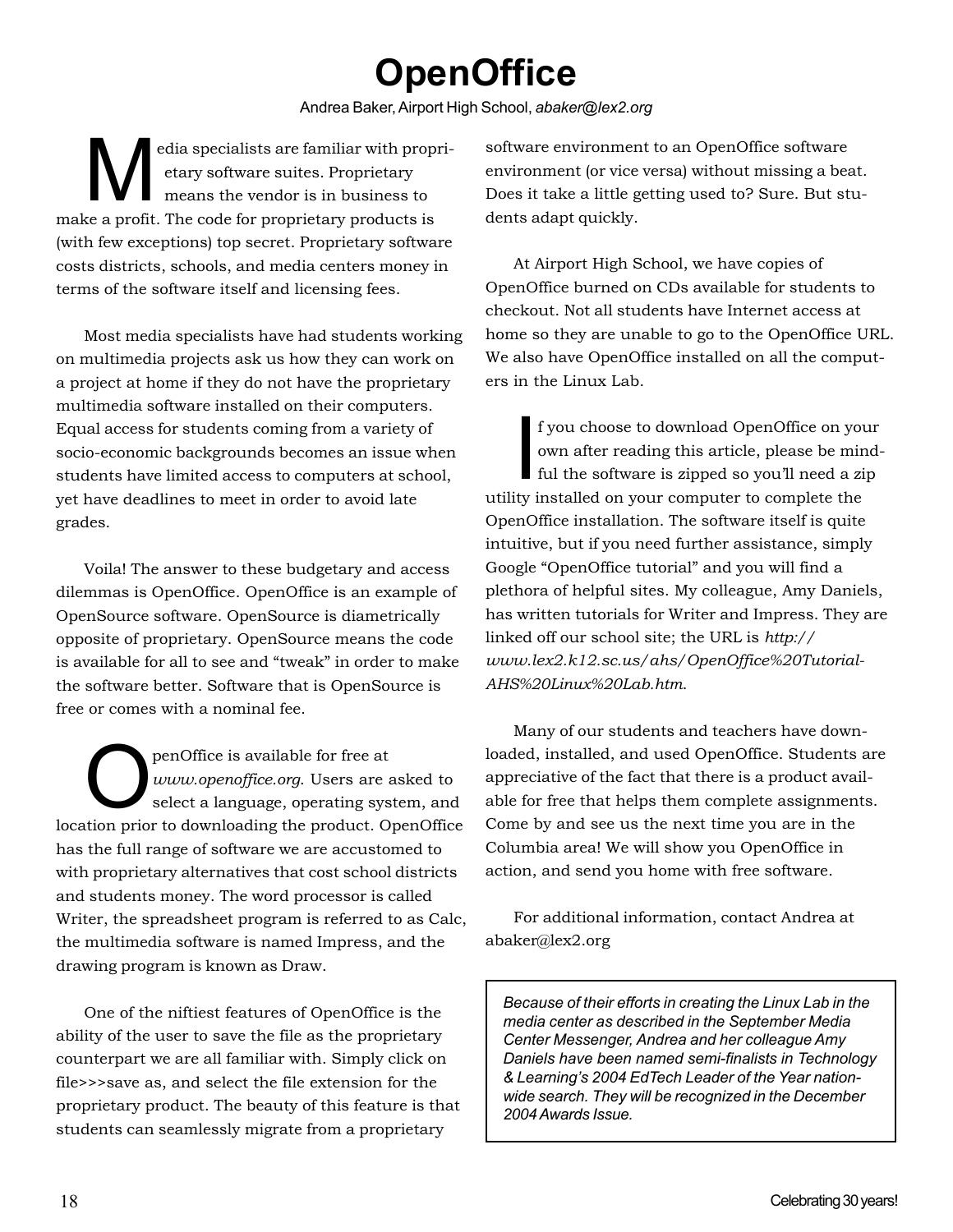# **Three…Two…One…We Have Ignition: Do you have a mission statement?**

Kathy Dorkewitz, North Charleston High School, *mary\_dorkewitz@charleston.k12.sc.us*

hen I was growing up during the fifties and sixties, the only missions I knew of were ones to outer space. It was an exciting time for pushing to the outer limits of our planet. Today, however, missions are everywhere: we are on a mission in the Middle East; churches are funding missions and sending missionaries all over the world; and in our world, the mission of our schools is trying to reach students to lift the fog of ignorance.

Today's library media centers serve a vital purpose in being beacons of knowledge to their patrons. (Let's face it…some days the fog is really thick.) We are here to serve the people. We are here to help teachers and students make sense of the world. We are here to help seekers of information find the way in their quest. Our mission is information. Our mission is to open the door to knowledge and discovery. Our mission is to be the sunshine that burns away the fog of ignorance. Our mission has to be collection and retention of all sources necessary to serve our populations' information needs.

Do you have a mission statement? I mean it should be obvious to everyone what libraries and librarians do, what their purpose is, shouldn't it? But in our diverse country maybe it is not so obvious to all. After our first memo to the faculty, I had an administrator respond with, "I didn't know you guys did all that."

So the lacting, I had an administrator response with, I didn't know you gays did an that.<br>O we have to construct, rewrite and get approved a mission statement of some sort. Do we develop our<br>thing and we can find it"? Here own? Do we rewrite one we've seen before and liked? Why can't we just say, "You need to know something and we can find it"? Here is our short, to the point, no-frills, rewritten, and adapted from other statements we've read, reason for being:

### *The mission of North Charleston High School Media Center is to provide students, faculty, and staff access to a comprehensive collection of information in an organized manner through a variety of media.*

Once we have written a mission statement, an advisory committee has to approve it. This body consists of the media center staff, faculty and members of the community. More time and work are needed to get this accomplished because getting a group, any group, together these days is a mammoth undertaking. And there isn't enough time in any day for all of this. But it is something we all have to do.

Do you have a mission statement for your school library/media center? Don't you want everyone to know that your purpose goes beyond, "SHHH…that'll be a fifteen cents overdue fine!"

# **A(ugusta) Baker's Dozen April 22-23, 2005**

Christopher Paul Curtis, author of The Watsons Go to Birmingham-1963, Bud, Not Buddy and Bucking the Sarge, released in September, will be the featured guest for the 19th annual A(ugusta) Baker's Dozen: A Celebration of Stories, Friday, April



22 and Saturday, April 23, 2005 in Columbia.

Curtis will deliver the Augusta Baker Lecture at 7 p.m. on Friday, April 22 at The Koger Center for the Arts, and will sign books immediately after the event, as well as on Saturday from 11 a.m. to 2 p.m. at the Storytelling for Families (location to be announced). These events are free and open to the public.

For more information, visit http:/ /www.richland.lib.sc.us/baker.htm.

#### MAY WE TAKE YOUR  $\boxtimes$ 123456789012345678901234567890121234567890123456789012345678901212 **ORDER, PLEASE?**  $\bullet$

12345678901234567890123456789012345678901234567890123456789012345678901234567890123456789012345678901234567890  $123$  $1235678901234567890123456789012345678901234567890123456789012345678901234567890123456789012345678901234567890123456789012345678901234567890123456789012345678901234567890123456789012345678901234567890123456789012345678901$ 

 $1235678901234567890123456789012345678901234567890123456789012345678901234567890123456789012345678901234567890123456789012345678901234567890123456789012345678901234567890123456789012345678901234567890123456789012345678901$  $1236789012345678901234567890123456789012345678901234567890123456789012345678901234567890123456789012345678901234567890123456789012345678901234567890123456789012345678901234567890123456789012345678901234567890123456789012$  $1236789012345678901234567890123456789012345678901234567890123456789012345678901234567890123456789012345678901234567890123456789012345678901234567890123456789012345678901234567890123456789012345678901234567890123456789012$  $1236789012345678901234567890123456789012345678901234567890123456789012345678901234567890123456789012345678901234567890123456789012345678901234567890123456789012345678901234567890123456789012345678901234567890123456789012$ 

### $\mathcal C$ alling all retirees!

You still have time to turn in  $\mathscr{C}$ your "order" for what you would like to  $\mathbb{Z}$ see presented at our session for  $\mathbb{Z}$ retirees during spring conference of  $\mathbb{Z}$ SCASL. This is **your** meeting, so  $\mathscr{A}$ 123456789012345678901234567890121234567890123456789012345678901212 please let us know what you would like.  $\mathbb{Z}$  $1$ 33567890123456789012345678901212134567890123456789012345678901234567890121213456789012121345678901212134567890121213456789012121345678901212134567890121213456789012121345678901212134567890121213456789012121345678901212 We need your input  $ASAP$ ....Lawren  $\boxtimes$ 123456789012345678901234567890121234567890123456789012345678901212 Hammond is holding a space for us! 123456789012345678901234567890121234567890123456789012345678901212

#### 123456789012345678901234567890121234567890123456789012345678901212 123456789012345678901234567890121234567890123456789012345678901212 123456789012345678901234567890121234567890123456789012345678901212 Send info to  $1235678789912345678901234567890123456789012345678901234567890123456789012345678901234567890123456789012345678901234567890123456789012345678900123456789001234567890012345678900123456789001234567890012345678900123456789001$

 $\sqrt{2}$  Joan Kruger,  $\sqrt{2}$ 2450 Mineral Springs Rd.,  $\boxtimes$ 123456789012345678901234567890121234567890123456789012345678901212 Lexington, SC 29072  $\boxtimes$  $123$  or mjk2450@att.net  $12$ 3566789012345678901234567890121234567890123456789012345678901234567890123456789012121345678901212134567890121213456789012121345678901212134567890121213456789012121345678901212134567890121213456789012121345678901212134

123456789012345678901234567890121234567890123456789012345678901212

123456789012345678901234567890121234567890123456789012345678901212 123456789012345678901234567890121234567890123456789012345678901212 123456789012345678901234567890121234567890123456789012345678901212 123456789012345678901234567890121234567890123456789012345678901212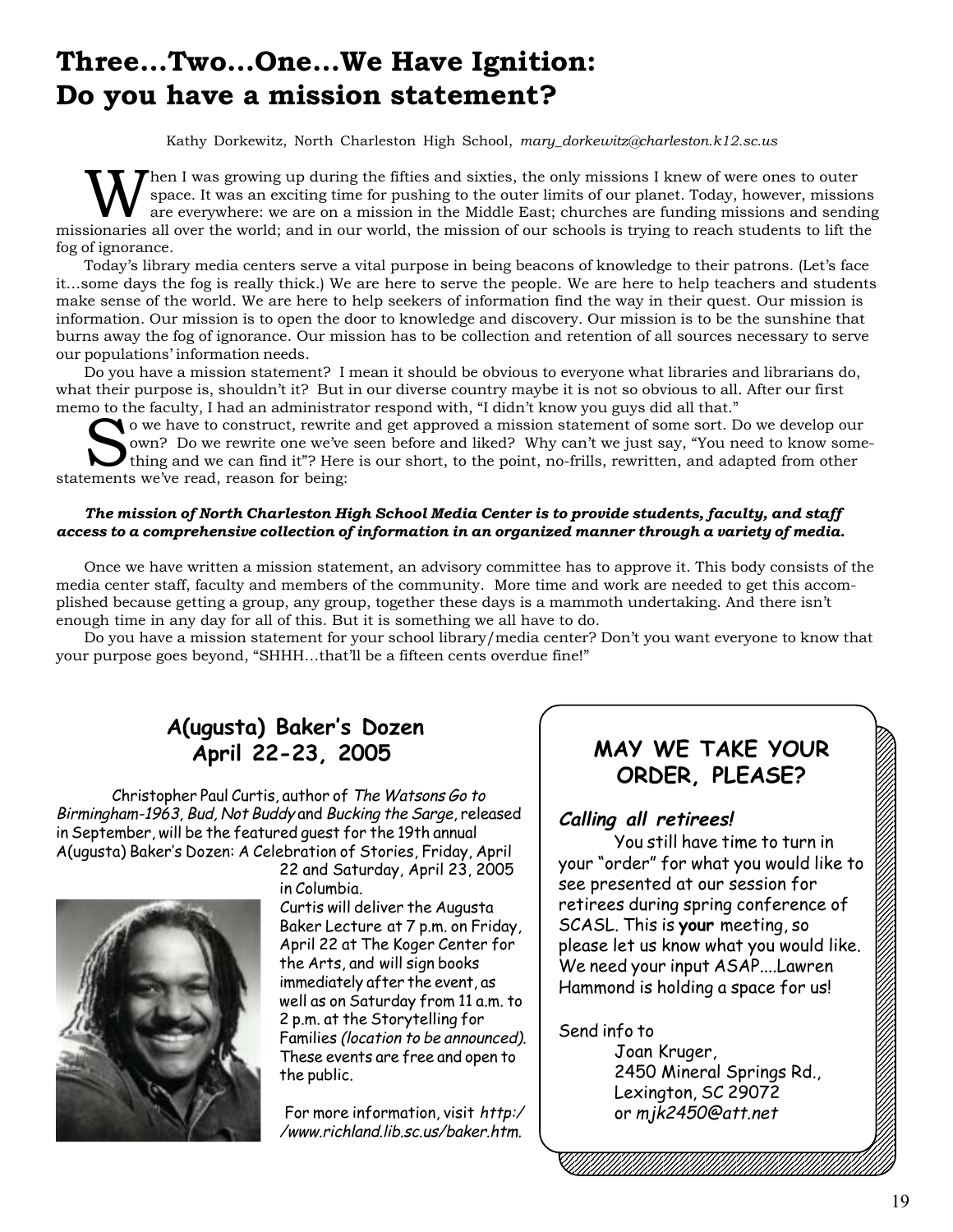# **Books, Butterflies, Birds, and Blooms**

Betsy Long, Doby's Mill Elementary School, Kershaw, *longb@kcsd.k12.sc.us*

Doby's Mill Elementary School is a beautiful new school in Lugoff. While our facility is clean and very attractive, there were no landscaping efforts undertaken when the school was built. From the large Media Center windows, all one could see was dirt, weeds, and a HUGE satellite dish, which we are thankful to have, but it frankly does nothing for the view.

Thanks to an EIA grant awarded last year, my third grade students and I were able to create an outdoor classroom for our entire school to enjoy. This was a year-long, cross-curricular project that got all students involved in a hands-on learning experience. I worked closely with the classroom teachers to determine what the students were learning in class so that my lessons would be in sync with the classroom instruction. Prior to planting, the students researched plants, birds, butterflies, and other animals that are native to South Carolina. We also read and discussed several books on gardening, composting, butterflies, and soil.

Although the reading and researching were great fun, hands down, the best experiences for me and the students came when we moved our classroom outdoors. In the fall we tested the soil, planted shrubbery, and buried spring flowering bulbs. It was such a delight to see the beautiful flowers pop up when spring rolled around. Once the fear of frost had passed, we began to plant at a frenzied pace. We planted Carolina Jessamine, lantana, hibiscus, Confederate Jasmine, and butterfly bushes, just to name a few. The children got so excited about this project that they would come in at recess to check the progress of the plants, to water, and to weed. After the rainy summer we had, our garden is now in full swing. It's so much fun to see last year's third graders check on "their" plants and comment on their growth. Not only did the students learn valuable science and research skills through this project, they truly developed a sense of pride in our school. I thoroughly enjoyed the experience and am currently thinking of new ways to generate funds for another gardening project at our school! Below are a couple of photos of my third grade students enjoying their gardening experiences.





# **Promote Library Programs Through Your School News Program**

**Carole McGrath, Ben Hazel Primary & Brunson Elementary, cmcgrath@hampton1.k12.sc.us**

Your school news program is a great place to promote your school library programs and services. Here are just a few ways that you can do it.

**Commercials:** Let your students create commercials for your book fair or to promote other library programs. The commercials serve to increase the interest of the viewing students but they also increase the interest of those students who are making the commercials.

**Class News Reports:** Use video clips to show instances involving collaborative teaching. The students will enjoy seeing themselves on the news, their teachers will enjoy having their great teaching shown to their peers, and other teachers may seek out collaborative opportunities because of what they saw on the news.

**Book Talks and Author Studies:** Include book talks and author studies done by the students. Let them select library books and promote them through the book talks and then display those books in a special area of the library. You will find that you won't be able to keep them on the shelf.

Make your school news program work for you. It's a great opportunity to showcase your library to the school.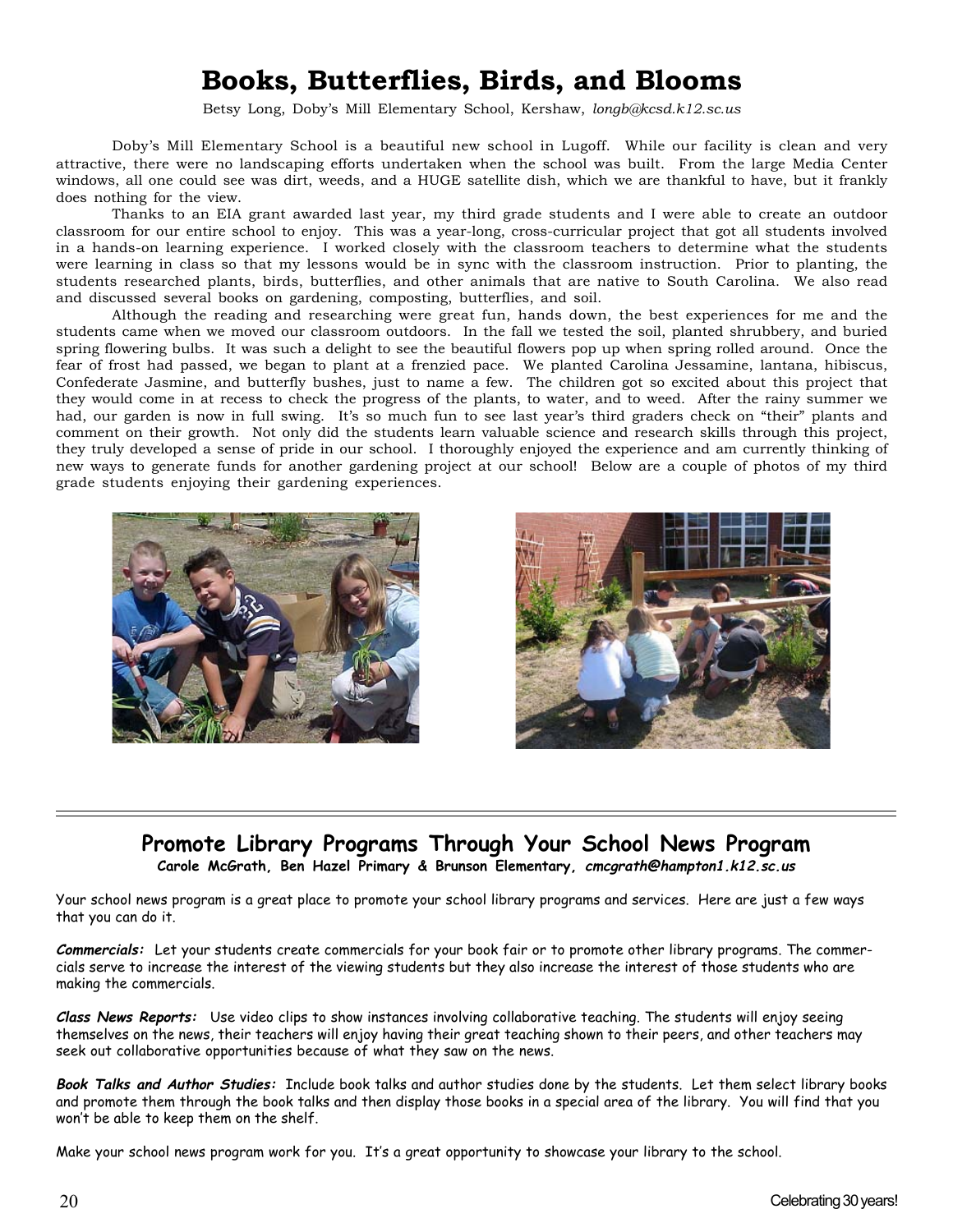

# **SCASL 2003-2004 Media Specialist of the Year**

# **Patty Bynum**

It was a great honor for me to receive the SCASL Media Specialist of the Year award at our annual conference last March. It is especially humbling when I realize that all that I do as a media specialist I have learned from others. I received my Masters in Library and Information Science from USC in 1993, and the Internet in schools at that time was in its infancy—we all had a tremendous amount to learn about how electronic resources would change our jobs so dramatically. During the eleven years I have worked as an elementary and middle school media specialist in Greenville County, technology has done more to revolutionize our profession and invigorate our own learning experiences than any other element of our jobs. And yet we must always bring our primary focus back to the needs of our students, for this is the heart of education and what drew us to be school library media specialists in the first place. There were other types of librarianship that we could have chosen, but we chose to be school librarians. I continue to believe that we have the best job there is!

I attended a regional Department of Education Workshop in Orlando, Florida last July as a representative of the media specialists of South Carolina. This was part of the "Teacher-to-Teacher Initiative" created by the U.S. Department of Education to support teachers and build upon their successes, in conjunction with the *No Child Left Behind Act*. U.S. Secretary of Education Rod Paige spoke to over 200 educators, and we attended outstanding workshops taught by classroom teachers who had had success in closing the achievement gap in their schools. I was the only media specialist in attendance in Orlando, as far as I knew, but I felt that our commitment to reading, literacy, and information literacy instruction had much to offer many of the sessions I attended. Much was said about the need to teach the skills underlying the content, to make connections with reluctant readers by providing outstanding contemporary literature choices to them, and how the lower onethird of the students cannot be overlooked in everyday instruction—these student should be our focus to make sure they are engaged and learning. Media specialists around the country were invited to attend these regional meetings because of conversations between the ALA and the Department of Education concerning the vital role we have in translating education research into practices that work in the classroom. More information on the Teacher-to-Teacher Initiative can be found at *http://www.ed.gov/teachers/how/tools/initiative/ factsheet.html*

As we look forward to the remainder of this school year I would like to share with you some "rules of the road" that I try to follow to guide me along the way:

- spend time with positive teachers and administrators—be a positive person yourself;
- be a part of some type of professional learning community, critical friends group, book club, or teachers' group that meets regularly, where you can be supported in your desire to improve your craft of teaching;
- be active on at least one listserv that brings new ideas to what you do as a media specialist;
- be knowledgeable about the link between strong library media programs and student achievement, and let teachers and administrators at your school know about it;
- read a new book each month;
- learn how to create a web page and let your school and community know what is going on in your library; (My web page can be found at: *http://www.greenville.k12.sc.us/league/libweb/ suplib.htm* )
- find your niche at your particular school and make a contribution in areas where you feel comfortable. We are all different and have different interests and talents. Be who you are!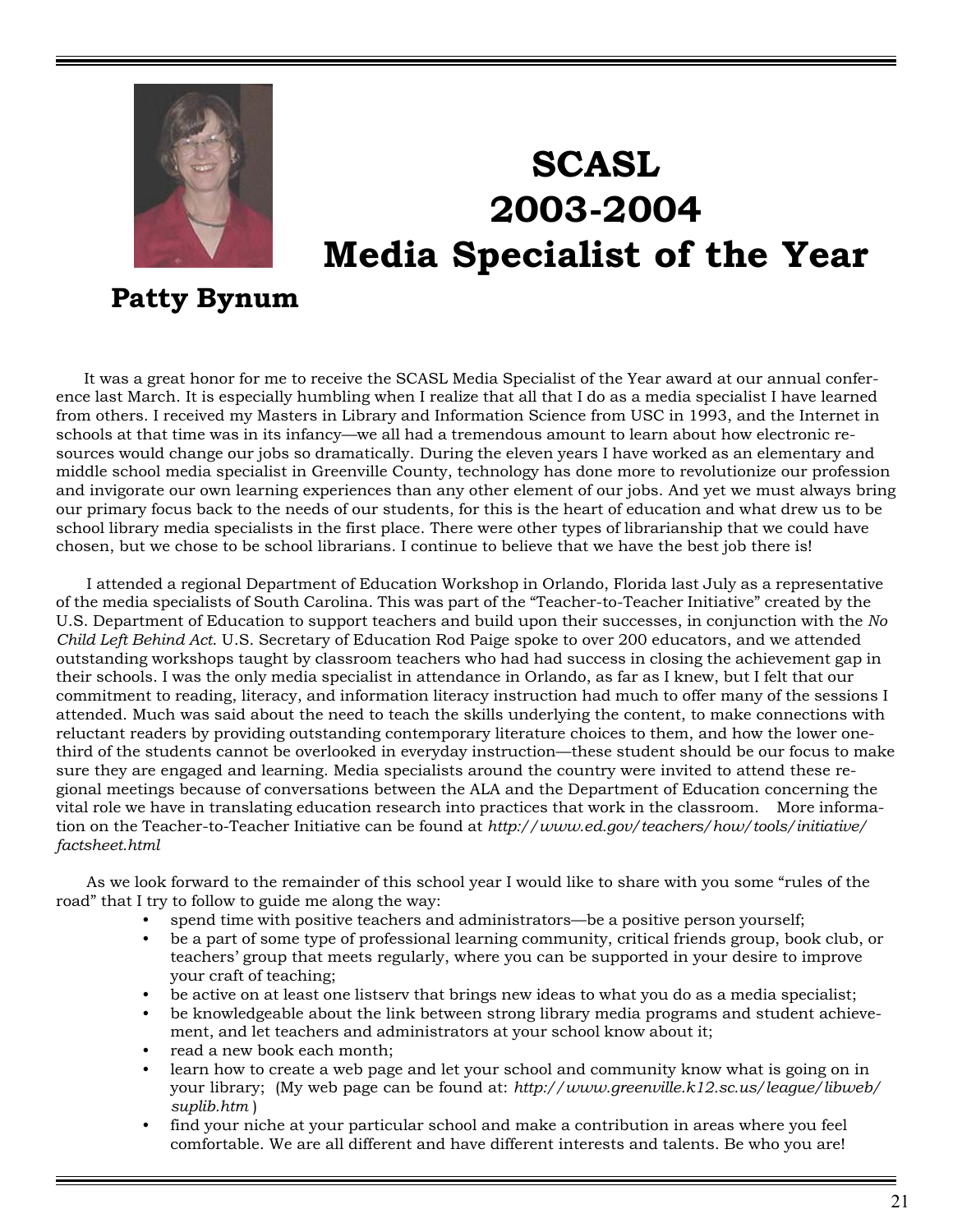# *Regional News*

**SCASL Regional Network Director: Frankie O'Neal** Non-Public: Galena Gaw Retired Section: Joan Kruger

### **Region 1A.**

Coordinator: Carolyn Segers Anderson 1: Annete Christy Anderson 5: Carolyn Segers Anderson 2: Pam Wright Oconee: Paige Sandifer Anderson 3: Deborah Jordan Pickens: Dawn Sheriff Anderson 4: Pam Owens

**OCONEE COUNTY.** New media specialists are **Melissa Farmer** at Westminster Elementary School and **Carol Hardin** at Tamassee Middle/ High School. James M. Brown Elementary and Tamassee Elementary Schools hosted author **Michael Finklea**. **ANDERSON DISTRICT 2.** Wright Elementary School media specialist, **Pam Wright**, recently received an Award of Excellence from the South Carolina chapter of the National School Public Relations Association for her school webpage. **Kate Byrd**, media specialist at Belton Elementary School, also received an Award of Merit for her school web page. **ANDERSON DISTRICT 5.** Thanks to the support of **Superintendent Betty Bagley, Assistant Superintendent Dr. Jeff Wilson**, and the Anderson 5 trustees, each elementary, middle, and high school library media center received generous special funding for collection development. **Sally Wimberly**, a Westside High School media specialist and also the district library coordinator, presented a district-wide collection analysis to district administration and trustees last spring highlighting areas of need.  $\triangle$  Illustrator Chris Soentpiet visited two schools in October, Midway Elementary,**Mary Anne Kohl** LMS, and Concord Elementary, **Daniel Beach** LMS. He has illustrated many books including *Coolies* and *So Far From the Sea*, former book award books.

### **Region 1B**

Coordinator: Sue Fitzgerald Cherokee: Jan Sarratt Spartanburg 4: Robyn Prince Greenville: Nieves Lehmann Spartanburg 5: Judy Parham Spartanburg 3: Judy Mamroth

Spartanburg 1: Nancy Gaulden Spartanburg 6: Mary Jane Michels Spartanburg 2 Sally Hursey Spartanburg 7: Peggy Trageser-Kay

**SPARTANBURG DISTRICT 4. Robyn Prince**, Woodruff Elementary, had an article published in the November 2004 issue of *School Library Media Activities Monthly* entitled "Hot Reading Topics: One Media Specialist's Take." Woodruff Elementary hosted illustrator **Michael P. White** November 1. **SPARTANBURG DISTRICT 5**. **Wendy Rollins**, Beech Springs Intermediate, received a National School Public Relations Association Award of Excellence for a Media Center Bookmark for use during orientation. ❖ **Jean Kristinik** retired from Wellford Elementary. ❖Author **Will Hobbs** will visit Hill Middle School, **Stacy Symborski** LMS, in March 2005. **Spartanburg 6.** Local storytellers **Evelyn Parks, Dixie Page** and **Melissa Edwards** entertained students at Dawkins Middle School, **Letitia Moore** LMS, during Teen Read Week. **GREENVILLE. Jean Demars,** Armstrong Elementary, along with her first grade teachers used an Alliance Grant to fund a Read Aloud Workshop designed to show first-grade parents how to be successful read-aloud parents. Each parent who attended the workshop received a copy of Mem Fox's book *Reading Magic* to help guide their journey in "Making Reading Magic." Spanish speaking parents were accommodated by their ESOL teachers. ❖ **Patty Bynum**, from League Academy, received a \$300 grant from the SC State Council of the International Reading Association for "Teachers as Readers." The focus is literature circles and encouraging teacher participation in Family Book Nights held at the school.

### **Region 2.**

Coordinator: Lyn Wolfe Edgefield: Jean Peeker Laurens 56: Janice Meeks Greenwood 50: *Vacant* McCormick: Lyn Wolfe Greenwood 51: Linda Martin Saluda: Joye Taylor Greenwood 52: Patricia Henderson

Abbeville: Greta Flinn Laurens 55: Darrell Satterwhite

**GREENWOOD 52**. **April Timmerman** is media specialist at Edgewood Middle. **LAURENS 56. Juliana Hooper** demonstrated the Smart Board at Clinton High School to area media specialists, computer associates, and classroom teachers. She explained about the grant application for discounting the cost of the Smart Board and the software to go along with it. **Theresa Robinson**, a fourth grade teacher at M. S. Bailey Elementary, who wrote a grant, is receiving the Smart Board for her classroom. ❖ **Janice Meeks**, and reading specialist **Joanne Stewart**, at M. S. Bailey Elementary, received a grant for \$1700 for the implementation of the reading program entitled "Elect to Read", in which students will be awarded incentives for reading and logging certain numbers of books. **MCCORMICK SCHOOL DISTRICT.** Construction of a new school that will house McCormick Elementary and McCormick Middle Schools is slated for completion by mid-December. The one media center serving both schools will have **Lyn Wolfe** as its media specialist. ❖ **Beverly Hall**, previously at McCormick Middle, has moved to the McCormick High School. ❖ **Beverly Hall** and **Lyn Wolfe** underwent "Training the Trainer" training at ETV in September and learned about the new statewide program which will provide downloadable video and images correlated with South Carolina's curriculum standards which are easy to use, and copyright friendly for five years. Statewide use of this program, a contract agreement between SCETV and Unitedstreaming, should be formally announced in November. **SALUDA. DISTRICT 1. Erin Shealy** is media specialist at Saluda Middle School. ❖ Hollywood Elementary School hosted storyteller **Bob Linsenmayer** during Children's Book Week. **ABBEVILLE. Angie Ferguson** at Cherokee Trail Elementary School was named "Distinguished Reading Teacher" for her school. This award is decided by Piedmont Reading Council members for their school site.

### **Region 3.**

Coordinator: Betty Jordan Chester: Teresa McKenzie York 2: Nancy Kivette Lancaster: Debbie Hegler York 3: Betty Jordan Union: Pam Sloss York 4: Susan Cassels York 1: Caylen Whitesides

**YORK 1.** Poet and photographer **Charles R. Smith, Jr.** visited Cotton Belt Elementary and Hunter Street Elementary in October. He offered both large and small group presentations, as well as a writer's workshop with selected grades.

### **Region 4A.**

Coordinator: Harriet Pauling Fairfield: Harriet Pauling Lexington 3: Judy Derrick Lexington 1: Dupre Young Lexington 4: Pam Livingston Lexington 2: Janie Doyle Newberry: Jessica Felker

### **Region 4B.**

Coordinator: Elizabeth Gregory Lexington 5: Marilyn Gramling Richland 1: Rita Black Richland 2: Beth Lee

**RICHLAND 1.** The district had it fourth Reading Rocks in September. It garners more and more community support. ❖ **Brenda Milton** is at Burnside, **Joan Rutherford** at Burton/Pack, **Willie White** at Carver/Lyon, and T**ambra Pingle** at Gibbes Middle. **Diana Carr** is at Mill Creek, **Louise Smith** at Olympia, and **Cyntha Peck** at Southeast Middle. **RICHLAND 2. Patty Tucker** is the media specialist at the district's newest school, Kelly Mill Middle. **Sonny Williams** joins **Chuck Baker** at Ridge View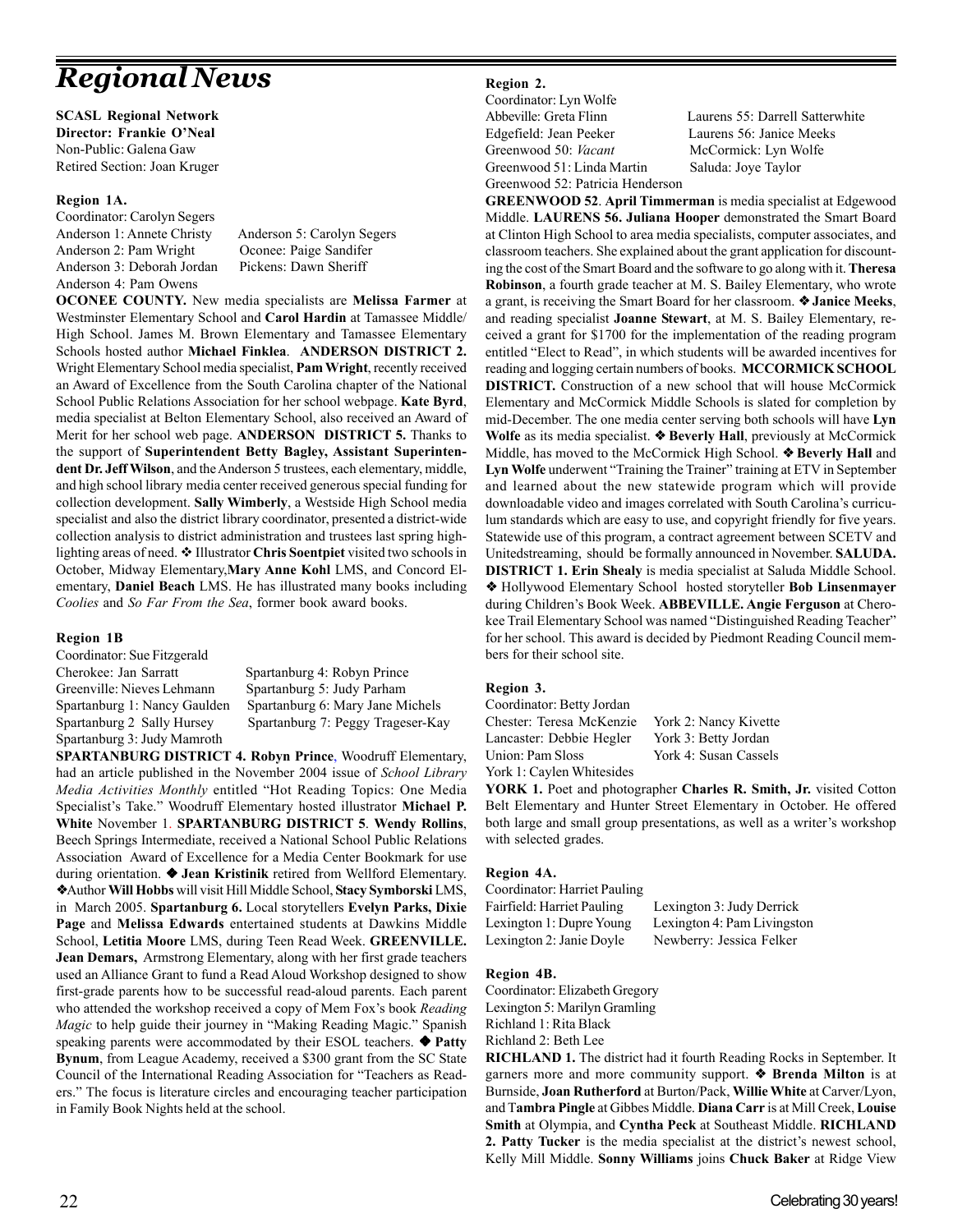High School after finishing his MLIS in May. **Blondie Bell** retired from Ridge View. **Lyn King** and **Wanda Brown** of Richland Northeast High School won a \$6,000 SDE Group Grant to focus on improving reading skills entitled "Reading for Personal and Academic Success," emphasizing reading initiatives across the curriculum involving 9th and 10th grade teachers of science, math, English and social studies.

#### **Region 5A.**

Coordinator: Mary Lou Wallace

| Aiken 1: Patsy Davis       | Allendale: Denis Parker   |
|----------------------------|---------------------------|
| Aiken 2: Lawren Hammond    | Barnwell 19: Donna Taylor |
| Aiken 3: Cindy Snell       | Barnwell 45: Heidi Lewis  |
| Aiken 4: Heather Loy       | Barnwell 29: John Riney   |
| Aiken 5: Donna Rosencrance |                           |

**AIKEN COUNTY.** New media specialists are **Valerie Hoffman,** Paul Knox Middle School; **Serena DuBose,** Belvedere Elementary; **Charish Saunders**, Langley Bath Clearwater Middle School; and **Mary Saladyga**, Busbee Elementary School. ❖ **Susan Moyer**, North Aiken Elementary, received \$45,000 for her school library through a "Reading First" grant. The money purchased 3,000 new books. ❖ **Mary Lou Wallace**, East Aiken Elementary, helped write the application for a Comprehensive School Reform grant which her school received. She got \$15,000 for her library in 2003-2004 and an additional \$15,000 for the library in 2004-2005. ❖**Katherine Bledsoe**, Greendale Elementary School, hosted two authors in October, **Bob Barner**, author of *Dem Bones*, *Fish Wish*, and *Bugs! Bugs! Bugs!* and **Julie McLaughlin**, author of *Hungry Mr. Gator*. **BARNWELL 45. Morris Herron** is the media specialist at Barnwell Primary School (formerly Barnwell Elementary School). **Jennifer Kauffman** is the media specialist at the newly built Barnwell Elementary School.

#### **Region 5B.**

Coordinator: Anita Hutto Bamberg 1: Cynthia Tucker Orangeburg 3: Helen Willingham Bamberg 2: Steven Reed Orangeburg 4: Wendy Blevins Calhoun: Julia Fanning Orangeburg 5: Verlinda Gunter

#### **Region 6.**

Coordinator: David Hardee Clarendon 1: Rebecca Marshall Lee: Mary Miller Clarendon 2: Lynda Lee Sumter 2: Carolyn Buckner Clarendon 3: Penny Kemp Sumter 17: Anita Vaughn Kershaw: Susan Prettyman

**SUMTER DISTRICT 2. Michael Duffy**, CLIS student and library media specialist at Shaw Heights, is a fine tenor and performed in the recent production of "Rogers and Hammerstein's A Grand Night for Singing" for Sumter Little Theatre. ❖ Author **Lynn Floyd Wright** spoke with district media specialists in the September in-service meeting.

#### **Region 7.**

| Coordinator: Debra Heimbrook |                            |  |  |  |
|------------------------------|----------------------------|--|--|--|
| Chesterfield: Angela Fittro  | Florence 3: Gayla Williams |  |  |  |
| Darlington: Judy Hall        | Florence 4: Marie Youmans  |  |  |  |
| Dillon 1: Liz Herlong        | Florence 5: Pam Hyman      |  |  |  |
| Dillon 2: Ann Carlson        | Marion 1: Dena Rouse       |  |  |  |
| Dillon 3: Ginger Brown       | Marion 2: Robin Horne      |  |  |  |
| Florence 1: Debra Heimbrook  | Marion 7: Elaine Hite      |  |  |  |
| Florence 2: Vonnie Smith     | Marlboro: Teresa Reid      |  |  |  |

**CHESTERFIELD. Gayle Davis**, Cheraw Primary School, and her assistant **Lois Poston** hosted the 2nd Annual Chesterfield County School District's Fall Expo in September. Vendors from throughout South Carolina and even North Carolina and Georgia displayed their books and other products. **FLORENCE 1. Michael Finklea** visited the students at Dewey L. Carter Elementary, **Cynthia Collins** LMS.❖ Several media specialists from the district were invited to speak to preservice teachers at Francis Marion University in October. **Gaye Brown**, North Vista Elementary; **Debra Heimbrook,** Carver Elementary; **Deloris McKnight,** Southside Middle School; and **Cynthia Sneed**, Timrod Elementary, made the presentation. The students enjoyed the "sweet" treats and the information that was adapted from the article in the September *Media Center Messenger*, higlighting Executive Board Exercises. ❖ Carolina Elementary, **Laura Newman** LMS, was host to the sister pair of **Janet Stevens** and **Susan Stevens Crummel**, author and illustrator respectively. They entertained the entire school body of first through sixth graders. **DILLON 2.** The district has been awarded \$211,464. through a federal grant under the Improving Literacy through School Libraries statute. A committee comprised of the district's media specialists: **Ann Carlson, Linda Dutton, Ruthann Wooten, Donna Newton, Marcia Bethea, Sarah Stubbs** and **Paula Yohe**, Director of Technology, wrote the grant. **Martha Alewine**, School Library Media Services consultant from the South Carolina State Department of Education provided assistance and will serve as the project evaluator. **MARLBORO.** New media specialists are **Joyce Roberts** at Blenheim Elementary/Middle School and **Ron Williams** at Wallace Elementary. **Deborah Polston** is the new media specialist at Bennettsville Elementary.

#### **Region 8.**

Coordinator: Sabra Bell Georgetown: Grier Rivers Horry: Sabra Bell Williamsburg: Elaine Culick

**HORRY COUNTY. Colleen Smith** reports that North Myrtle Beach Primary Media Center has received the Model Library Award from Reading Renaissance for the past 2 school years. **WILLIAMSBURG COUNTY. Sara Huggins** is now at Chavis Middle School and **Rhonda Coleman** is at Cades-Hebron Elementary. **LaSandra Grimsley** is at W.M. Anderson Primary School upon the retirement of **Judy Morris**.❖ **Elaine Culick**, Kingstree Elementary, is overseeing the move of the school library media center to a new facility in November. ❖ **Kathleen DuRant**, library media specialist at Greeleyville Elementary School, gave a presentation on the BIG6 Research model recently to educators from throughout Williamsburg County School District.

#### **Region 9A.**

| Coordinator: Linda Buchanan     |  |
|---------------------------------|--|
| Charleston 1: Kim Livingston    |  |
| Charleston 2: Debbie Stroman    |  |
| Charleston 10: Melanie Crumpton |  |
| Charleston 4: Joyce Smith       |  |
|                                 |  |

Charleston 9: Michele Bryan Charleston 3: Beth Hale Charleston 20: Beth McGuire Charleston 23: Richard Amble

**CHARLESTON COUNTY.** Fraser Elementary School received a "Reading First" grant sponsored by the U.S. Department of Education for the purchase of \$25,000 worth of new books and AR quizzes. Fraser is one of the schools in the district without a media specialist. ❖ **Jennifer Thrift**, is the new LMS at Pinckney Elementary, and **Christine Harley** is LMS at Toole Military Magnet. This year Toole is getting great support from their business partner, Meade-Westvaco, in conducting their "25 book campaign," part of the America's Choice school project. Meade-Westvaco supplies both tutors and financial support for the media center. **Alfreda Hawkins** is now media specialist at C.C. Blaney Elementary. **Zina Watkins**, graduating from USC in December, has taken her first job as a media specialist at Corcoran Elementary. **Lillian Deguire** moves to Hursey Elementary from Ellington. **Mary Cockrell** is now at James Island Middle School and **Marilyn Rees** is at Midland Park Elementary. Marilyn comes from St. John's, Newfoundland through the Visitors International Faculty Members program and will stay at least 3 years in Charleston County. Newly graduated **Stephanie Edwards** joins Ellington Elementary as LMS. **Debbie Palmer** is media specialist this year at North Charleston Elementary. Debbie is National Board certified in Early Childhood and is past president of the local chapter of SCIRA. **Pat Liebentritt** is at Pinckney Elementary.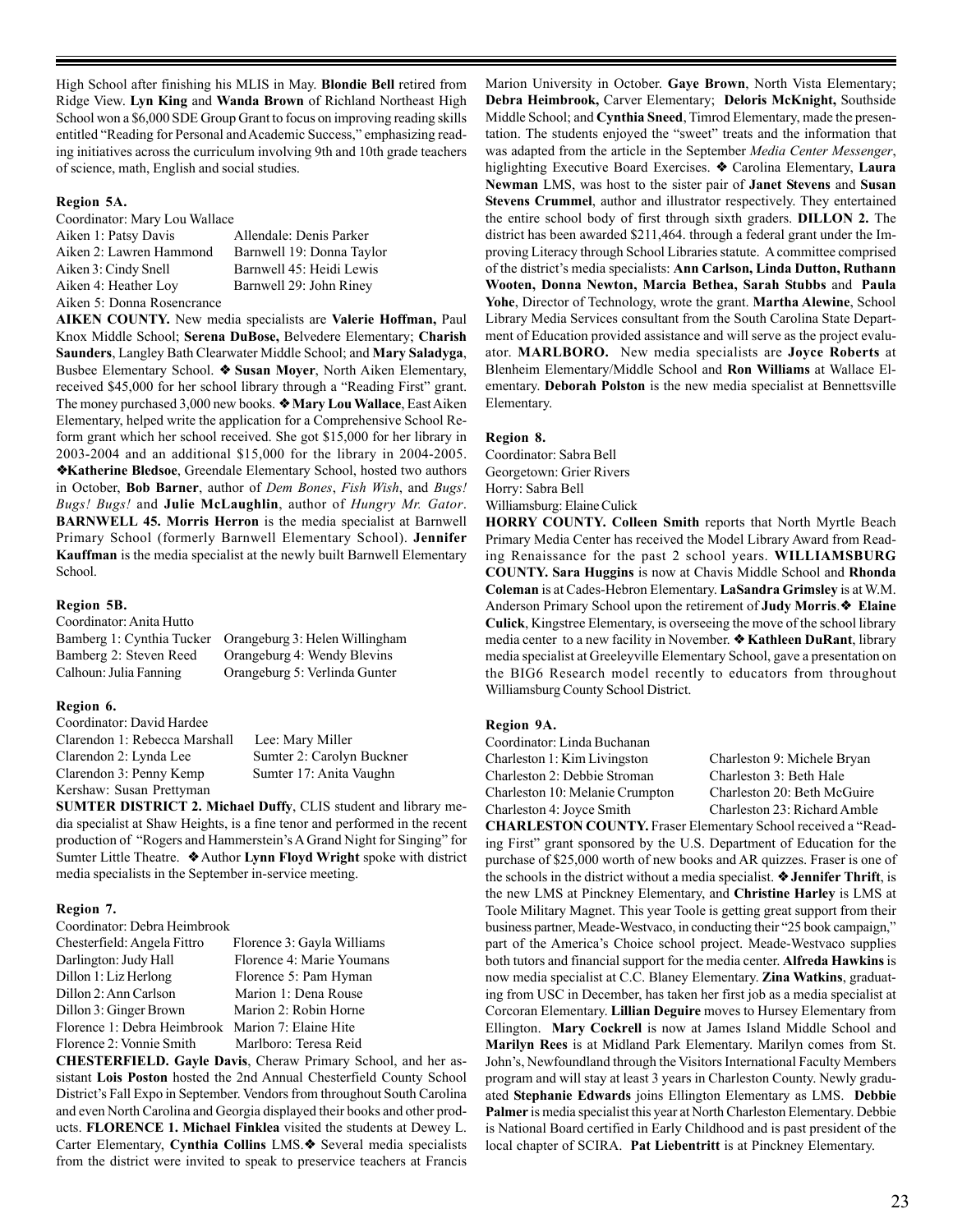#### **Region 9B.**

Coordinator: Lynne Dubay Berkeley: Linda Hall Dorchester 2: Cindy Ritoch Dorchester 4: Joyce Pearson

**DORCHESTER 2. Gin-g Edwards**, media specialist at Alston Middle School, received a Trident Foundation Grant for this school year. **BERKE-LEY COUNTY. Sylvia Garland**, previously the media assistant at Devon Forest Elementary, is now the media specialist at Pinewood Prep School in Summerville.

#### **Region 10.**

Coordinator: Celeste Stone

Hampton 1: Caril Baker

Beaufort: Lynn Douglas Simmons Hampton 2: Audrey Koudelka Colleton: Celeste Stone Jasper: Karin Kadar

**BEAUFORT. Maria Cahill** and **Betty Middleton** retired. **Mary Hope Roseneau** is media specialist at Lady's Island. **Carolyn Jenkins** is media specialist at Shell Point Elementary. **Lisa Mellard** resigned from Shanklin Elementary School and **Jan Hartz**, who had been serving as the Reading Recovery Specialist there, has assumed that position. **Sharon Harvey** is now LMS at Hilton Head Elementary School with the aid of **Barbara Vaughan**. **Deborah Martin** will oversee the media program in both St. Helena Elementary and St. Helena Early Learning Center. **Debbie Rhoad, Sandy Bedosky,** and **Helen Reynolds** are LMS's at the brand new Bluffton High School. **Cara McDaniel** will head the program at Hilton Head High School. ❖ Beaufort High National Board Certified Media Specialists **Audra Alexander** and **Leah Roche** will be teaching a short course in Media Literacy in the new Freshman Academy rotation. Audra and Leah, as well as **Lynne Douglas-Simmons** of H.E. McCracken Middle School are participating in Frank Baker's Media Literacy Bulletin Board Project. They have agreed to do 5 bulletin boards on Media Literacy and share photos and results with Frank at his website http://medialit.med.sc.edu. ❖ **Olivia Padgett** is now LMS at Colleton County High School in Walterboro. **Catherine Douglas** from Washington State is the new LMS at Hendersonville Elementary. ❖ **Celeste Stone** was chosen as PTA Teacher of the Year for 2003-2004. She served for 2 years as Vice President of the PTA at Northside Elem. School. ❖ **Donna Breece** was the LMS at Colleton County High from 2000 to 2002, then spent two years in Spain as the Library Chair for the American Red Cross. This year she is at Forest Hills Elementary in Colleton County.

................. Teachers of the Year reported to Regional News: Stella Carmody at Forestbrook Elementary, Horry Robyn Prince, Woodruff Elementary, Spartanburg 4.



Richland One celebrated its annual RIF Rocks.

### **In Newberry:**

Pomaria-Garmany Elementary's School Wide Reading Rally reading is at the top of the "to do" list for Pomaria-Garmany Elementary students and teachers. Christi Vinson, the school's media specialist, is working with teachers to bring this about. The second Friday of every month teachers plan a read-aloud, a writing assignment and activities that go along with the month's topic. The student body dressed like hippies on "We're Hip on Books" day and will be sampling different green foods on "Pickled Green Over Books" later in the school year. The writing committee of which Christi is a member has come up with monthly topics such as: Get Hooked on Reading, Crazy About Books, Sweet on Books, Rock 'n' Read, Reading Rodeo, and Sock It to Me With Books.



"Hip" students participate in "We're Hop on Books."

### **In York:**

Hilary Mullins, media specialist at Cotton Belt Elementary received a \$2,000 EIA Teacher Grant to fund a program called HOLA – Helping Our Learners Achieve. In this case the learners are our Hispanic students. The money has been used to purchase bilingual picture dictionaries for students in the ESOL program and regular English/Spanish dictionaries for the classrooms. Take-home bilingual book kits, consisting of a small tape recorder, bilingual book, and a tape of the book in English were created from the grant funds. It is hoped that the students *and* parents will share the book in English and then read it in their native language. The book kits will be available in the media center for English speaking students also.

#### **In Lancaster:**

Leigh Jordan, A.R. Rucker Middle School, uses book passes to encourage students to read. She writes, "Book passes are like book previews. Each student is given a book—a really high interest book works best—and they spend about two minutes looking at the book's cover, reading the back of the book or the bookflaps, or reading the first paragraph to develop their initial reactions to the book. To organize their ideas/first opinions, they use a chart. When time is up, students rotate books and the process repeats. After about 8 passes, the students choose their top favorites. Then we discuss the top picks and why they were chosen. This helps me not only learn about the books the students like, but it also helps the students see who else in the group might want the same book."

The media specialists in Florence District One are busy planning the upcoming SCASL conference in March, 2005. Committee chairs are in place; any and all media specialists from the areas surrounding Florence are invited to assist with the conference. Contact Betty Anne Smith, *BSmith@fsd1.org*, Gaye Brown, *GLbrown@fsd1.org*, or Debra Heimbrook *DHeimbrook@fsd1.org* if you would like to help.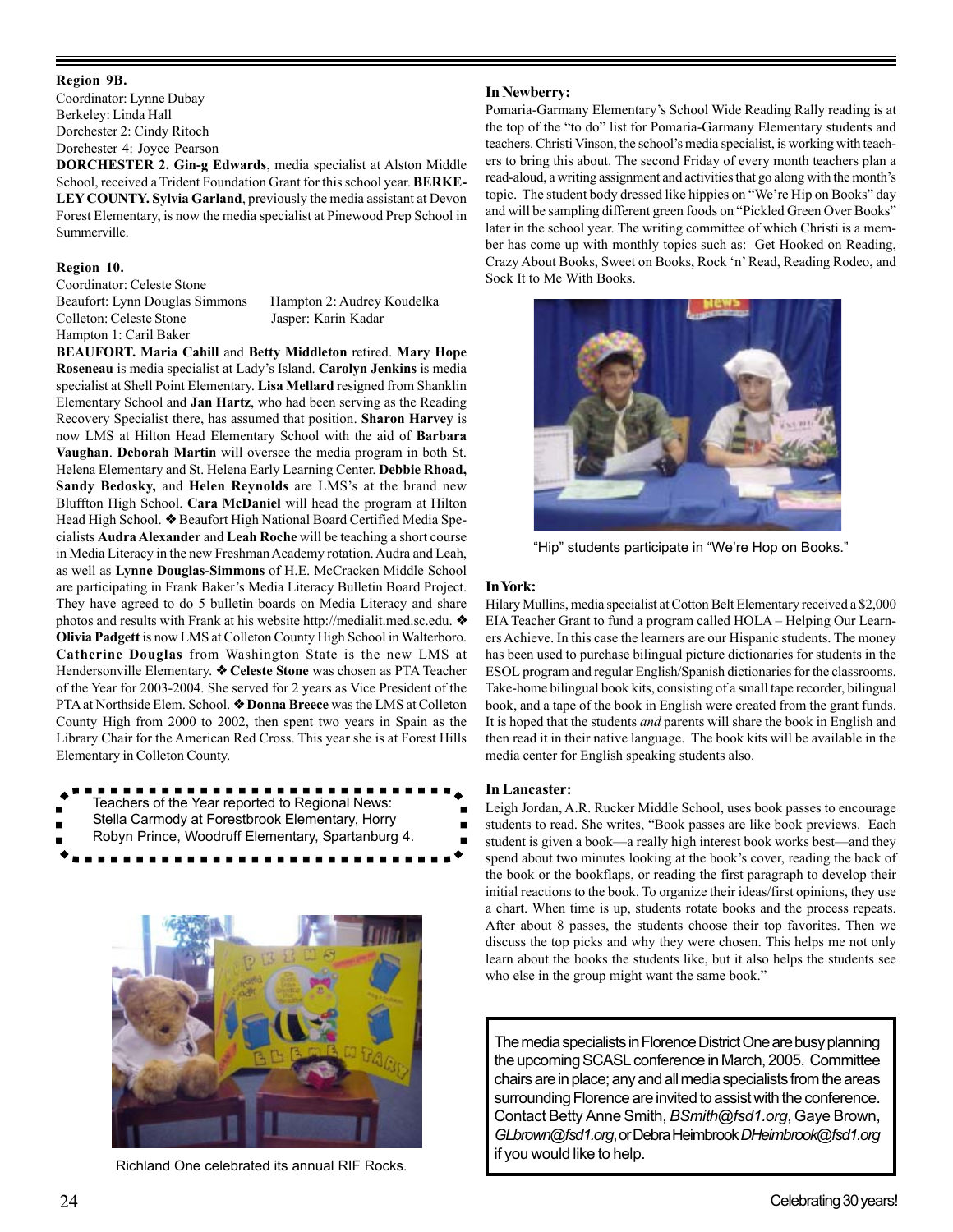### **Vital Statistics**

anks.

*Congratulations on the following births:*

A girl to **Deanna Kitchen**, Devon Forest media assistant. A girl to **Colleen Hitchcock**, Woodruff Middle School. A boy, adopted by **Cindy Symonds**, Round Top Elementary, and her husband. A girl to **Jill Altman**, Saluda Elementary. A boy to **Joye Taylor**, Hollywood Elementary.

*Congratulations on their marriage to* **Stacy Symborski**, D.R. Hill Middle School, and her husband **David**.



*Sympathy is extended to:*

**Catherine Thompson-Nesbitt**, Nevitt Forest Elementary, on the recent death of her husband.

**Deborah Cooper**, Kelly Miller Elementary, on the loss of her mother.

**Rita Black**, Richland District 1, on the loss of her husband.

**Joyce Moore**, Book Awards Chair, on the loss of her husband.

### **Region 9A.**

Moving into an entirely new building at Wando High School has proven challenging, according to **Principal Lucy Beckham**. Among other issues was the surprise of having a new vendor-installed security system in place before the media center staff had input. Sure enough, the new system is 3M and the old one was Checkpoint. The change necessitated the total retagging of all materials in the collection.



### Entrance to the new Wando High School Media Center.

## *The Standards & Guidelines committee needs YOU!!!!!!*

We are in the process of updating the Information Literacy Standards Alignment project found on Dr. Donna Shannon's webpage at *http:// www.libsci.sc.edu/shannon/StandardsAlign/ index.html*

If you are interested in helping, please contact me.

> Valerie Byrd, Chair, *vbyrd@lex5.k12.sc.us or val\_byrd@yahoo.com*

## **Another idea for getting the word out about Pre-service...**

Why not talk to a class of induction teachers in your district? Call the district contact and ask if you can come and talk to the new group of teachers in your district for about 15 minutes one afternoon. You can let the new teachers know about the opportunities available for them in the school of library and infomation science as well as talk to them about the media specialist's role in the school community.

> For more information, contact Jessica Felker, Pre-Service Chair, *jessieruth25@yahoo.com*

## Check These out!

**Fairfield County. Kathy Walker**, McCrorey-Liston Elementary, sent out information about the 2004-05 Flat Stanley project (*Flat Stanley Learns about South Carolina History)* via SCASL listserv. If you missed it, you may contact her at *flatstanleys@aol.com*

**Fran Hawk**, Clark Corporate Academy, Charleston, described her forthcoming book on the Hunley published by Sleeping Bear Press as being "lavishly illustrated." She has offered the book as a fund raiser in various schools and will come as a guest speaker discussing the writing process and for presentations on cross curriculum topics.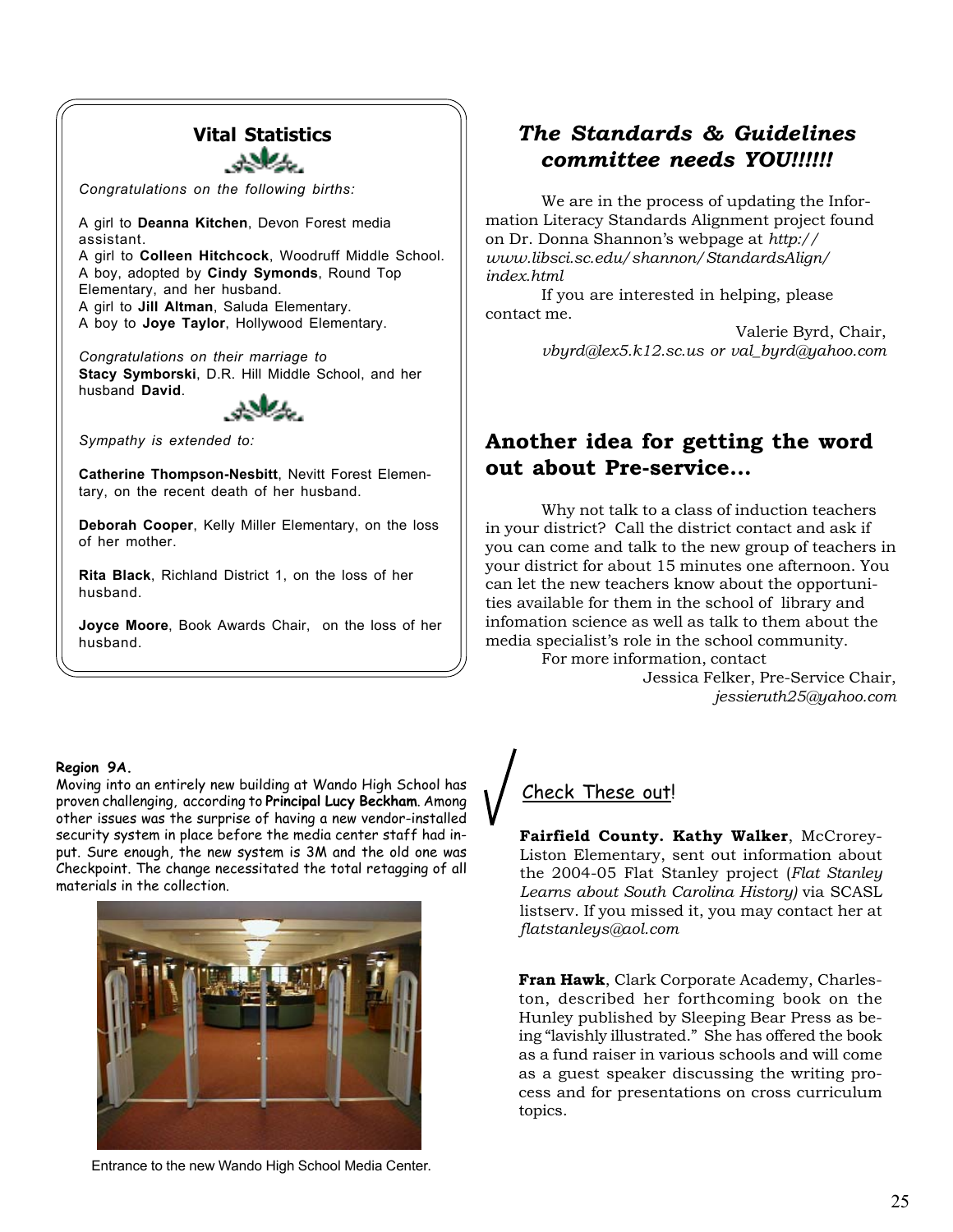# Young Students Ask SUPER Questions!

Starting research with Kindergarten and First Grade

Margaret Hale, James Island Elementary School, Charleston, *margaret\_hale@charleston.k12.sc.us*

Where do pumpkins grow? How do jellyfish have babies? What do bats sound like? Students in kindergarten and first grade generated these questions and many more! We are researching using the Super3, a younger version of the Big 6. The Super3 steps are simple: PLAN, DO, and REVIEW. I always call what we are doing research and explain what that means. The students really respond to the word. I had a first grade teacher tell me that she overheard a student in her reading center say they were going to research cows! What a thrill!

In the planning stage we discuss what we are going to do. With kindergarteners, I start simple. We just researched pumpkins. To start, I explain to the students that we will be researching pumpkins. We are going to examine a pumpkin, ask questions about the pumpkin, then read a true book about pumpkins, and finally share facts about pumpkins. Students pass the pumpkin around and each one gives a question. I always write "question words" like why, how, where, what, etc. on the board. Some students are very observant. For example, a kindergartener asked what the brown patch at the bottom of the pumpkin was. Imagine how excited she was when she learned that was where the flower used to be! After reading the book, we re-read the questions and see if we have found the answers in the book. Sometimes we do, sometimes we don't. Then I ask a few volunteers to share pumpkin facts with the teacher when class is over.

For first grade, we dig a little deeper and create a project associated with the topic. For example, we just finished researching bats. To start, I explain that we are going to research bats and that we are going to make our own bats with bat facts to display in the hall! We then each give a question about bats. With first graders, I try to introduce big questions, not just yes or no questions. If a student gives a yes/no question, we try to change it into a big one. Then we DO – read our nonfiction books, and record the facts. The next class meeting, I give each student the fact they gave me the week before and



we work on our project. For the bats, students were given Ellison cutout shapes and challenged to create a bat. Then the students wrote their fact on the bottom of the paper. To REVIEW we share our facts as a class! Finally, the work is placed in the hall outside the library. It is now filled with a huge colony of bat facts! It is wonderful for the kids to see their work, but even better for the teachers and parents to see the work we are doing in the library!

I generally associate the research with the time of year. Coming up this winter we will research polar bears and penguins. In March, we do a huge potato unit complete with planting potato eyes and observing the growth until the end of the year. Finally, at the end of the year, to prepare for our "By the Sea Day," we research jellyfish, sharks, dolphins, crabs and more. The jellyfish facts are written on colored paper with long tentacles (a great use for extra laminating film)!

Time will tell what kind of researchers these kindergarten and first graders grow into. I feel confident they will be more effective and that they will enjoy it! If you are interested in more about the Super3, Check out *http://www.big6.com/kids/K-2.htm*. I'd love to hear other projects you may be doing with your students both young and old. You can email me at *margaret\_hale@charleston.k12.sc.us*. Happy researching!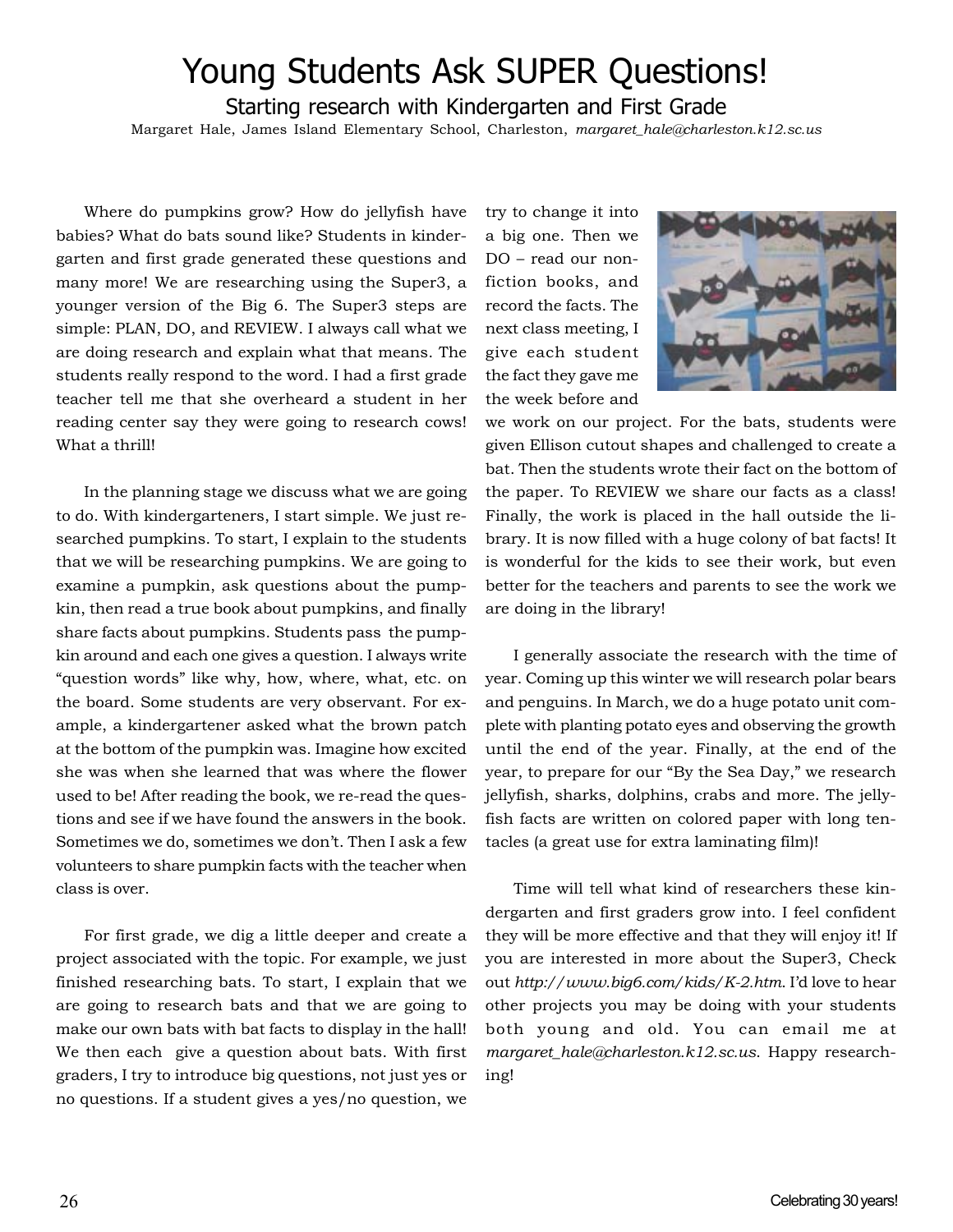# **Computers, the Internet, and Student Research**

Cathleen Moore, Myrtle Beach Intermediate, *cmoore@mbi.hcs.k12.sc.us*

The English Language Arts standards for fourth and fifth graders cover the topic of research. Experience has shown that when fourth and fifth graders are told to do research on a topic, their first stop is the computer. Most often the students decide to immediately head for Google.com, Ask Jeeves, or Microsoft Search. The standards do not state that fourth and fifth graders must use the free Internet to do their research. The use of DISCUS for research in fourth and fifth grade should be strongly considered for a variety of reasons.

Students are required to use the Internet with teacher guidance and support to communicate with others and to demonstrate the ability to use a variety of resources, including technology, to access information (4-WI6.2; 5-WI6.4).

"DISCUS databases are large, organized, electronic collections of articles, books, and other types of information, including pictures, maps, and more, that may be easily searched to find just the information you need." ("DISCUS Toolkit for Librarians." *www.scdiscus.org*. 16 May 2004.)

The Internet is the delivery system—the WWW is on a completely different track than DISCUS, but they use a common delivery system. Remember, .com stands for commerce. The "free" Internet, for the most part, is made up of people trying to make money, meet people, or satisfy a need to see one's personal interests made public. One can find quality Websites (.gov, .edu., org) but the search is very complicated and rarely age appropriate. DISCUS resources target the age group and the typical subjects covered in the curriculum.

Many of the DISCUS databases include step by step research helpers—*SIRS* is wonderful. Teachers may check under the "Search Tips" tab for more information. Some, such as *SIRS,* include worksheets.

Students are also to demonstrate the ability to continue to ask questions to guide research in-<br>continue to ask questions to guide research instruct questions about a topic (4-RS1.2) and to quiry (4-RS1.1).

Students who read an encyclopedia article or nonfiction book about a topic gain background knowledge and are better able to construct the divergent question.

Using the DISCUS databases to find information that supports prior knowledge and also increases students' knowledge can be done using the age appropriate resources.

Students demonstrate the ability to gather and organize information from a variety of sources, including those accessed through the use of technology (4-RS2.2; 5-RS2.2). Students continue conducting independent

research using available resources, including technology (4-RS2.4; 5-RS2.4).

All DISCUS articles may be printed, many using special printer icons to put the article in a more printer friendly and readable format. Highlighting details can be taught as well as notetaking in the margins to help students connect articles to each other.

The DISCUS databases provide jumping off points with bibliographies (many Grolier Encyclopedia articles include them), with lists of periodical articles to peruse, biographies online, and current events.

UR HCS Technology Standards for 4th and 5th<br>grades state "All students will use electronic and<br>online resources as tools for learning" (standard<br>0) Standard Of: "Access specific sites using Internet grades state "All students will use electronic and online resources as tools for learning" (standard 9). Standard 9f: "Access specific sites using Internet addresses." Standard 9g: Search for information using a keyword approach." And standard 9h: Evaluate the accuracy, relevance, and bias of electronic information sources."

DISCUS can be used to evaluate:

Accuracy— who publishes the material? Are they an established entity? In DISCUS every article has a citation.

Relevance — Comparing dates of articles to current events—News articles are always dated.

Bias— is a little harder to do in DISCUS, but a good way to show this would be to compare an obviously biased (like the KKK "race relations" website) to an article in Infotrac about the KKK.

Boolean, keyword, subject, title, author, and journal name can all be searched in the various DISCUS databases.

Use an Internet address: URLs can be explained by using *SIRS Discoverer's WebSelect*. The *http:// www.scdiscus.org* web address can also be used as the model to go right to a site!

The OPAC (Online Public Access Catalog – or the library catalog) includes many previewed web sites for many of the curriculum standards in E/LA, math, science, and social studies. The topics may be searched for on the OPAC using Boolean, keyword, author, title, and subject searches.

The new E/LA textbooks include Internet activities, all of which can be accomplished using DISCUS or the OPAC.

Science standards, both  $4<sup>th</sup>$  and  $5<sup>th</sup>$  grade, state "Research and describe," "Research and investigate," or "Research and identify." All research and investigation can be done with DISCUS and through the OPAC.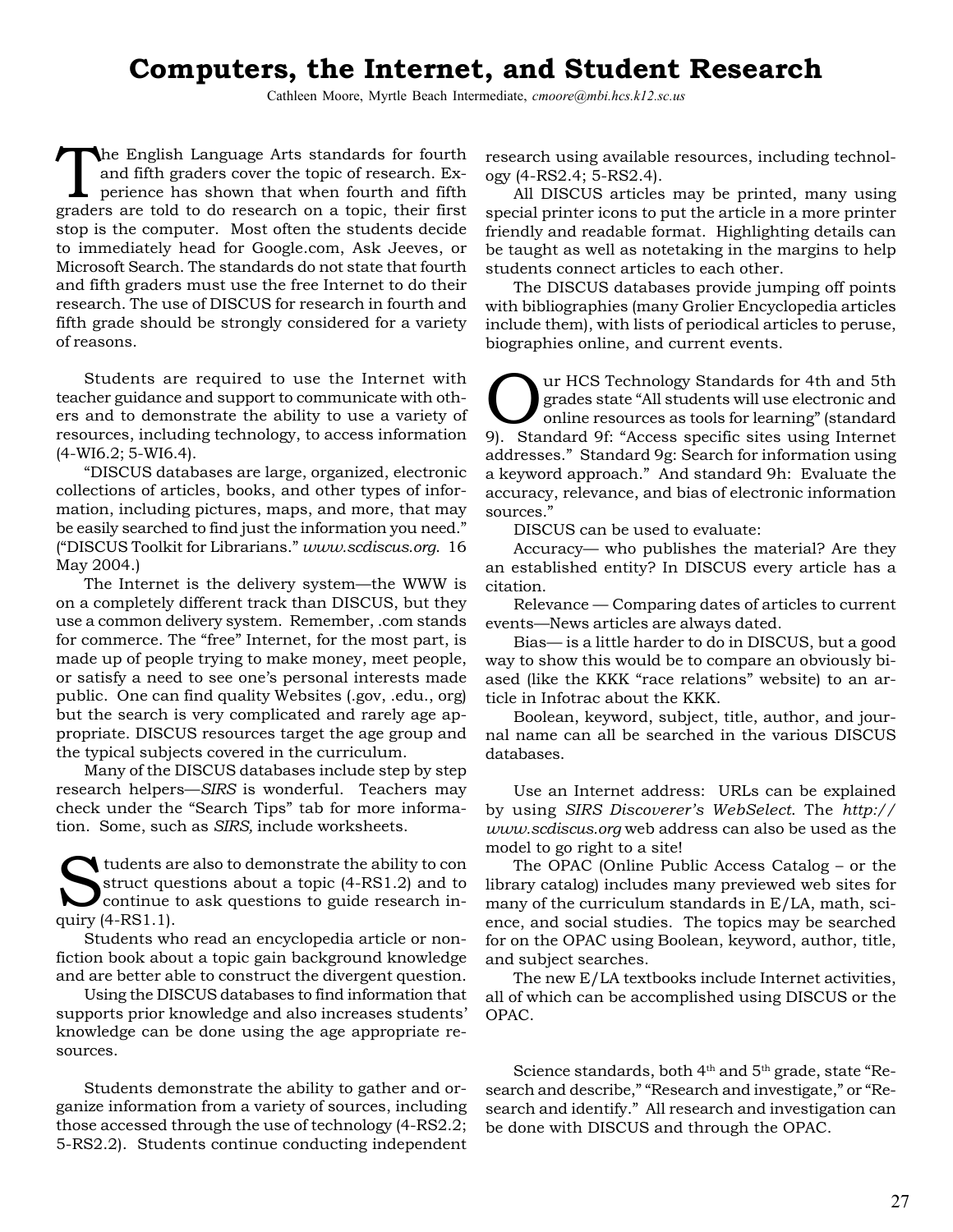Math standards do not include a research standard. Math topics are covered by DISCUS and through the OPAC.

All activities that are proposed in the social studies field draft could be undertaken using DISCUS databases and encyclopedias. The library connection guide, printed from the OPAC and in a notebook, includes web sites that can be accessed through the OPAC.

These are some materials that are not included<br>
on the "free web": high quality reference books<br>
such as *Dictionary of American Biography*, *En-*<br>
such as *Dictionary of American Biography*, *En*on the "free web": high quality reference books *cyclopedia Americana*, *Grolier Multimedia Encyclopedia, Kids Discover Magazine, Odyssey*, etc.; Nonfiction that is edited by experts; any book, fiction or nonfiction that is still under copyright protection; magazines published before 1990 – many of which include eyewitness accounts of incidents such as Kent State or Vietnam War; current history (newspapers are allowed to only display freelance writers' stories for a certain time period and then may archive it or sell it to a database subscription service to compensate the freelance writers.)

What can be found on the free Internet is<br>
sites sponsored by a KKK splinter group<br>
sites sponsored by a KKK splinter group<br>
site shout Velcro explaining sometimes confusing to students. Web about Black history; a web site about Velcro explaining how Velcro is grown as a crop; web sites about animals that do not exist, including pictures; and the list goes on.

We would like to suggest that search engines and directories be used only under direct supervision with the teaching of how to use the search engine/directory being done prior to searching.

Appreciation to Judith Head, Reference Librarian/ DISCUS Training Coordinator, *judith@leo.scsl.state.sc.us*; Ashley Gasperson, Technology Teacher, Myrtle Beach Intermediate, *Agasper@mbi.hcs.k12.sc.us*, and Heather Loy, Media Specialist, Wagener-Salley High School, *hloy@aiken.k12.sc.us;* for their comments, suggestions, and expertise.

## **The Caleb Library Project**

Do you remember the Caleb Library Project? In 2003, the library in Malawi, Africa, was dedicated to Caleb Pulver whose parents are teachers at Emerald High School in Greenwood. Caleb died in a motorcycle accident in 2002 and the students and faculty at Emerald High School in Greenwood chose this project to honor the young man. Caleb was interested



in the children of Malawi where his uncle lives and works and so was formed the idea of a library. Through much local support and donations, the library finally came to be. It is a simple place as you can see, but it provides books to school children who had none before and it is very significant in the community. Caleb's mother traveled recently to Malawi and describes the interior of the simple but important building. "The library is a small building lined with shelves and with tables and chairs scattered around the center of the room. . .it has a metal roof and glass in the windows. . .there is a sign outside that identifies it. . ." The sign includes the name of Emerald High School.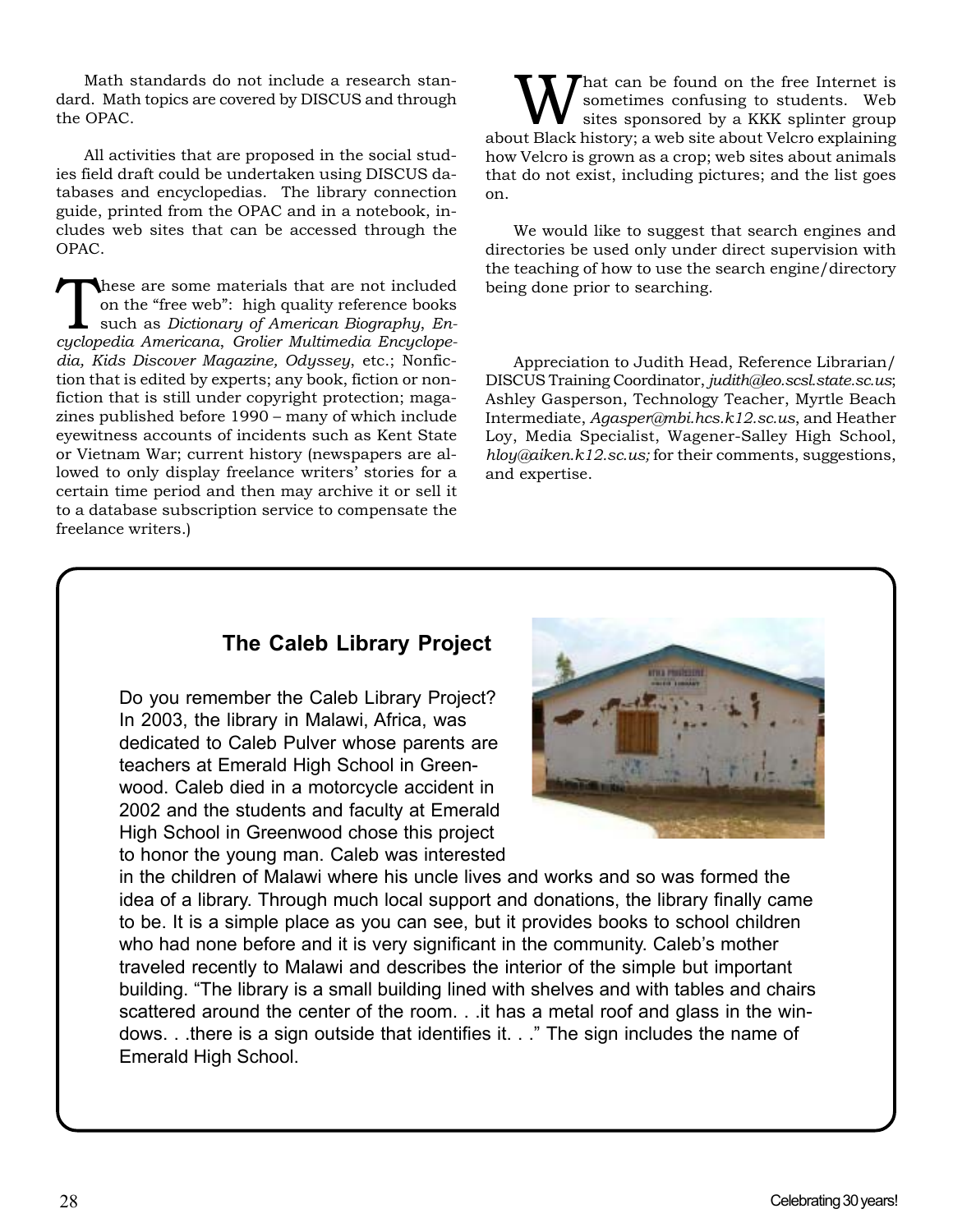# **Reflections from a First Year Media Specialist:**

"Toto, We're Not in Library School Anymore"

Terri Catalano, Irmo Middle School, *tcatalano@lex5.k12.sc.us*

for those who are following my induction year experience, you may recall that in my last column I indicated that the "hard work of graduate school" was behind me and I was ready to begin my work as a media specialist. What was I thinking? The hard work behind me?? Sure I don't have homework, per se. And nobody is "grading" me - unless you count the formal observation process. However, let me share with you some examples of the first days and weeks of my foray into the world of a middle school media specialist: conduct library orientation classes for 500 students; produce, distribute and keep records of ID's, originals and duplicates for 1100 students (I don't remember ID's being mentioned in library school); troubleshoot technology problems daily; become familiar with, analyze and initiate a development plan for a 20,000 volume collection; become familiar with the entire curriculum of the school (OK, they did mention that in library school); assist individual students with book selection, and research and keep them productive and on-task; produce Webliographies and bibliographies and other resources for teachers as needed; publish a monthly newsletter; prepare and teach information literacy classes as part of curriculum integration; attend meetings before and after school; serve on the SACS committee; set up book displays; do a complete inventory of every computer in the school; move equipment, and the list goes on.

The most obvious observation from this list of responsibilities is the constant "doing" that I engage in every day. What you can read between the lines is the limited time to reflect and evoluate. And that is probsibilities is the constant "doing" that I engage in every day. What you can read between the lines is the limited time to reflect and evaluate. And that is probably the biggest difference between work and graduate school. Despite the time crunch and multiple responsibilities while in school, I still worked on papers, did research, wrote drafts and final products and had time to reflect on what I was learning. In fact, in many cases reflection was assumed to be at least as important as the primary learning. Although I still believe that to be the case, the time crunch on most days just allows me to stay one step ahead of the students and teachers without the opportunity to think about a particular lesson, interaction or activity. This may be partly due to my status as a firstyear media specialist with a corresponding learning curve. Or it may just be what happens when you working in the area that you hope is viewed as the instructional hub of the school and that strives to promote literacy while making the entire learning community effective users of information. And when the entire learning community is approximately 1300 strong, not including parents, that is an ambitious undertaking, even for 2 media specialists.

The second observation from the aforementioned list is the sheer physicality of the job. It is tiring. You are on your feet all day and moving around constantly. Get in shape and buy comfortable shoes. As another first year specialist and good friend of mine Karen Tisdale said, "The good news is that I had to buy new pants – in a smaller size." So there is always a silver lining – you may lose weight and you have an excuse to buy new shoes.

Several experiences in the first few months have been particularly rewarding. One is that I am part of the school's literacy team, which in turn is part of the statewide South Carolina Reading Initiative. I work at the school level as part of the leadership team which includes the principal, literacy coach and several classroom teachers. To be part of the team whose objective is to promote a culture of literacy while also representing our profession and contributing the unique and specialized knowledge of media specialists is both rewarding and invigorating. In discussions about what we want to do at our school, it is apparent that I have the opportunity to not only impact student learning, but to create a new paradigm describing the role of the media center. In fact, to quote my principal at a recent SCRI training session, "The media center is one of our greatest untapped resources in the school." The expectation that my colleague and I are to be seen by all classroom teachers as their collaborative instructional partner, and that the media center is the instructional nucleus of the school and not just a warehouse of books, has been one of the most gratifying aspects of my first few months. That doesn't mean the real world doesn't require me to do the types of things that have nothing to do with those laudable and obtainable goals (ID's being one of the most egregious examples)– but there isn't a job anywhere that doesn't have tasks that we would rather not do or that seem to divert us from our true purpose. Just remember, every job description doesn't have "other job responsibilities as required" for nothing.

and learn was the opportunity to work in a true<br>collaborative partnership with a 7th grade science<br>teacher to infuse information literacy into the curricu and learn was the opportunity to work in a true teacher to infuse information literacy into the curriculum. The teacher gave me a specific project that she wanted the students to complete (create an African animal storybook), the standards she was addressing and then allowed me to create the lesson, teach it, work with the students through the locating, gathering and synthesizing of information and help the students assemble and create the final product. The assignment of this project followed closely on the heels of an information literacy inservice presented by Ida Thompson and some of her staff, for all the media specialists in my district. The session was both inspiring and informative and I was able to apply the resources and expertise they shared almost immediately for the storybook project. At this writing I am still working on this lesson so I do not have a final summary of how everything turned out, but it will be a project in which reflection and evaluation are integral parts of the process.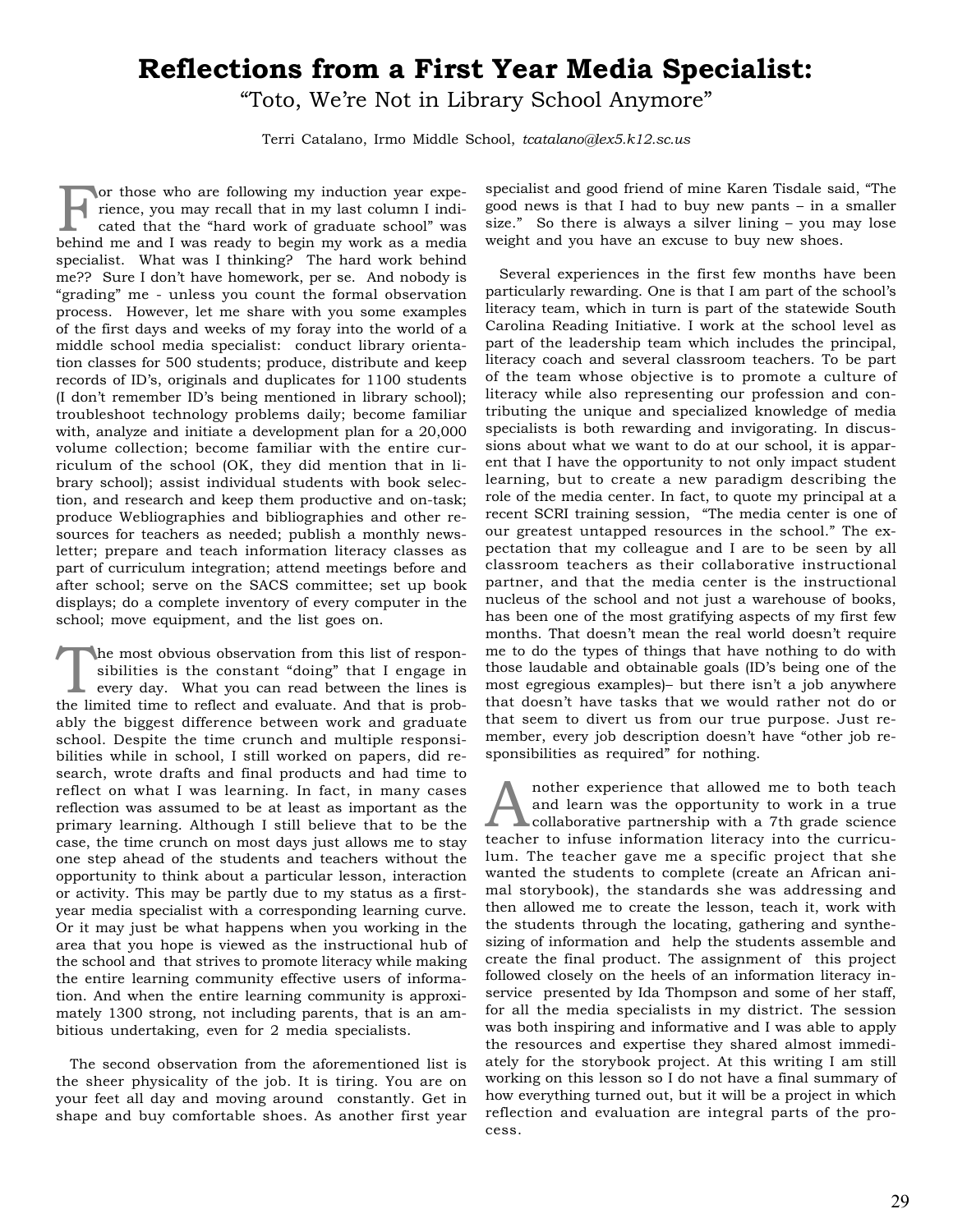In addition to the literacy coach, another professional that I have the opportunity to collaborate with regularly is the technology coach. I am fortunate to be in a school that has both of these specialists whose work dove n addition to the literacy coach, another professional that I have the opportunity to collaborate with regularly is the technology coach. I am fortunate to be in a tails effectively with the work of the media specialist. As you can tell by what I have written to this point, or you already know from firsthand experience yourself, the work of a media specialist encompasses such a wide range of activities and seems never ending most days, so having the opportunity to work with these colleagues provides not only professional alliances that make my job more manageable but give me insight from and regular contact with other members of the school. And one of the most common complaints, or drawbacks more specifically, to being a media specialist, even when there are 2 of you, is that there is nobody else quite like you in the school. Although by no means is the comparison perfect, the similarities with these coaches is close enough to form a bond that is different from that of the classroom teachers and professionally satisfying.

so what about the individual students? I have talked<br>a lot about the forest, but what about the trees?<br>Well, the single most gratifying experience is the<br>student who seke me to recommend a heek or wents to a lot about the forest, but what about the trees? student who asks me to recommend a book or wants to talk about a book he or she has just finished. At heart I am the stereotypical book-loving, favorite pastime is reading, librarian. And there are few things better than sharing that with a student. We are strongly promoting the South Carolina Junior Book Award program and hope to participate in the voting this year, perhaps even submit a banner. We are advancing booktalks as an effective way to promote reading and teachers are starting to request them for their classes. We will be working with the literacy coach to start bookclubs, perhaps to reach a variety of constituencies, including boys and parents. Middle school students are a unique group and having interned in an elementary school and a high school, I naturally ended up in a middle school. They are social, energetic, sassy, (OK, that may be a euphemism for rude at times) but also vulnerable. My middle school is 7th and 8th grade only and they do have one foot in middle school (7th grade) and one foot in high school (8th grade). They are going through the most dramatic physical changes since their first year of life, often without self-confidence that is developed enough to make that transition easy for either themselves or those around them. I am still navigating the terrain and sometimes have flashbacks to my own middle school experience – which can produce feeling of empathy for the students even when they are trying, and extreme gratitude that I am no longer 13 years old.

Overall, the first few weeks have been what I expected, only more so. It is challenging, never boring, rarely repetitive and there is no place else I would rather be. Not even Kansas.



## **Golden Rules for a Successful Volunteer Program**

Karin Kadar, Jasper County High, *kkadar@jcsd.net*

1. Actively recruit within your established community organizations. Planned communities, churches, service clubs, and social clubs are starting points. Encourage your exemplary volunteers to recruit individuals.

2. Establish your needs and requirements. Make sure these needs and requirements are crystal clear to the volunteers. Each volunteer should be aware of the time involved and the procedures that are to be followed, as well as, the tasks that they will be requested to complete.

3. Paint a true picture of the students and staff with whom the volunteers will come in contact. Volunteers who might expect perfect conditions and/or students might be shocked and drop out quickly, disrupting your established schedule.

4. Respect your volunteers. Acknowledge their presence each time they volunteer. Remember they are giving their valuable time to help you. No matter how busy you might be, you need to take the time to make the volunteers know that they are needed and welcome.

5. Value your volunteers. Remember that they have families, commitments, and health issues that may pull them away from your schedule. It isn't fun. It isn't easy. But it is life, so be flexible. A substitute backup list is great; however, staff should be ready to resume any duties turned over to a volunteer at any moment.

6. Communicate regularly with your volunteers. Keep in touch with your volunteers. Give them gentle reminders of schedule changes, such as assemblies, programs, etc., as well as holidays and vacation days by phone or email.

7. Do not overwhelm the volunteers. Provide adequate training, and then back it up with written guidelines and procedures. Break tasks into manageable parts.

8. Share in the volunteers' successes and celebrations both at school and in their personal lives. Even a "Happy Birthday" or "Congratulations" on the new grandchild lets them know you care.

9. Volunteer absenteeism may be a signal of ill health. Call to see how your volunteer is feeling.

10. As in all things, follow the Golden Rule - Do unto others as you would have them do unto you.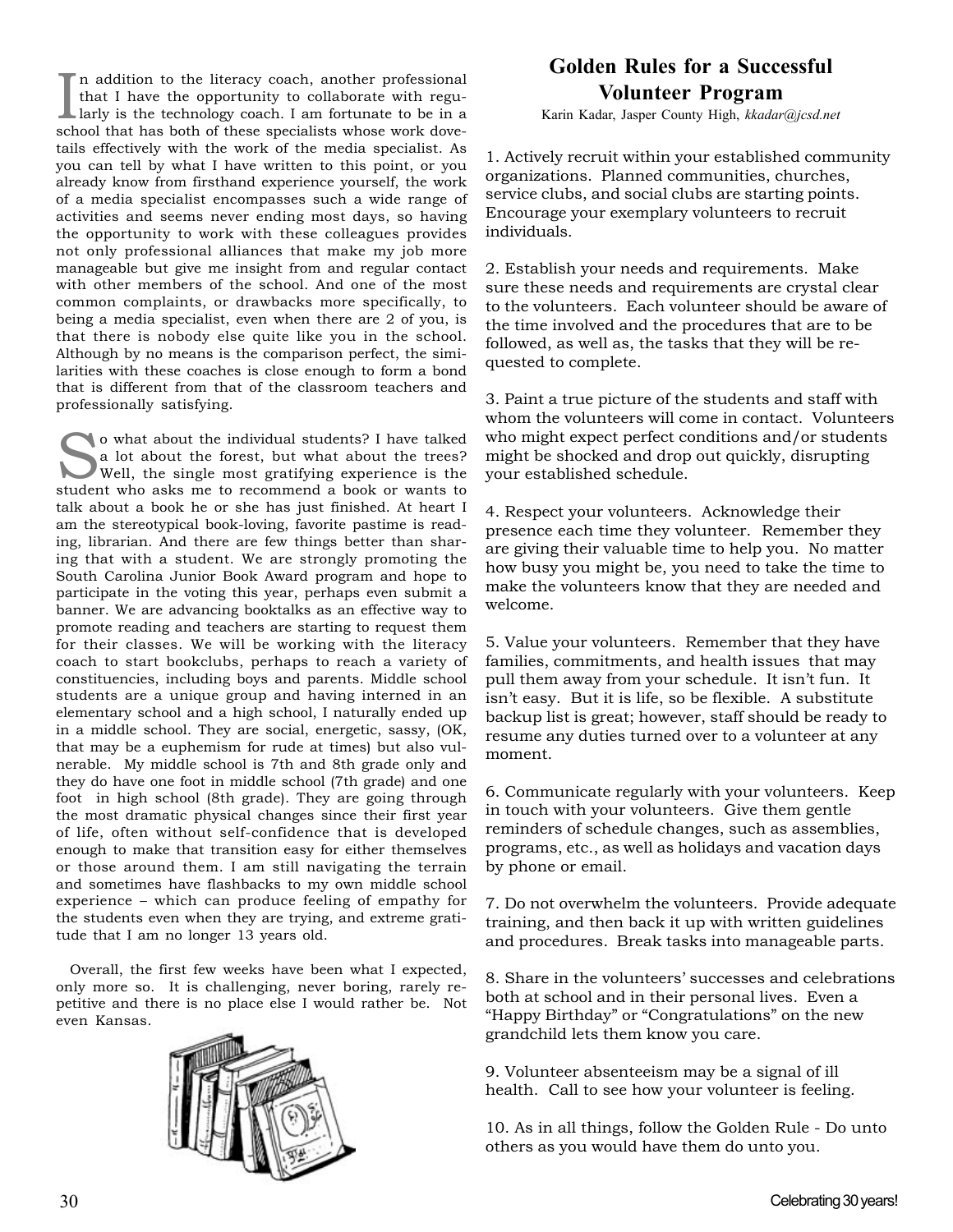## **Things to Come: Anticipating future needs for information services**

Joe Myers, Goose Creek Coordinator of Media Services, LMS Howe Hall Elementary, *JoeMyers@berkeley.k12.sc.us*

### **"Everything that can be invented has been invented" Charles H. Duell, Commissioner, U.S. Office of Patents, 1899.**

French philosopher Weil Simone writes, "The future is made up of the same stuff as the present". If you stand at your circulation desk today and look around what do you see? Books, computers, televisions, telephones, hand-held scanners at the circulation desk, barcodes, videotapes, digital cameras and other types of equipment. Library media centers have always provided our students with information in the print medium. Now we can offer them information and resources never dreamed about.

I remember when I did my high school term paper in the 1970's. There were no computers. We watched a filmstrip on resources and note cards. The librarian explained indexes and reference materials and I was taught how to use the card catalog. I went to the South Carolina *Caroliniana* Library and viewed *The State* newspaper on microfilm. I spent hours on a typewriter making the perfect paper to be handed in. Never did the librarian question the quality of the information we used. We trusted the books, magazines and newspapers to give us the information we needed to complete our papers. Our main concern was having enough information.

Until the advent of personal computers, information had been housed within our four walls waiting to be used. Library media specialists carefully selected good balanced information. No single device has changed the delivery of and access to information as the personal computer has done. With the advent of the Internet and informational databases, we have full text at our fingertips. Yet with all of the electronic full text information out there, we must now shift our concerns to the quality of information. Media specialists are facing a greater challenge than just the quantity of information. Information literacy is now more important.

We are all struggling with students (and teachers, etc.) who believe that the Internet is the be all to end all , be all of information. I'm sure you've heard "Everything is on the Internet." As you slowly unclench your teeth, you calmly explain that that is not the case. My standard response is "Would you trust a doctor to perform open heart surgery on you if all his information came from the Internet?" The answer is "No". So the question now is "How do we make students information literate?" What has happened to that time when we (media specialists) introduced the research process to students? The answer varies from block scheduling to standardized testing and curriculum standards. Now more than ever it is an ongoing process for media specialists and teachers to recognize that the world has changed since we were students. That learning is much different than when we were in school and the future of information is now in the present.

We have to figure out the best way to help students become information literate. How can we help students read, locate, evaluate, analyze, manipulate, present and learn to use information effectively and efficiently? Whatever new technology gizmo comes our way is not as important as how information is used. The future is for media specialists to be information literacy trainers. Our task is to make sure that our students have the skills to manage information in order for them to succeed. We need to determine what tools will help our students become information literate and what is the best way to deliver that instruction to them. Handouts, web pages, PowerPoint presentations, instructional class time, etc. should be used to teach students about information literacy. Practice in this process needs to be repeated over and over! We need to remember, too, that our teachers also need to be information literate as well. Our task then becomes presenting this to students in a way that permits teachers to reap the benefits of information literacy personally and professionally.

Anticipating what new technology may come in the future is not as important as making sure our students are information literate in the task of making them successful in the real world now and for years to come.

It pays to get your registration sent in on time! You get a discounted rate on conference registration and 5 lucky media specialists get their registration for FREE! The winners of our random drawing are:

Margaret Harrison - Brewer Middle Anne Edge - Wade Hampton High Kaye Thomas - Rosemary Middle Kathryn Kinard - Redcliffe Elementary Emily Davis - Springfield Elementary

Congratulations to our winners and thanks to everyone who made sure that their membership dues were in by October 1.